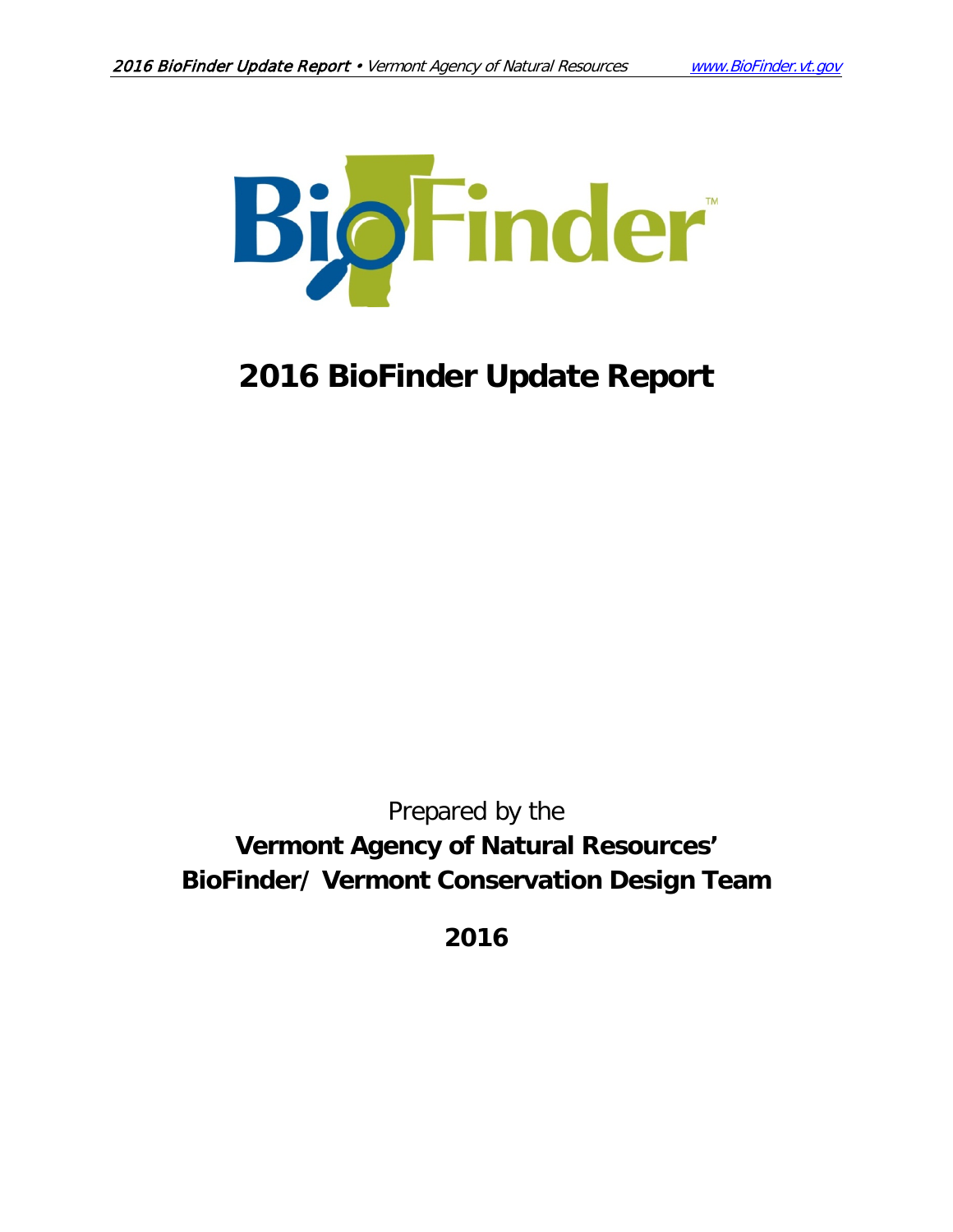# **Contents**

| About BioFinder                                  | 3  |
|--------------------------------------------------|----|
| Acknowledgements                                 | 3  |
| <b>Steering Committee</b>                        | 3  |
|                                                  |    |
| Introduction                                     | 5  |
| Coarse-filter Conservation Approach              | 5  |
| <b>Conserving Ecological Function</b>            | 6  |
|                                                  |    |
|                                                  |    |
| <b>Interior Forest Blocks</b>                    | 9  |
| Physical Landscape Diversity                     | 12 |
| <b>Connectivity Blocks</b>                       | 17 |
| Riparian Wildlife Connectivity                   | 22 |
| Surface Waters and Riparian Areas                | 25 |
| Representative Lakes                             | 28 |
| Important Aquatic Habitats & Species Assemblages | 31 |
| Grasslands & Shrublands                          | 34 |
| Rare Species                                     | 38 |
| <b>Uncommon Species</b>                          | 41 |
| <b>Rare Natural Communities</b>                  | 43 |
| <b>Uncommon Natural Communities</b>              | 46 |
| <b>Common Natural Communities</b>                | 49 |
| <b>Wildlife Road Crossings</b>                   | 52 |
| Vernal Pools-Confirmed                           | 55 |
| Vernal Pools-Potential                           | 57 |
| Wetlands                                         | 59 |
| <b>Mast Production Areas</b>                     | 61 |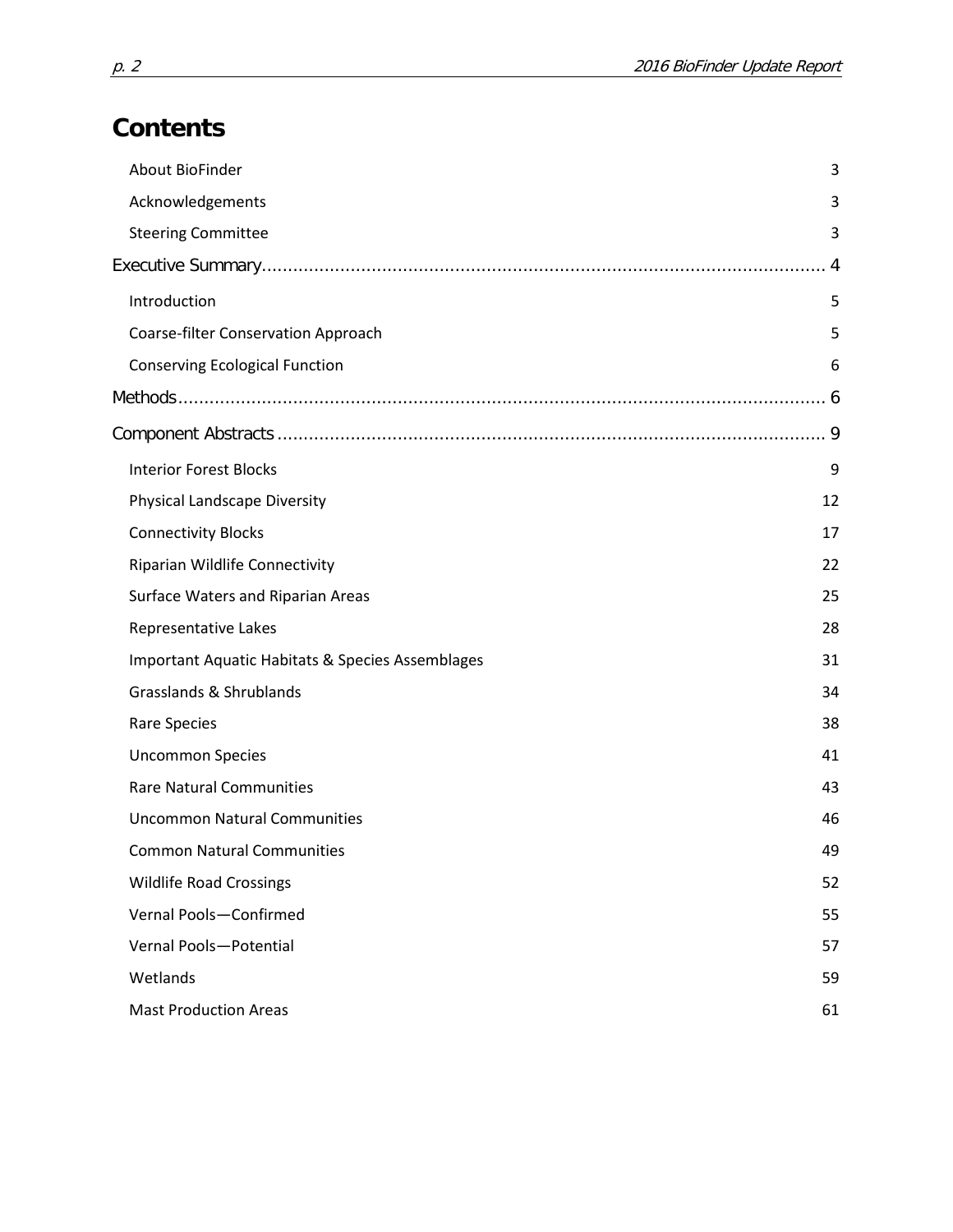# **BioFinder Update 2016**

Produced by the Vermont Agency of Natural Resources 2016 Eric Sorenson, Robert Zaino, Jens Hilke – (Vermont Fish and Wildlife Department) and Elizabeth Thompson (Vermont Land Trust) Geographic Information System Specialist: Erik Engstrom

# <span id="page-2-0"></span>**About BioFinder**

The text, graphics and data provided in this report describe the 2016 Update to BioFinder. To learn about the creation of the original BioFinder, see the [2013 BioFinder Development Report.](http://anr.vermont.gov/sites/anr/files/maps/biofinder/BioFinderDevelopmentReport_2013.pdf) To access, use and explore BioFinder, please go to: www.BioFinder.Vermont.gov

# <span id="page-2-1"></span>**Acknowledgements**

We thank Mark Scott (Wildlife Division Director, VT Fish and Wildlife Department), Kim Royar (Special Assistant to the Commissioner, VT Fish and Wildlife Department), Louis Porter (Commissioner, VT Fish and Wildlife Department), Michael Snyder (Commissioner, VT Department of Forests, Parks, and Recreation), Deb Markowitz (Secretary, VT Agency of Natural Resources), and Gil Livingston (President, Vermont Land Trust) for their support in undertaking and completing this project. We greatly appreciate the time and expertise contributed by each of the steering committee members and the support of their respective organizations. This project was funded by the U.S. Fish and Wildlife Service through a State Wildlife Grant as part of developing the 2015 Vermont Wildlife Action Plan.

# <span id="page-2-2"></span>**Steering Committee**

<span id="page-2-3"></span>John Austin, VT Fish and Wildlife Department Jayson Benoit, NorthWoods Stewardship Center Jeff Briggs, VT Department of Forests, Parks & Recreation Dan Farrell, The Nature Conservancy Jens Hilke, VT Fish and Wildlife Department Jon Kart, VT Fish and Wildlife Department Jane Lazorchak, VT Fish and Wildlife Department Paul Marangelo, The Nature Conservancy Doug Morin, VT Fish and Wildlife Department Steve Parren, VT Fish and Wildlife Department Nancy Patch, VT Department of Forests, Parks & Recreation Rose Paul, The Nature Conservancy Kim Royar, VT Fish and Wildlife Department Mark Scott, VT Fish and Wildlife Department Eric Sorenson, VT Fish and Wildlife Department Liz Thompson, Vermont Land Trust Bob Zaino, VT Fish and Wildlife Department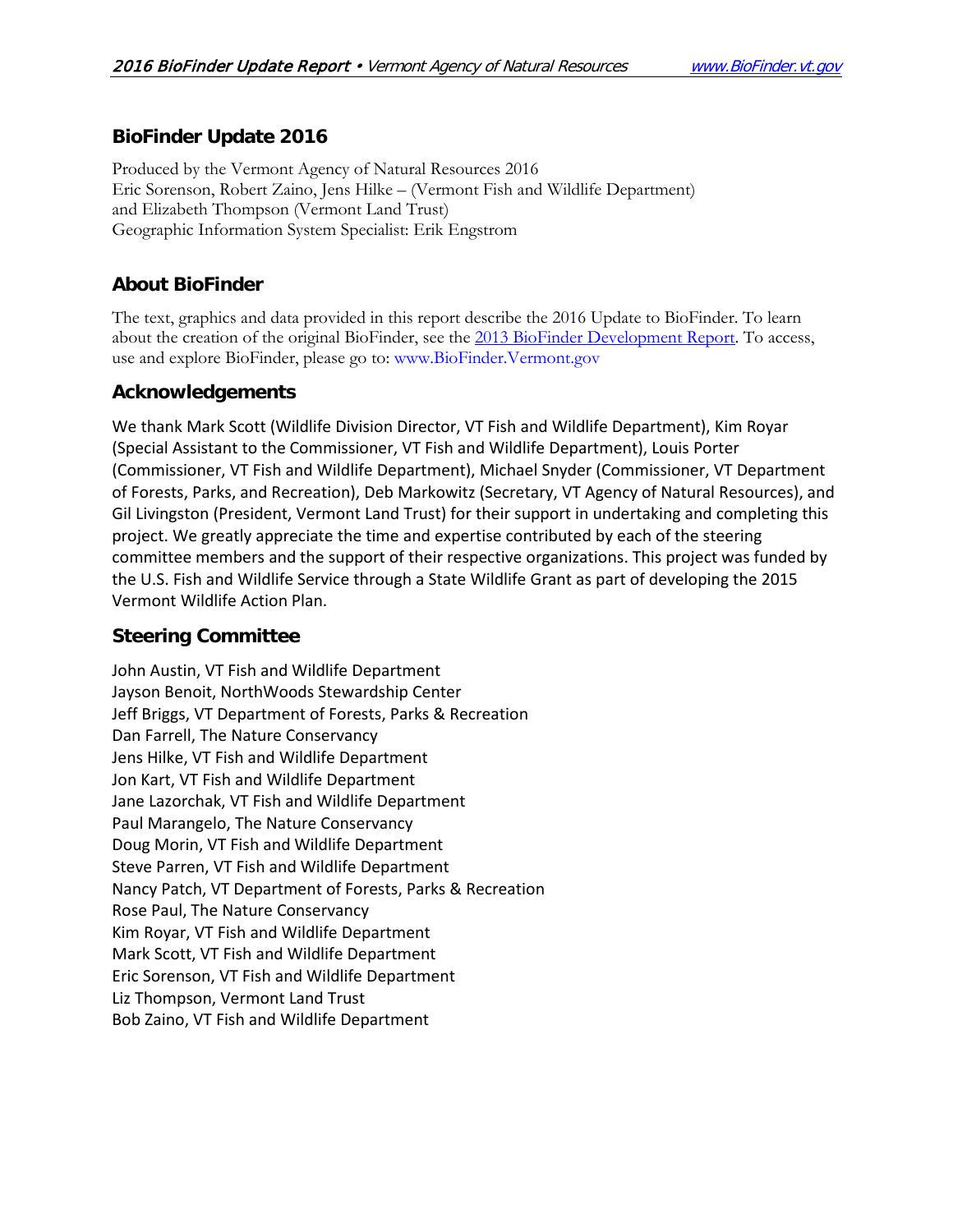# **Executive Summary**

BioFinder is a database and mapping tool for identifying Vermont's lands and waters that support important ecosystems, natural communities, habitats, and species. It was developed by the Agency of Natural Resources and partners to support stewardship and conservation. BioFinder highlights networks of forests, streams and other features that together create the heart and backbone of Vermont's landscape.

BioFinder was updated in 2016 to replace the Tiered Ecological Priorities dataset with a landscape scale prioritization and a community and species scale prioritization. All landscape scale components in the old version were replaced with new components (called Vermont Conservation Design Landscape Scale), while community and species scale elements were not changed but were ranked as highest priority or priority.

As of 2016, the data that constitute priority rankings for community and species scale components are undergoing rigorous scientific study. Currently, entire components are ranked as either "priority" or "highest priority," as listed above. For example, rare natural communities are all given "highest priority" status, while uncommon natural communities are labeled "priority." As state biologists learn more about the relative importance of individual occurrences within each natural community, however, the data displayed on BioFinder maps will change to reflect the most up-to-date understanding. For example, some occurrences of a single rare natural community are more important to local and state ecological function than others, and once it is known which these are, the status of some individual rare natural communities may change to "priority."

BioFinder components represent terrestrial and aquatic biological, ecological, and natural heritage data at various scales. These datasets are ranked separately into highest priority and priority areas.

The 22 BioFinder components are separated into two different scales: 1)Landscape scale which shows the patterns of forests, waterways, and places that connect them into functional networks. 2)Community & Species scale which includes natural communities, grasslands, and other features used by groups of plants and animals as well as components that support particular species, such as the habitats needed by rare species.

The Agency of Natural Resources seeks to preserve, enhance, restore, and conserve Vermont's natural resources, and protect human health for the benefit of this and future generations. The Agency is comprised of the Departments of Environmental Conservation, Fish & Wildlife, and Forests, Parks & Recreation.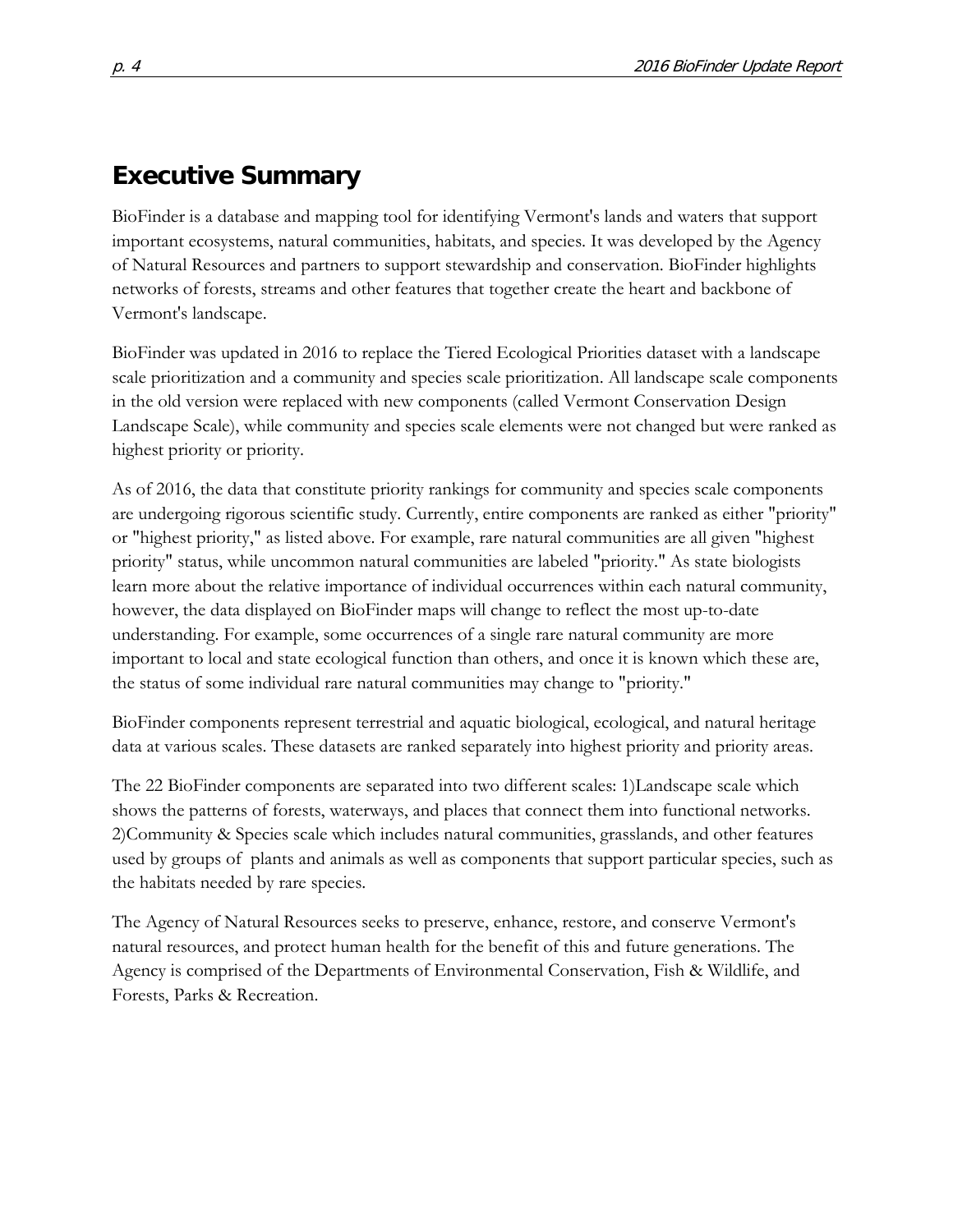### <span id="page-4-0"></span>**Introduction**

Vermont has a rich natural heritage and legacy, treasured by Vermonters and visitors alike. Strong public support for conservation is evidenced by numerous public surveys (Roman and Ericson 2015). Vermonters strongly value wildlife, nature, and the state's rural, sparsely developed landscape, including the working lands supporting forestry and agriculture.

This valued natural legacy is threatened. Development and fragmentation of natural habitats, the spread of non-native and invasive plants and animals, and the effects of a changing climate all have the potential to dramatically alter Vermont's natural landscape and the native plants and animals that rely on it. Nevertheless, thanks to the resilience of our forests and natural communities, much of the state is currently in good ecological condition. Following the severe deforestation and soil loss of the heavily agricultural 19th century, Vermont is now largely forested, with many large and intact forest blocks. Vermont's small size belies its rich diversity of species and habitats. The state has many pristine lakes and wetlands; abundant calcium-rich bedrock which supports high species diversity, rare species, and productive forests; and a range of elevations and soil types from the clay soils of Addison County to the rugged alpine summit of Mount Mansfield.

These ecological conditions and strong public support for conservation highlight the opportunity that now exists to protect biological diversity.

Maintaining and enhancing ecological function across the landscape is fundamental to conserving biological diversity. Ecological function – the ability of plants and animals to thrive, reproduce, migrate, and move as climate changes and the ability of natural ecosystems to function under natural processes – is served by high-quality terrestrial and aquatic habitat, natural connections across the landscape, a wide variety of habitat features from low elevation to high, clean water, and healthy rivers, streams, lakes, ponds, and wetlands.

This is a practical approach to protecting and enhancing ecological function into the future. This approach, a landscape-level conservation design for Vermont, is based on a rigorous scientific process using the best available data. The lands and waters identified here are the areas of the state that are of highest priority for maintaining ecological integrity. Together, these lands comprise a connected landscape of large and intact forested habitat, healthy aquatic and riparian systems, and a full range of physical features (bedrock, soils, elevation, slope, and aspect) on which plant and animal natural communities depend. When conserved or managed appropriately to retain or enhance ecological function, these lands will sustain Vermont's natural legacy into the future.

# <span id="page-4-1"></span>**Coarse-filter Conservation Approach**

It would be overwhelming to identify and manage for the individual needs of the thousands of species of plants, animals, invertebrates, and fungi in Vermont. The coarse-filter conservation approach treats larger-scale components (or "elements") of the landscape as proxies for the species they contain (Panzer and Schwartz 1998; Molina et al. 2011; Shuey et al. 2012). If examples of all coarse-filter elements are conserved at the scale at which they naturally occur, most of the species they contain—from the largest trees and mammals to the smallest insects—will also be conserved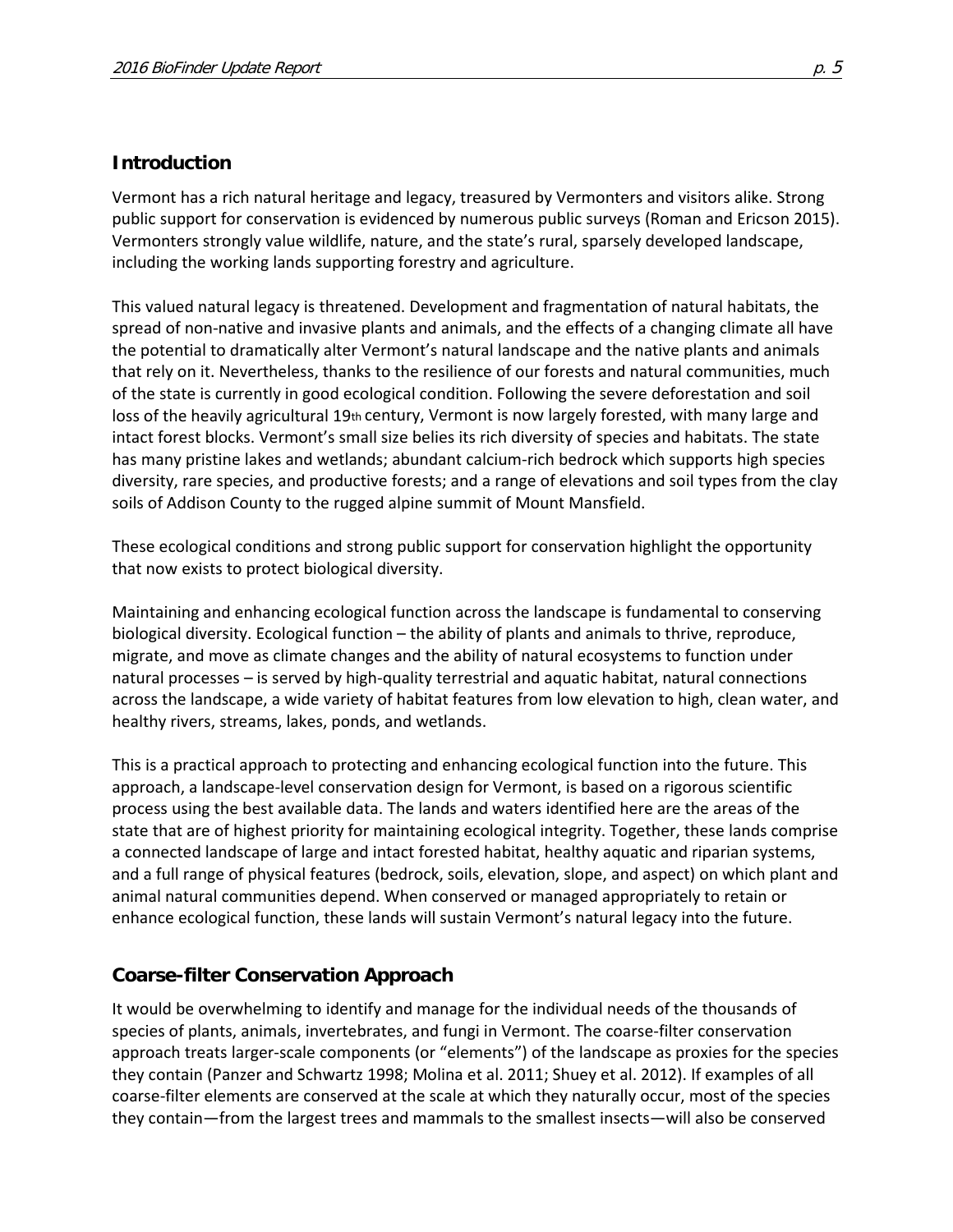(Hunter 1991; NCASI 2004; Schulte et al. 2006). This approach is well-documented in the scientific literature (Jenkins 1985; Noss 1987; Hunter et al. 1988; Hunter 1991; Noss and Cooperrider 1994; Haufler et al. 1996; Jenkins 1996; Poiani et al. 2000; USDA 2004).

The coarse-filter conservation approach can provide for the habitat needs of many of Vermont's species, allowing for efficiency in conservation planning and design. This project focused on identifying landscape-level coarse filters. We have very high confidence that this conservation design identifies areas essential for the long-term functioning of Vermont's landscape and the species it contains. However, coarse-filter conservation alone cannot adequately address all the needs of Vermont's species, habitats, and natural communities. Very rare species, whose distribution on the landscape is too infrequent and unpredictable to be captured by most coarse filters, and species with very specific habitat needs (such as grassland nesting birds that in Vermont are only associated with very specific agricultural mowing regimes) require additional considerations. A complementary "fine-filter" conservation approach is needed for these species and habitats, and we are planning to address a conservation design for these species and habitats in a subsequent project.

# <span id="page-5-0"></span>**Conserving Ecological Function**

It is important to note that the goal for all of these areas is to maintain the ecological functions provided by that landscape element. For example, the goal for Interior Forest Blocks is to maintain the unfragmented, interior forest of these areas that provides critical habitat for many species of plants and animals. There is considerable leeway on what can happen within a forest block and still maintain interior forest function. For example, most forest management activities are compatible with maintaining the long-term interior forest functions for these blocks, providing these activities are thoughtfully planned.

Many tools can be used to achieve the overall goal of retaining ecological function. With approximately 80% of Vermont's land privately-owned, management and stewardship of private lands will be an essential path to success. Other tools include conservation easements, local planning and zoning, state regulations, and ownership by a state or federal agency or a private conservation organization. This document and these maps do not provide the detail as to which of these tools are best suited to specific places, but there are recommendations for further prioritization filters that users can apply to make these decisions.

# <span id="page-5-1"></span>**Methods**

A BioFinder core team was established by the Vermont Fish & Wildlife Department to conduct the 2016 BioFinder upgrade. This included Eric Sorenson, Robert Zaino & Jens Hilke. The core team was responsible for overseeing the overall scope of the upgrade under the direction of Department Leadership. New data was created under the direction of the Vermont Conservation Design Steering Committee.

The 2016 update to BioFinder involved replacing the 2012 Tiered Ecological Priorities dataset with a landscape scale prioritization and a community and species scale prioritization. All landscape scale components in the 2012 version of BioFinder were replaced with new components (called Vermont Conservation Design Landscape Scale) and are separated into Highest Priority and Priority areas.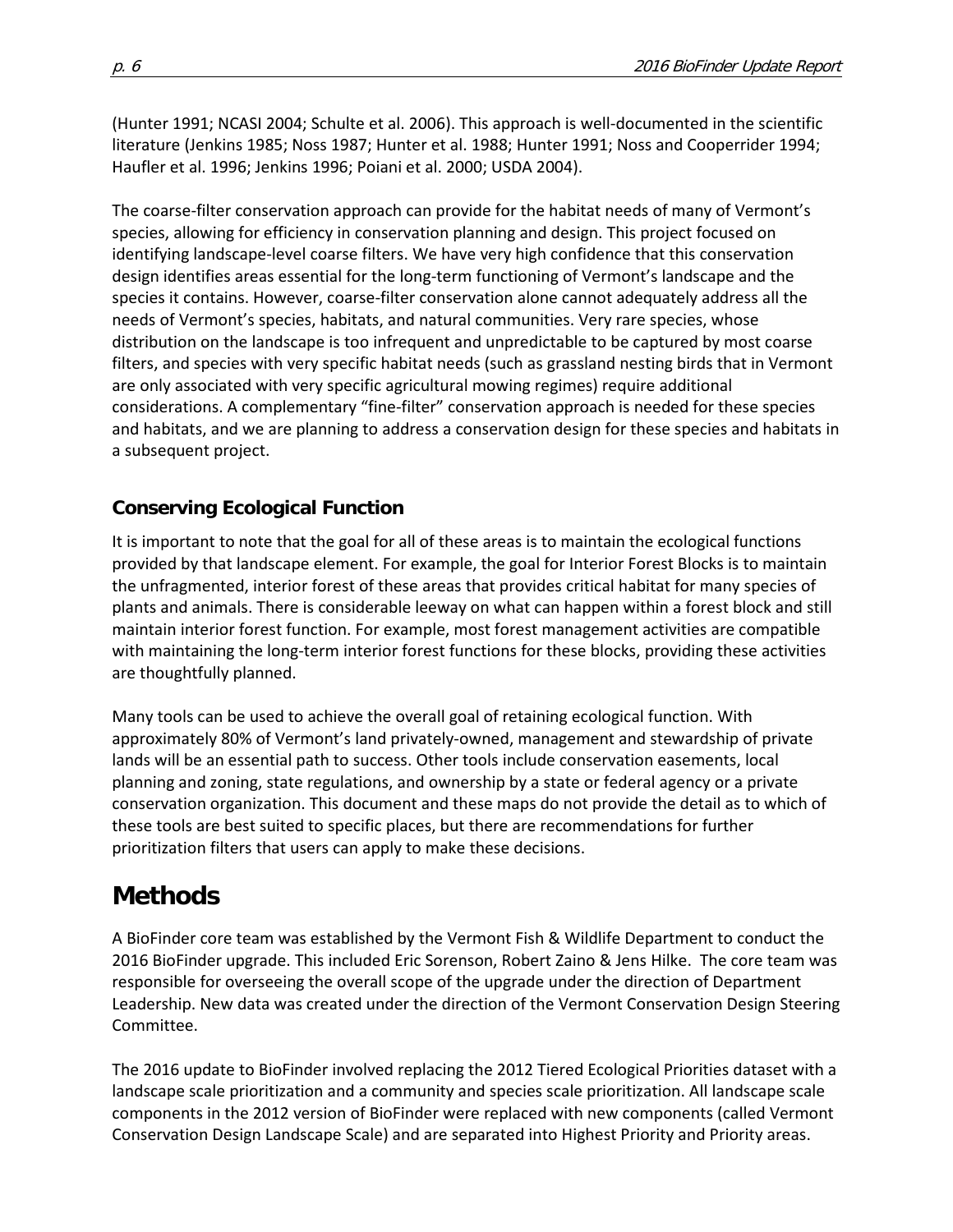Highest Priority areas and priority areas from each component were then separately combined to create the Landscape Scale Prioritization seen in BioFinder 2016. Community and species scale elements were ranked as highest priority or Priority. Further prioritization will occur for each of these components in Vermont Conservation Design Phase 2.

A steering committee was established with representation from the three departments of the Vermont Agency of Natural Resources (ANR) to create the landscape scale data in BioFinder (Vermont Conservation Design Phase 1). Additional members were recruited for their scientific expertise. The steering committee was responsible for developing and guiding the scientific process.

| John Austin         | VT Fish and Wildlife Department                |  |  |
|---------------------|------------------------------------------------|--|--|
| Jayson Benoit       | NorthWoods Stewardship Center                  |  |  |
| <b>Jeff Briggs</b>  | VT Department of Forests Parks &<br>Recreation |  |  |
| Dan Farrell         | The Nature Conservancy                         |  |  |
| Jens Hilke          | VT Fish and Wildlife Department                |  |  |
| Jon Kart            | VT Fish and Wildlife Department                |  |  |
| Jane Lazorchak      | VT Fish and Wildlife Department                |  |  |
| Paul Marangelo      | The Nature Conservancy                         |  |  |
| Doug Morin          | VT Fish and Wildlife Department                |  |  |
| <b>Steve Parren</b> | VT Fish and Wildlife Department                |  |  |
| Nancy Patch         | VT Department of Forests Parks &<br>Recreation |  |  |
| Rose Paul           | The Nature Conservancy                         |  |  |
| Kim Royar           | VT Fish and Wildlife Department                |  |  |
| Mark Scott          | VT Fish and Wildlife Department                |  |  |
| Eric Sorenson       | VT Fish and Wildlife Department                |  |  |
| Liz Thompson        | <b>Vermont Land Trust</b>                      |  |  |
| Bob Zaino           | VT Fish and Wildlife Department                |  |  |

#### **Roster of Vermont Conservation Design Steering Committee**

The following details the creation of the new landscape scale components, Vermont Conservation Design Phase 1.

Our first step in applying the coarse-filter approach to this project was to list landscape scale elements that could serve as coarse filters and the finer scale elements that could effectively be captured by each. The list of finer scale elements included a broad range of ecological processes, natural communities, habitats, and species. Analyses of the effectiveness of several proposed coarse filters were compiled in a tabular format. This analysis informed our selection efforts. The table is a significant product of this project and serves as a strong conceptual foundation for identifying those landscape elements that most effectively represent the ecologically functional landscape needed to support most of the fine filter elements into the future. The table will be expanded in a later phase of the project to include many more natural communities, habitats, and species and will be the basis for identifying which of these finer scale elements are not "captured"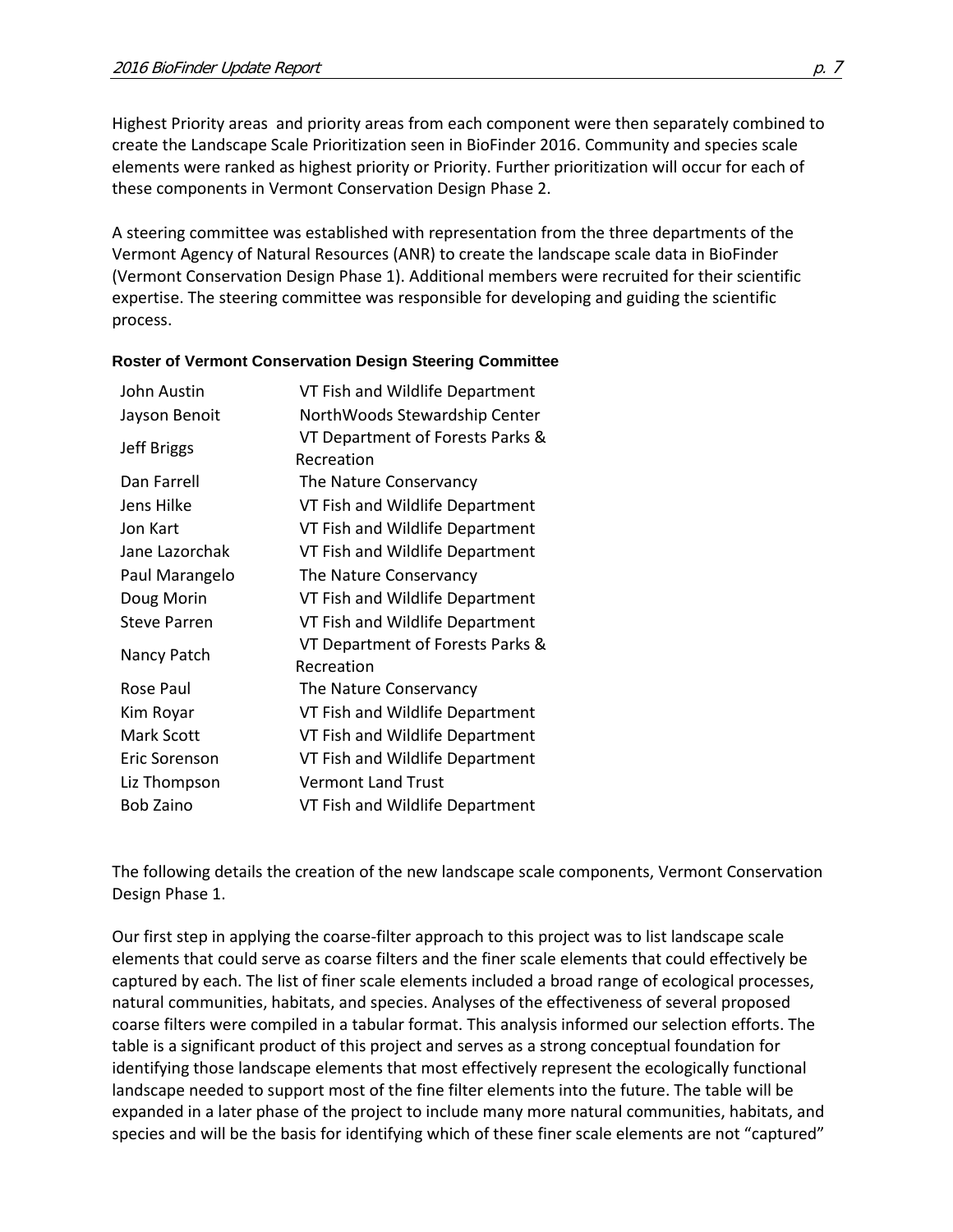by the landscape scale coarse filters and therefore need specific conservation and/or management attention.

Based on these first steps, we selected five landscape elements from an initially longer list as collectively being the most effective and parsimonious for maintaining an ecologically functional landscape. These are:

- 1. Interior Forest Blocks
- 2. Connectivity Blocks
- 3. Surface Waters and Riparian Areas
- 4. Riparian Areas for Connectivity
- 5. Physical Landscape Diversity Blocks

We also identified Wildlife Road Crossings as a key element of the conservation design. Wildlife road crossings are road segments with suitable habitat on both sides of the road. Although not actually a coarse filter, wildlife road crossings are essential to the success of the five chosen landscape elements and therefore are a critical component of maintaining and enhancing Vermont's ecologically functional landscape.

When the ecological functions of each of these landscape elements are maintained and enhanced, and when each is conserved at the appropriate scale and distribution across the landscape, the majority of Vermont's species and natural communities are very likely to be conserved even as the climate changes.

While each landscape element is important on its own, it cannot function in isolation. Maintaining or enhancing an ecologically functional landscape in Vermont depends on both the specific functions of each element, and the ability of the landscape elements to function together. Interactions between elements are what support Vermont's environment and are essential for longterm conservation of Vermont's biological diversity and natural heritage.

<span id="page-7-0"></span>Each of these landscape elements is described below, and a map shows the areas identified as "priority" and "highest priority" for each. The highest priority areas are those that are critical for maintaining an ecologically functional landscape. The priority areas are also important but there is more flexibility available for conserving ecological function within these areas. The highest confidence in maintaining an ecologically functional landscape will be achieved by conservation of both priority levels for all of these landscape level elements.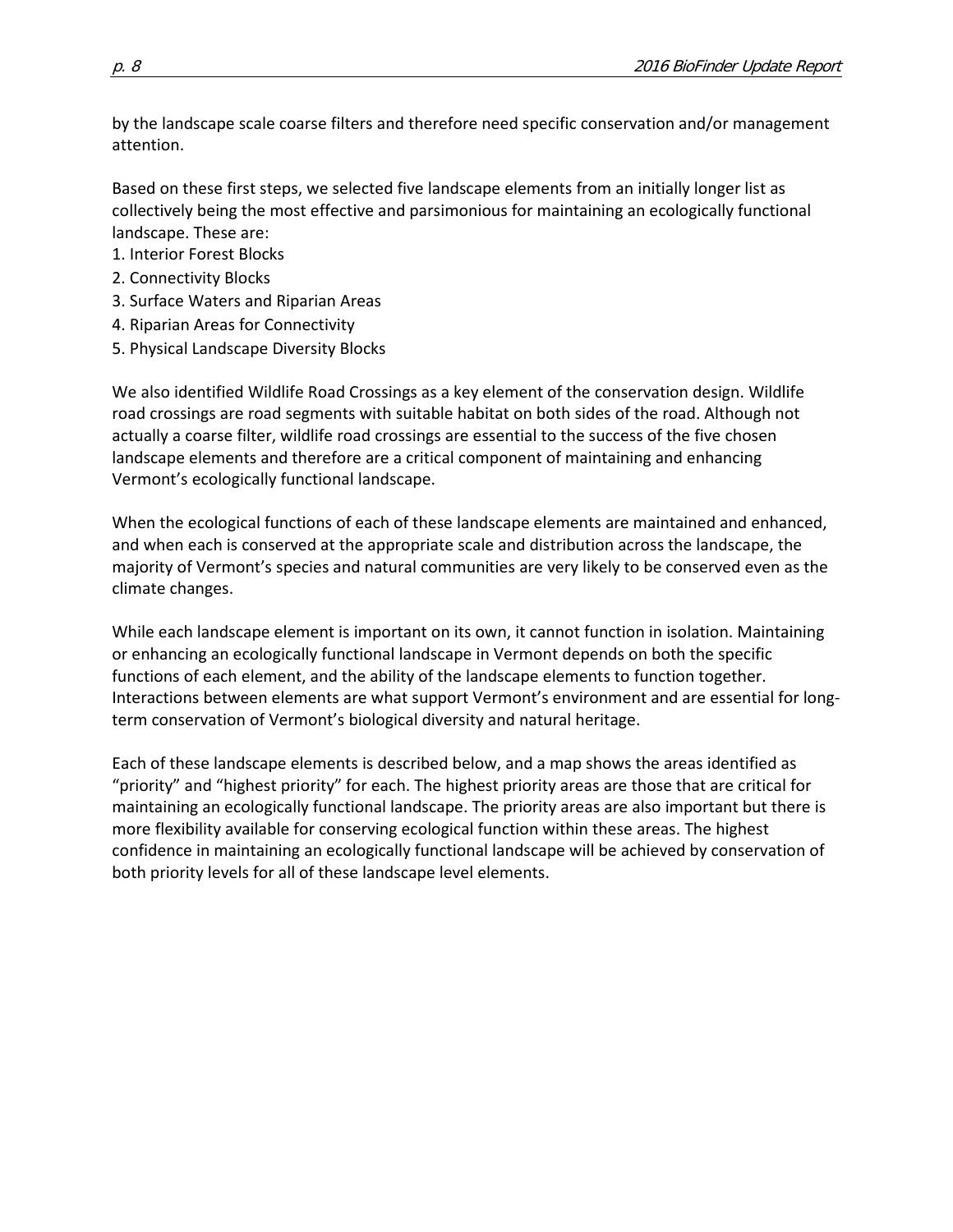# **Component Abstracts**

### <span id="page-8-0"></span>**Interior Forest Blocks**

#### **Description**

Interior Forest Blocks are a selection of habitat blocks that best provide interior forest conditions in each Biophysical region. Habitat blocks themselves are areas of contiguous forest and other natural habitats that are unfragmented by roads, development, or agriculture and identified by Vermont Fish & Wildlife Department (Sorenson & Osborne, 2014.). This dataset is a selection among all the available habitat blocks (4,052) of those with the best likelihood of offering interior forest conditions. Vermont's habitat blocks are primarily forests, but also include wetlands, rivers and streams, lakes and ponds, cliffs, and rock outcrops. Forests included in habitat blocks may be young, early-successional stands, actively managed forests, or mature forests with little or no recent logging activity. The defining factor is that there is little or no permanent habitat fragmentation from roads, agricultural lands and other forms of development within a habitat block. BioFinder's Interior Forest Blocks includes a subset of the best examples of habitat blocks 500 to 1,000 acres and larger. Developed lands, most roads and lands in most agricultural cover classes (including cultivated crops, grasslands and pasture) are not considered natural cover. The effects of roads on interior forests vary with road size and traffic volume and the effects generally extend 100-300 feet into the adjacent forest. To more accurately identify interior forest conditions, buffers were assigned to roads with wider buffers assigned to larger and busier roads. Class four roads and most logging roads are fragmenting features for some species, but not necessarily for wide-ranging species that are the focus of the habitat block analysis.

Interior Forest Blocks serve as a course filter for a host of finer scaled elements detailed in the attached matrix. (Panzer and Schwartz 1998; Molina et al. 2011; Shuey et al. 2012)(Hunter 1991; NCASI 2004; Schulte et al. 2006). (Jenkins 1985; Noss 1987; Hunter et al. 1988;; Noss and Cooperrider 1994; Haufler et al. 1996; Jenkins 1996; Poiani et al. 2000; USDA 2004).

*Priority Interior Forest Blocks* are highly ranked forest blocks from all biophysical regions that provide important interior forest habitat and provide ecological support to the highest priority Forest Interior Blocks. *Highest Priority Interior Forest Blocks*: are the largest and/or highest ranked *(i.e. Sorenson and Osborne Habitat Blocks 2014 Ecological Priority score of 7 & higher*) from all biophysical regions that provide the foundation for interior forest habitat and associated ecological functions.

### **Ecological Importance**

Interior forest blocks support the biological requirements of many native plants and animals. They support viable populations of wide-ranging animals, including bobcat, American Marten, and black bear, that require large areas to survive by allowing access to important feeding habitat, the ability to move and find mates for reproduction, and as a result ensure genetic integrity of populations. Larger forest blocks serve as habitat for source populations of dispersing animals for recolonization of nearby areas that may have lost their original populations of those species. Such habitat, together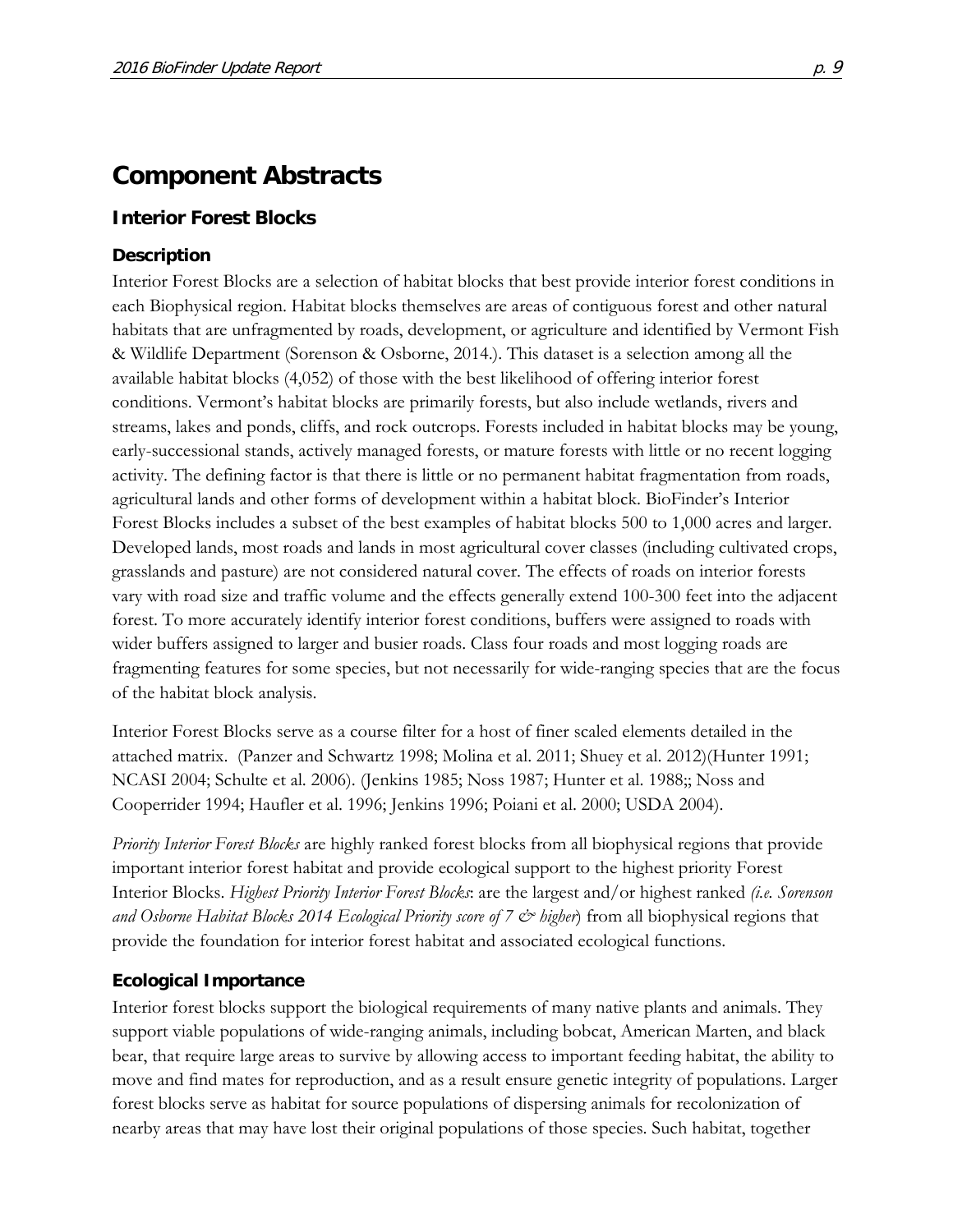with other important habitats such as wetlands, also supports natural ecological processes such as predator/prey interactions, hydrologic regimes and natural disturbance. They also serve to buffer species against the negative consequences of fragmentation, maintain air and water quality.

In addition, large, topographically diverse forest blocks will allow many species of plants and animals to shift to suitable habitat within a forest block in response to climate change within the next century without having to cross developed areas to other forest blocks (Beier 2012).

The coarse-filter conservation approach can provide for the habitat needs of many of Vermont's species, allowing for efficiency in conservation planning and design. We have very high confidence that this conservation design identifies areas essential for the long-term functioning of Vermont's landscape and the species it contains.

**Guidelines for Maintaining Ecological Function:** The primary goal is to maintain the interior forest conditions that forest blocks provide by avoiding permanent interior forest fragmentation resulting from development. Limited development on the margins of existing large forest blocks may not have significant adverse effects as long as it does not reduce connectivity between blocks and does not encroach into the forest block interior. Forest management that maintains forest structure within the block and results in a distribution of all age classes is compatible with maintaining interior forest conditions over the long term.

### **Interior Forest Blocks Conservation Goal**

To conserve interior forest blocks across Vermont that support interior forest ecological processes as well as viable populations of Vermont's native fish and wildlife, including a variety of interior forest birds, wide ranging species such as black bear, bobcat, and American marten, and form a network of lands and waters that include representation of the state's physical landscape diversity.

### **Component Mapping Goal**

To identify the best examples of habitat blocks across Vermont and include appropriate representation of habitat blocks in all biophysical regions.

### **Source Data and Selection Criteria**

**Habitat Blocks**, Vermont Fish & Wildlife Department (Sorenson & Osborne, 2014.)

### **Description**

Habitat blocks show all areas of natural cover (Using 2006 landcover data from NOAA Coastal Change Analysis Program (CCAP)) surrounded by roads, development and agriculture, ranging in size from 500-acres to 153,000-acres and prioritized for biological importance.

### **Selection Criteria**

Habitat block selection criteria were designed to consider the varying land use patterns within each biophysical region as follows:

Piedmont Biophysical Region (BPR)–all blocks larger than 1000a and all blocks with priority ranks 6-10.

Champlain Valley BPR–all blocks larger than 250a and all blocks with priority ranks 6-10.

Vermont Valley BPR–all blocks larger than 500a and all blocks with priority ranks 6-10.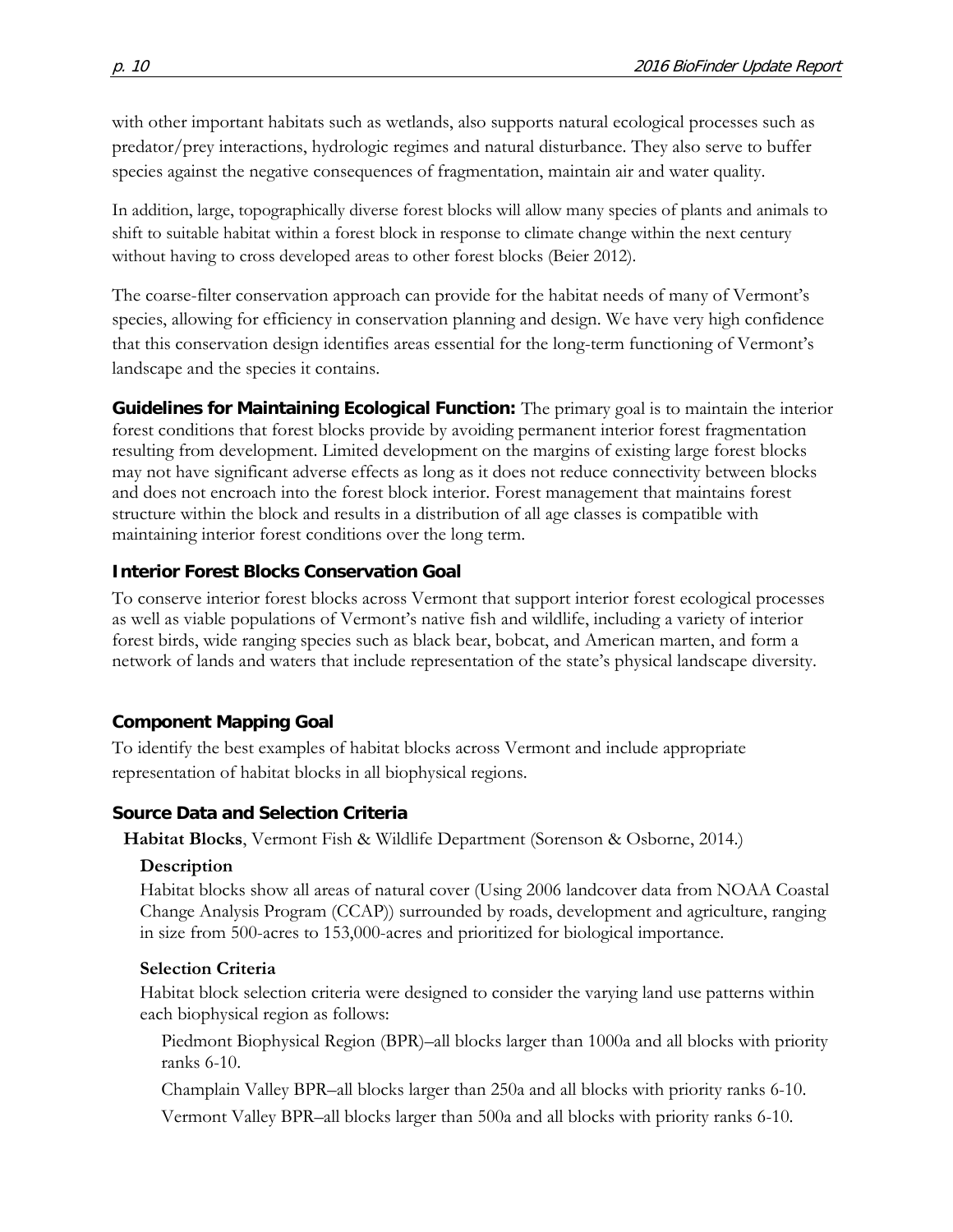Taconics, Greens, & NE Highlands BPRs all bocks with priority ranks 6-10

#### **Component Strengths**

Interior Forest Blocks are spatially accurate. They are not modeled, but rather are based on land cover data. They reflect a mix of different land cover types, and hence serve as a coarse filter for a wide variety of plant and wildlife species. This dataset includes its own ranking. This ranking system evaluated biological values and physical landscape characteristics for each block allowing for a full range of biological diversity present within the blocks to be highlighted. This dataset excludes roads, development, and agriculture, ensuring that only unfragmented habitat is included.

#### **Component Limitations**

The Interior Forest Blocks dataset is biased towards higher elevation lands away from larger river valleys and lowlands as it excludes roads and a buffer around each road, and most of Vermont's roads and development are along rivers and in lowlands. This is a very typical development pattern in Vermont, where roads often closely follow streams and rivers where it is easiest to build. It results in some areas of streams not being considered due to their proximity to roads and development. However, the important influence of aquatic habitats is captured through other data sources, as described later, for purposes of this project.

#### **Component Priority & Justification**

The Interior Forest Blocks dataset is divided into Highest Priority and Priority selections as described in Selection Criteria. These areas are important components of Vermont's biological diversity. These habitats provide critical contiguous natural cover for a variety of wide-ranging animal species and room for natural processes. They also serve as a coarse filter for a variety of finer scaled natural communities and species that occur therein.

#### **References**

Sorenson, E. and J. Osborne. 2014. Vermont Habitat Blocks & Wildlife Corridors, an analysis using geographic information systems. Vermont Fish & Wildlife Department.

#### **For more information**

A complete report on BioFinder development, methods and findings, including all 22 component summaries can be found at www.BioFinder.vt.us. For more information specific to this component, contact Eric Sorenson, Vermont Fish & Wildlife Department, 802-476-0126, eric.sorenson@vermont.gov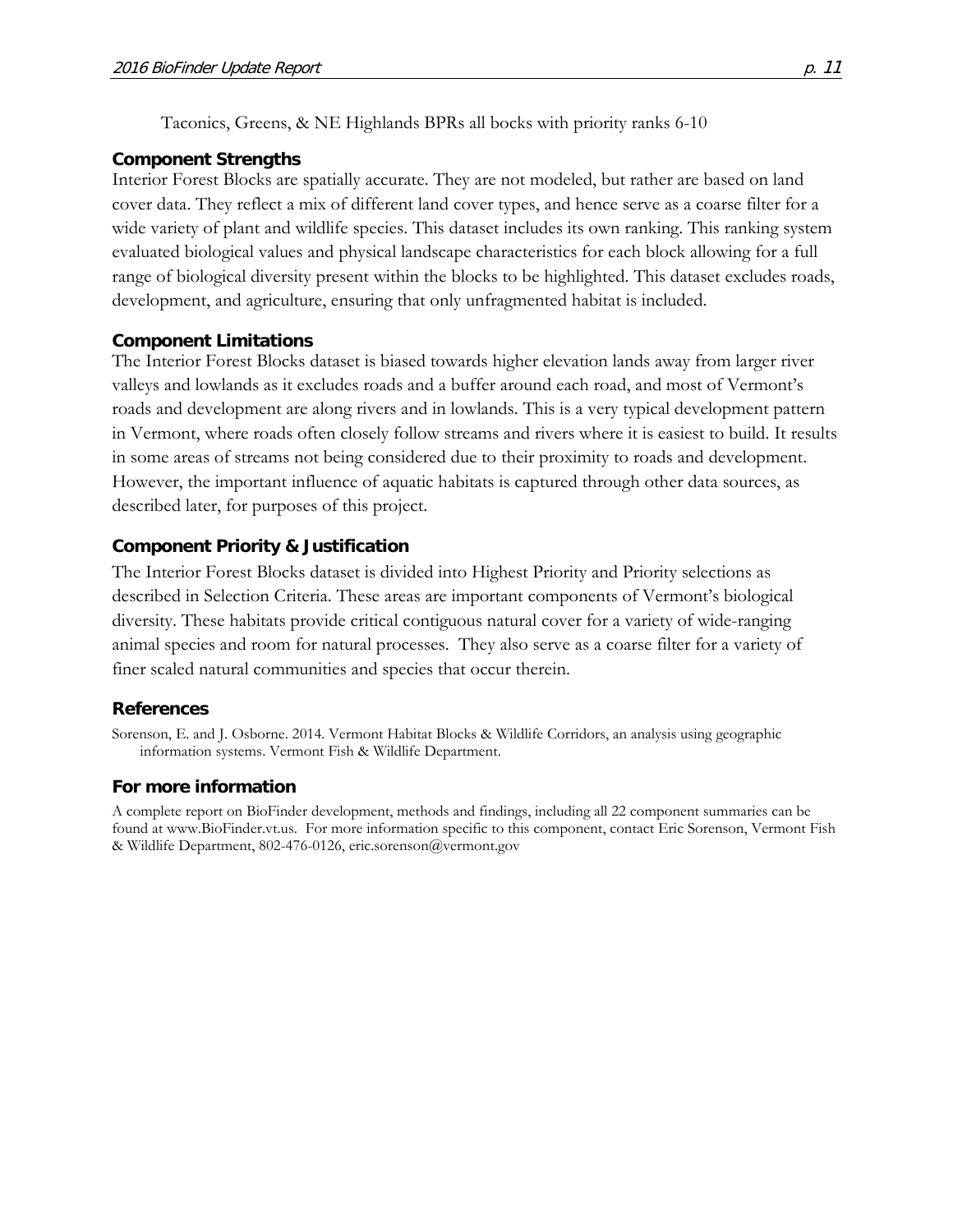# <span id="page-11-0"></span>**Physical Landscape Diversity**

### **Description**

Physical landscapes (often referred to as enduring features) are the parts of the landscape that resist change. They are the hills and valleys, the underlying bedrock, and the deposits left behind by glaciers. They remain largely unchanged when changes in land cover and wildlife occur, as plants and animals move, and even as the climate changes. However, these physical landscapes cannot continue to drive ecological processes or support plants, animals, or natural communities if they are developed or otherwise significantly altered by human activities.

If nature is likened to a dramatic play, it's possible to think of the enduring features as the stage and the individual species as the actors. The play is the natural communities, habitats and species that occur in a given place at a given time, but regardless of the action, the stage does not change. The importance of "conserving nature's stage" is that we can be much more confident in our ability to conserve biological diversity and maintain a functional landscape into the future, with the capacity to adapt and be resilient to climate change, if all elements of physical landscape diversity are represented in a landscape-scale conservation design (Anderson & Ferree 2010; Beier and Brost 2010; Beier et al. 2012).

BioFinder recognizes three broad categories of physical landscape diversity.

**Representative Physical Landscapes**: those that occur commonly in Vermont, based on percent of the landscape covered. Examples at the Land Type Association level include Low Rolling Upland and Mountain Slopes.

**Rare Physical Landscapes:** those that are rare in Vermont, based on percent of the landscape covered. Examples at the Land Type Association scale include the Vermont Escarpment and water-deposited sediments along major rivers and streams. Table 1 lists all the rare LTA categories we considered, but see "Notes on scale" for further explanation.

**Responsibility physical landscapes:** those that occur more commonly in Vermont than in other areas of the northeastern United States and adjacent Canada, and for which we therefore have a regional-level responsibility to protect. The most obvious examples include mid-to high elevation calcareous and moderately calcareous bedrock.

Unlike other BioFinder components, we used a multi-step, iterative process to incorporate physical landscape diversity (geophysical settings) into our design. Incorporating physical diversity was done after other highest-priority components of the overall conservation design – interior forest blocks, connectivity blocks, surface waters and riparian areas, and riparian areas for connectivity – had been identified. That design was then evaluated for its representation of physical landscape diversity, and gaps identified.

We then attempted to fill the gaps and meet the goals laid out below, using a variety of methods and data sources, at a variety of scales, so that each feature or set of features could be included with high confidence. Forest blocks were the primary, but not exclusive tool used to add areas to the design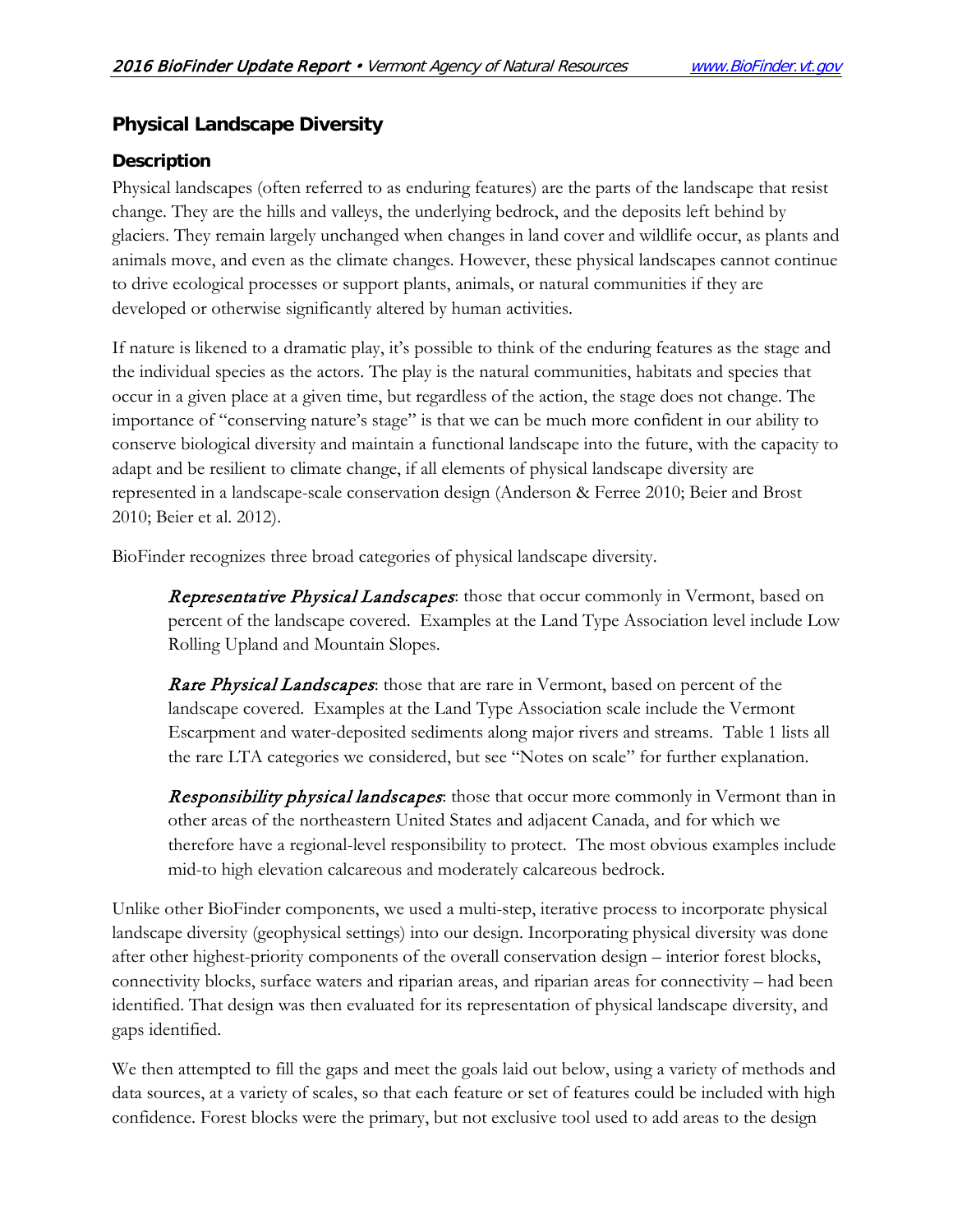for physical landscape diversity. When forest blocks were not used, we limited selections to areas of natural vegetation.

For the 2016 BioFinder, Highest Priority Physical Landscape includes all three categories, Rare, Representative and Responsibility of physical landscapes. Physical Landscape Diversity is considered Highest Priority because of the strong relationship between physical diversity and biological diversity and the need to represent physical landscape diversity, particularly in a changing climate.

# **Ecological Importance**

Enduring features are important for understanding biological diversity and informing conservation planning because they can serve as a surrogate, or substitute, for information on natural communities and species when that information is not available. Conserving and providing stewardship for the diversity of enduring features will in turn help protect the diversity of natural communities and species.

Some enduring features are helpful in locating specific natural communities and species. For example, the Valley Clayplain Forest is a natural community that is associated with the Valley Floor Glacial Lake/Marine Plains LTA and is found exclusively on clay soils. Two of its component plant species, bur oak and barren strawberry, are also most common on those soils. Therefore, it is possible to examine information on surficial geology to determine where clay deposits exist and, with that information, predict the potential location of a Valley Clayplain Forest and its component species. Conservation scientists and practitioners have used specific physical landscape features successfully to locate places to search for particular natural communities or rare species.

In the face of global climate change, it is clear that plant and animal species will continue to move around on the landscape to adjust their ranges to more climatically suitable conditions. Areas of diversity in the physical landscape are likely to continue as the stage for diversity in the biological landscape even as species composition changes.

# **Physical Landscape Diversity Conservation Goal**

Represent all of the geophysical settings that occur in Vermont in a naturally vegetated network of connected lands to provide the "stage" for present and future biota and natural ecological processes (the "actors" and the "play").

Specifically, each of the three broad categories of physical landscapes included in BioFinder has a conservation goal.

*Rare Physical Landscapes*: In the design, capture 100% of these whenever possible.

*Representative Physical Landscapes*: In the design, capture these proportional to their overall occurrence in Vermont.

*Responsibility geophysical settings*: In the design, capture 80% of these where possible.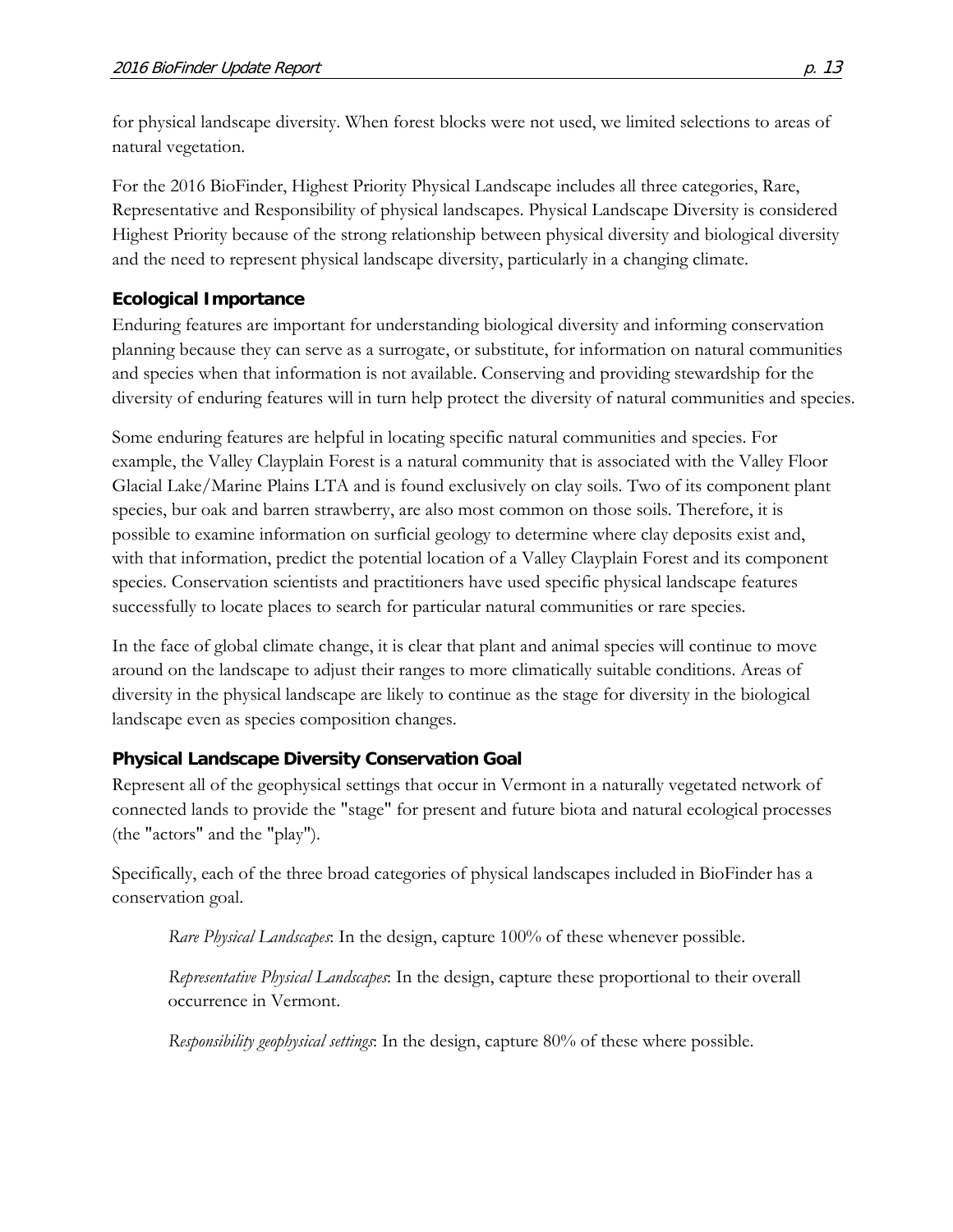### **Component Mapping Goal**

To identify Vermont's enduring physical features, especially those places with considerable landscape diversity that may continue to foster biological diversity in the future, even as the climate changes and species composition shifts.

### **Data Source(s) & Selection Criteria**

**1. Land Type Associations**, Ferree & Thompson 2008.

### **Description**

Land Type Associations are a modeled product for use as analysis units to organize broad areas by suitability, identify restoration priorities, and serves as a coarse filter for protecting biodiversity. LTAs are landscape scale map units defined by multiple biotic and abiotic factors.

### **Selection Criteria**

LTA sub-blocks were created from the LTA dataset to create in order to have smaller scale units for BioFinder analysis. All rare LTA sub-blocks were initially selected for inclusion (Table 1), but then modified as follows:

- *Valley Floor Glacial Lake/Marine Plains*: This LTA was removed and replaced in the selection because it included large areas of agricultural land. Instead, we used a combination of layers to identify high quality clayplain sites. For the southern Champlain Valley, we used Lapin's (2008) clayplain inventory from which we selected all clayplain forest patches with a ranking of "Medium" or "High." In the northern Champlain Valley, NRCS soils mapping was used to select forest blocks which contain substantial area of clay soil.
- *Granitic Mid-Elevation Hills*: 19 forest blocks were selected that encompassed all of the LTA. These blocks ranged in size from 35 to 45.976 acres.
- *Marine-Lacustrine-Glaciofluvial Coarse Sediments*: Removed and replaced with the two units described below.
- *Sandplain*: 36 forest blocks were selected that contained a high percentage of Adams-Windsor soils, ranging in size from 22 to 1,828 acres. An additional 56 areas of Adams-Windsor soils were selected where they overlapped with forest blocks, ranging in size from 52 to 621 acres.
- *Hinesburg Sand and Gravels*: Areas of Marine-Lacustrine-Glaciofluvial Coarse Sediments LTA on the eastern edge of the Champlain Valley were clipped to the forest blocks in which they occur, resulting in 23 polygons ranging in size from 55 to 370 acres.

| Type                                                       |     |  |  |  |
|------------------------------------------------------------|-----|--|--|--|
| Calcareous Metamorphic High Hills/Low Mountains            | 0.3 |  |  |  |
| <b>Connecticut River Valley - Lake Hitchcock Sediments</b> | 0.8 |  |  |  |
| <b>Enriched Slopes</b>                                     | 0.6 |  |  |  |
| <b>Granitic Basin</b>                                      | 0.4 |  |  |  |
| <b>Granitic High Hills/Low Mountains</b>                   | 0.5 |  |  |  |
| <b>Granitic Mid-Elevation Hills</b>                        |     |  |  |  |

#### **Table 1. Selected Rare Land Type Associations**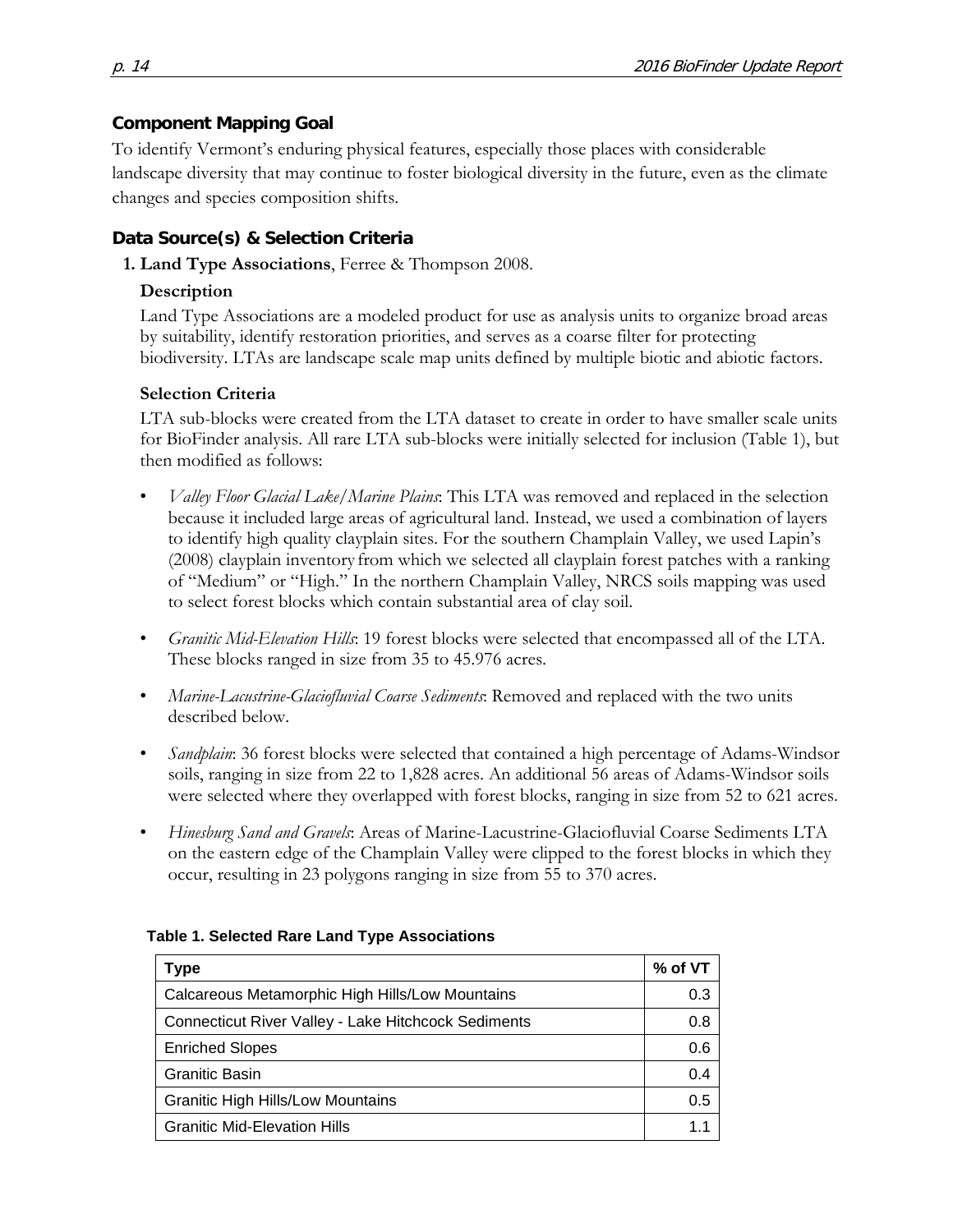| Marine-Lacustrine-Glaciofluvial Coarse Sediments        |     |
|---------------------------------------------------------|-----|
| Precambrian Plateau                                     | 2.2 |
| <b>Upper Mtn Slopes/Mountaintops</b>                    | 27  |
| Valley Floor Glacial Lake/Marine Plains                 |     |
| Vermont Escarpment                                      | 0.8 |
| Water-deposited glacial sediments along major riverways | c   |

**2. Serpentine Bedrock – 2011 Bedrock Geology map**, Ratcliffe et. al. Vermont Geological Survey

#### **Description**

New bedrock geology map for the state of Vermont at the 1:100,000 scale. This includes mapping of the rare serpentine bedrock type.

#### **Selection Criteria**

Six forest blocks were selected that contained a high percentage of serpentinite bedrock based on the 2012 VT Geologic Map. An additional 89 areas of serpentinite bedrock were selected where they overlapped with forest blocks, ranging in size from 5 to 663 acres.

#### **3. Ecological Land Units**, Ferree & Anderson 2008.

#### **Description**

Ecological Land Units are a modeled product for use as analysis units to organize small areas by suitability, identify restoration priorities, and serves as a coarse filter for protecting biodiversity. LTAs are fine-scale map units defined by multiple biotic and abiotic factors.

#### **Selection Criteria**

After the selection of Rare LTA and Serpentine features, we conducted an initial analysis of the representation of overall physical landscape diversity. We based this on Ecological Land Units, developed by TNC but used the broadest set of categories possible with the dataset. By using all elevation, geology, and landform categories, we generated 459 unique combinations, which we called ELU-459s. We reviewed all of the ELU-459s to see if the combinations generated were ecologically meaningful or described physical settings that are likely to occur on the landscape. Almost all of the ELU-459s were considered reasonable. An example of an ELU-459 without "ecological logic" is coarse sediments at hill slope base. The advantage of the ELU-459s over more coarsely-lumped classifications of ELUs is that they result in identifying all aspect, bedrock, elevation, and landform combinations. Although some of these combinations are very rare features on the landscape, overall, the combination of settings provides a strong basis for setting physical landscape diversity conservation targets that will be the most effective in conserving a functional landscape – one that allows adaptation to climate change and that results in effectively "conserving nature's stage."

Based on this analysis and the goals state above, we chose a subset of ELU-459s that were underrepresented in our design. These were units where we had achieved less than 50% of our desired target in this first analysis. We then identified priority interior forest or connectivity blocks that had these underrepresented ELU-459s in more than 50% of their total block area.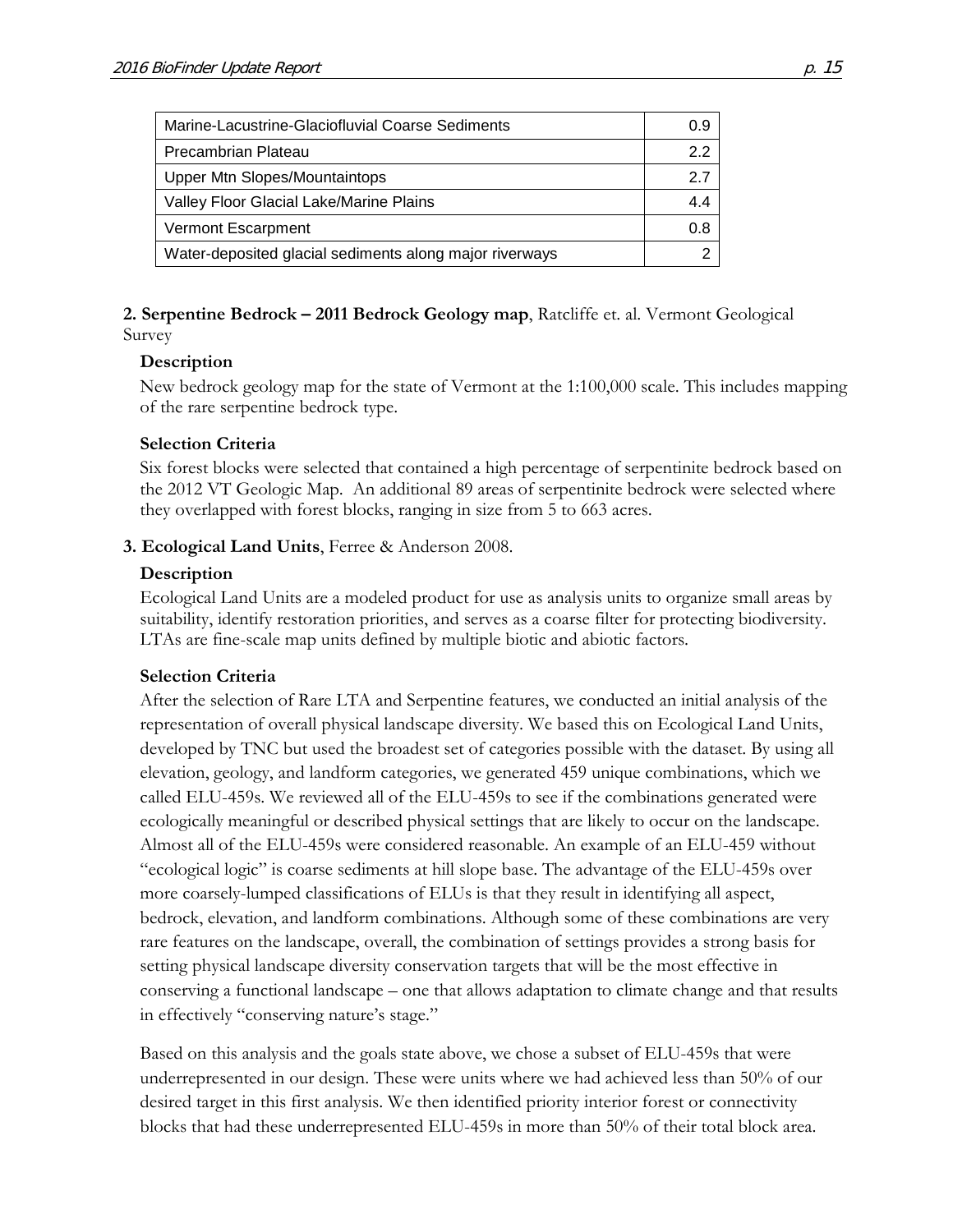We moved these blocks into the highest priority category. We re-ran our ELU analysis and determined that these were satisfactory for achieving a result close to our targets. Because of development, land use, and a resulting bias in our design towards high-elevation areas, it simply was not possible to meet our targets for all 459 units. Gaps in targets identify important conservation and restoration needs.

Finally, we conducted a review of our connectivity blocks and selected blocks that would provide connectivity from otherwise isolated blocks selected for underrepresented ELUs. When these selections were complete, we ran a final analysis to arrive at final calculations for ELU representation in our design.

#### **Component Priority & Justification**

Physical Landscape Diversity is considered Highest Priority because of the strong relationship between physical diversity and biological diversity and the need to represent physical landscape diversity, particularly in a changing climate.

#### **References**

- Anderson M.G., and C. Ferree. 2010. Conserving the stage: Climate change and the geophysical underpinnings of [species diversity.](http://www.plosone.org/article/info:doi/10.1371/journal.pone.0011554) PLoS ONE 5(7):E11554.doi:10.1371/journal.pone.0011554
- Bailey, R.G., and P.E. Avers. 1993. Multi-scale ecosystem analysis. In: G. Lund, ed. Integrated ecological and resource inventories: Proceedings of the symposium. Washington, DC: USDA Forest Service Publication WO-WSA-4.
- Beier, P., 2012. Conceptualizing and designing corridors for climate change. Ecological Restoration, 30(4).
- Beier, P. and Brost, B., 2010. Use of land facets to plan for climate change: conserving the arenas, not the actors. Conservation biology, 24(3).
- Cleland, D.T., P.E. Avers, W.H. McNab, M.E. Jensen, R.G. Bailey, T. King, and W.E. Russell. 1997. National hierarchical framework of ecological units. In: *Ecosystem Management: Applications for sustainable forest and wildlife resources*, ed. M.S. Boyce and A. Haney, pp. 181-200. New Haven, CT: Yale University Press.
- Forman, R.T.T. and M. Godron. 1986. Landscape Ecology. John Wiley and Sons, Inc., New York, NY, USA
- Ferree, C. and Anderson, M.A. 2008. Ecological Land Units. Version 11/2008. The Nature Conservancy Eastern Conservation Science Office. Boston, MA.
- Ferree, C. & L. Thompson. 2008 Land Type Association Descriptions for Vermont, report to the Vermont Forests, Parks & Recreation Department
- Lapin, M. 2003. Nature Conservation in an Agricultural Landscape: Forest Ecology, Fragmentation Analysis, and Systematic Site Prioritization, Southern Champlain Valley, Vermont, USA. Ithaca, New York: Dissertation submitted to the faculty of the Graduate School, Cornell University.
- Ratcliffe, N.M., Stanley, R.S, Gale, M.H., Thompson, P.J., and Walsh, G.J., 2011, [Bedrock Geologic Map of Vermont.](http://www.anr.state.vt.us/dec/geo/StateBedrockMap2012.htm) [U.S. Geological Survey Scientific Investigations Map 3184,](http://pubs.usgs.gov/sim/3184/) 3 sheets, scale 1:100,000.

#### **For more information**

A complete report on BioFinder development, methods and findings, including all 21 component summaries can be found at [www.BioFinder.vt.us.](http://www.biofinder.vt.us/) For more information specific to this component, contact Jens Hilke, Vermont Fish & Wildlife Department, 802-461-6791[, jens.hilke@vermont.gov](mailto:jens.hilke@vermont.gov)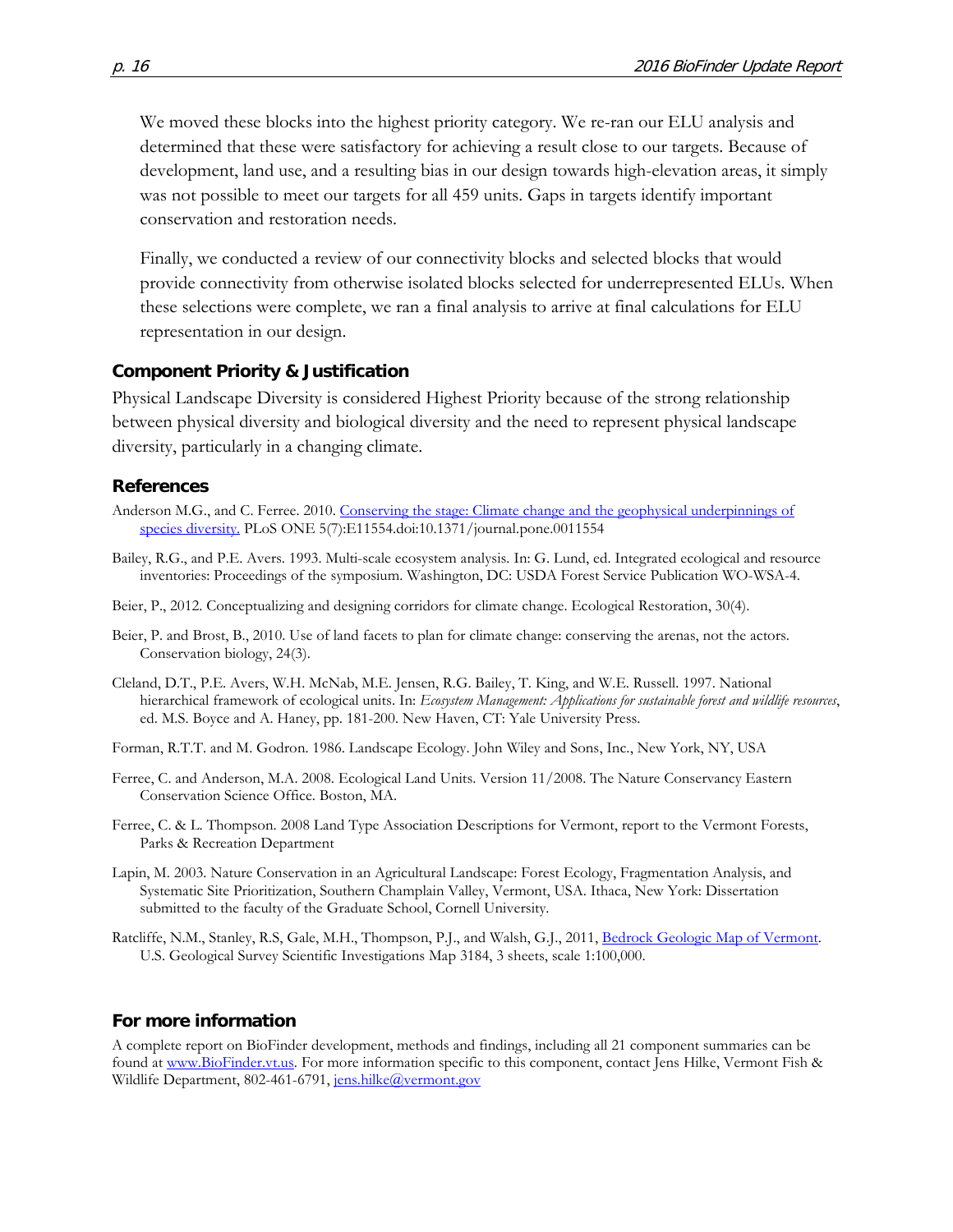# <span id="page-16-0"></span>**Connectivity Blocks**

### **Description**

Connectivity Blocks are larger patches of forest habitat in VT that is connected across the landscape, allowing the movement, migration, and dispersal of animals and plants. These are a subset of Habitat Blocks (Sorenson & Osborne 2014) that include a mix of the largest "anchor" blocks of forest in VT >10,000 acres as well as many smaller blocks that serve as stepping stones to form the connected network of forest land.

The composition and functions of connectivity blocks support genetic heterogeneity and movement of populations of wide-ranging mammal species across huge swaths of the landscape; such as between the Adirondacks Mountains of New York, Vermont's Green Mountains and the White Mountains of New Hampshire. They include large blocks of contiguous, unfragmented core habitat, the source and principle home area of many species as well as areas of diversity in the physical landscape, and numerous smaller connecting lands either forested stepping stone blocks or riparian and surface water areas.

Habitat is also connected at fine scales, for example by **Riparian Wildlife Connectivity** and **Wildlife Road Crossings**, where individual terrestrial animals move along waterways and cross roads. This most local scale of movement may not necessarily be of regional significance, but of course, the regional connections cannot function without local movement. There can be no genetic exchange between wildlife populations in New York and Vermont, for example, without individual animals making sections of the trip, crossing roads and eventually breeding with other individuals. Therefore local and regional connectivity are both vital to the long-term sustainability of wildlife populations and the ecological functions that they support. For the purposes of BioFinder, habitat connectivity is captured in the following components:

| <b>Scale</b>        | <b>Component</b>           | <b>Description</b>                                      |  |  |
|---------------------|----------------------------|---------------------------------------------------------|--|--|
|                     | <b>Connectivity Blocks</b> | Habitat blocks that are of the greatest importance for  |  |  |
| Regional            | (Highest Priority)         | wildlife movement and genetic exchange                  |  |  |
| <b>Connectivity</b> | <b>Connectivity Blocks</b> | Habitat blocks that play a supporting role in wildlife  |  |  |
|                     | (Priority)                 | movement and genetic exchange at a statewide scale      |  |  |
|                     | Riparian Wildlife          | Lands along streams, rivers, lakes and ponds            |  |  |
|                     | Connectivity               | including those agricultural lands in pasture/hay,      |  |  |
| Local               |                            | grasslands and all other natural-cover types. Does not  |  |  |
| <b>Connectivity</b> |                            | include developed lands and agricultural lands with     |  |  |
|                     |                            | cultivated crop.                                        |  |  |
|                     | <b>Wildlife Road</b>       | Locations where wildlife is likely to cross roads based |  |  |
|                     | Crossings                  | on the presence of adjacent natural cover.              |  |  |

**Table 1. Habitat Connectivity at Regional & Local Scales as Used in BioFinder**

# **Ecological Importance**

Movement of animals from one habitat patch to another is the most common function associated with connecting habitat. This function is particularly important for wide-ranging animals, such as bobcats and black bears, or for animals that require a great deal of space to meet their daily life needs, such as barred owls or otter. Although connecting habitat is often associated with wide-ranging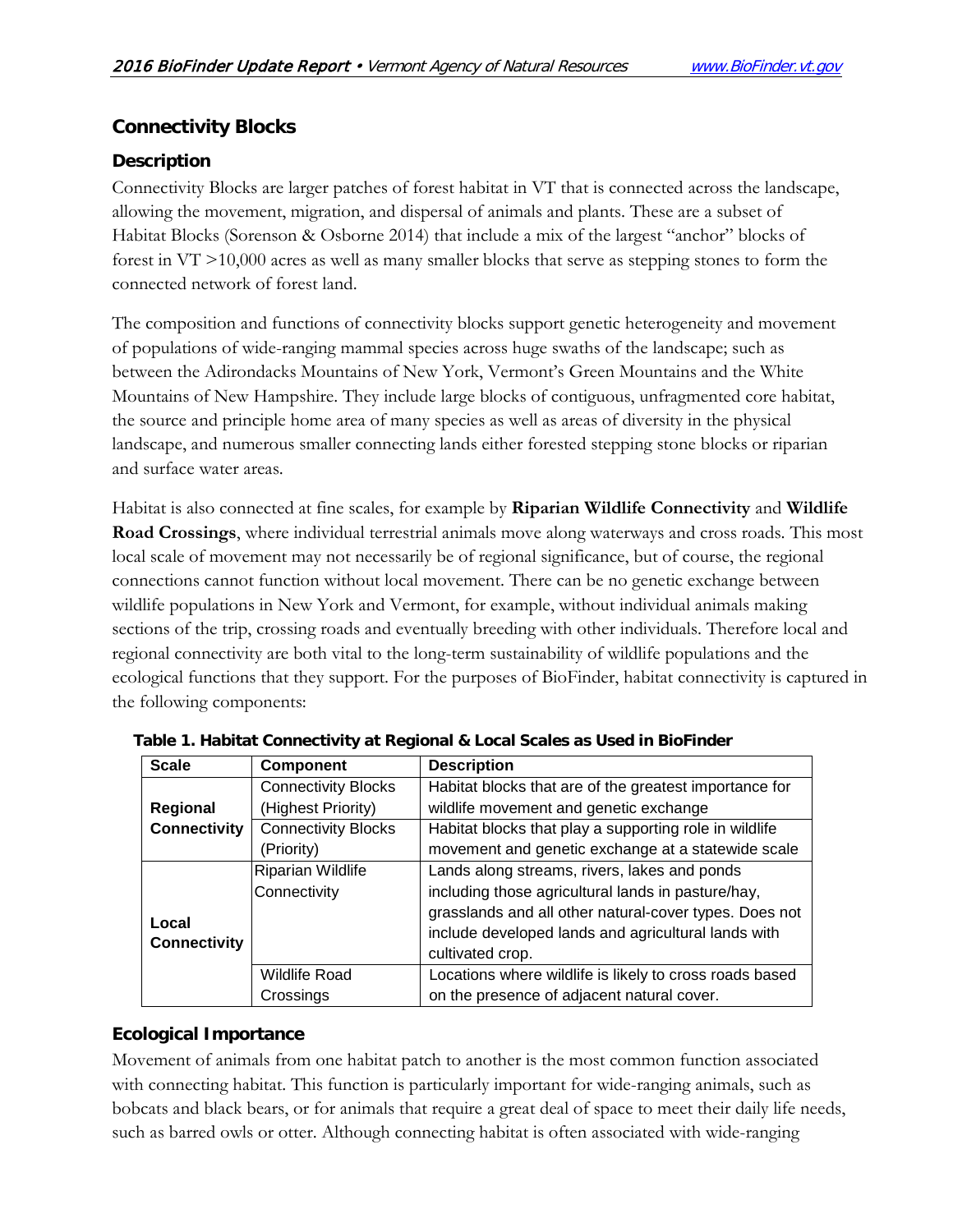mammals, it is equally important for animals with relatively small ranges and even for plants over long time periods as climate changes. Spotted salamanders, for example, use connecting habitat in spring to move from their hibernation sites to breeding pools, sometimes crossing roads or agricultural fields. The value of connecting habitat is a function of both seasonal and spatial patterns of wildlife behavior. For example, connecting habitat may allow black bears to access important food resources during a specific time of year (seasonal), or it may prevent isolation of bear populations by allowing free exchange of breeding adults (spatial). Ultimately, connecting habitat can ensure that the habitat, movement, migration, and behavior requirements of most native plants and animals are conserved across a broad landscape. The broader ecological value of connecting habitat is to join fragmented pieces of habitat, thereby reducing the deleterious effects of habitat fragmentation and population isolation. Linking small or otherwise isolated habitat patches may reduce the risk of local population extinctions by ensuring immigration, recolonization, reproduction, and exchange of genes for some plant and animal species. While conserving corridors has great merit, do not assume that conserving threads of vegetative cover within a developing landscape will maintain an area's ecological values and biological diversity. Nor will corridors alone meet the habitat needs of all of an area's plant and animal species. Only in conjunction with the conservation of large areas of undeveloped land with diverse habitat conditions, will vegetative corridors assist in supporting ecosystem functions and related public benefits.

#### **Connectivity Blocks Conservation Goal**

Conserve local-scale connecting habitats that support seasonal and spatial patterns of wildlife movement and allow for movement between habitat patches across potential barriers. The larger conservation goal for landscape connectivity is to conserve a connected network of lands, waters, and riparian areas that allow for functioning of ecological processes across the landscape and dispersal, movement, and migration of plant and animal species in response to changing environmental conditions.

#### **Component Mapping Goal**

To identify and map the most vulnerable lands that contribute to connectivity at several scales. These important pinch points and stepping stones help form a multi-scaled network of connected land and water that includes core habitat, natural communities and connecting features.

#### **Source Data and Selection Criteria**

#### **Description**

- **1. Habitat Blocks**, Vermont Fish & Wildlife Department (Sorenson & Osborne, 2014.) Habitat blocks show all areas of natural cover (Using 2006 landcover data from NOAA Coastal Change Analysis Program (CCAP)) surrounded by roads, development and agriculture, ranging in size from 20-acres to 153,000-acres and prioritized for biological importance.
- **2. [Northern Appalachian/Acadian Ecoregion: Priority Locations for Conservation Action](http://www.2c1forest.org/en/resources/resources_docs/Special_Report_1.pdf)** Trombulak et al., 2008. This work identifies priority linkages at the ecoregional scale.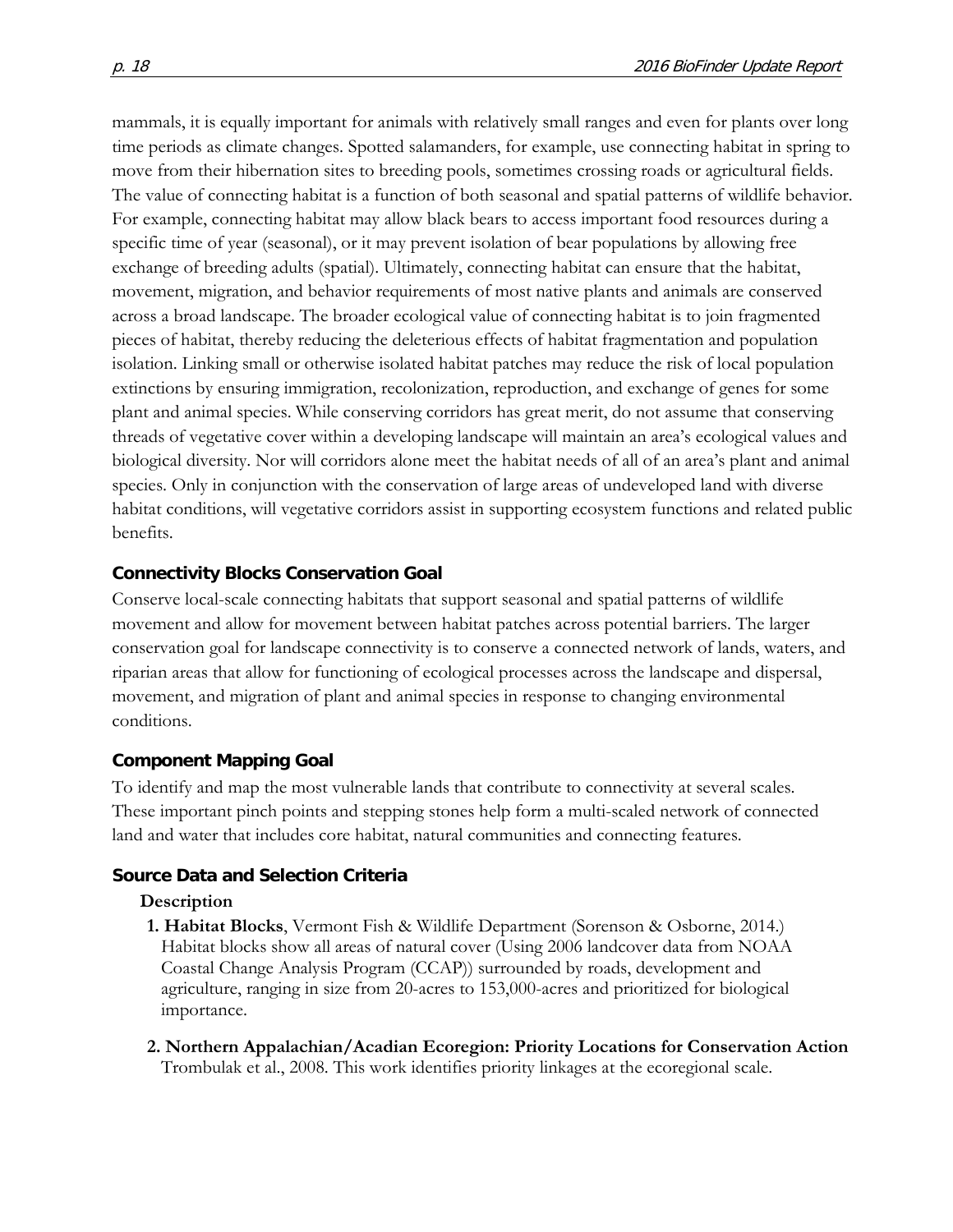- **3. Resilient sites for terrestrial conservation in the Northeast and Mid-Atlantic region**. Anderson et al., 2012. Using Circuitscape software this work models flow concentration areas to assess regional-scale connectedness and pinch points.
- **4. From the Adirondacks to Acadia: A Wildlands Network Design for the Greater Northern Appalachians**. Reining et al., 2006). This work identifies a network design for regional connectivity based on habitat models for far-ranging mammals.
- **5. Linkage Areas of the Northern Appalachian and Acadian Ecoregion**. 2012. Staying Connected Initiative. Staying Connected used models and field data to identify high priority linkages which were incorporated in their entirety because of their finer granularity.

#### **Selection Criteria**

The 2016 **Connectivity Blocks** dataset is a refinement of the 2012 Network of Connected Lands that was posted in the first version of BioFinder, which included; Anchor Blocks, Connectivity Blocks and Connecting Lands. The 2016 edits refined the network into two tiers, highest priority and priority based on a review by the BioFinder Core team. Additional habitat blocks were selected for inclusion by the Core Team, to connect to areas of diversity in the physical landscape and places where the riparian network connects additional "stepping stone" habitat blocks to core habitat blocks. The 2016 Connectivity Blocks dataset reflects an understanding of connectivity that connects core habitat, areas of diversity in the physical landscape and the riparian network.

Connectivity Blocks is a selection of habitat blocks with a high ranking for cost-distance to core (Sorenson & Osborne, 2014.). Additional habitat blocks and connecting lands were added based on overlap with the regional scale datasets (*[Northern Appalachian/Acadian Ecoregion: Priority](http://www.2c1forest.org/en/resources/resources_docs/Special_Report_1.pdf)  [Locations for Conservation Action](http://www.2c1forest.org/en/resources/resources_docs/Special_Report_1.pdf)* Trombulak et al., 2008, *Resilient sites for terrestrial conservation in the Northeast and Mid-Atlantic region*. Anderson et al., 2012, *From the Adirondacks to Acadia: A Wildlands Network Design for the Greater Northern Appalachians.* Reining et al., 2006, & S*taying Connected's Linkage Areas of the Northern Appalachian and Acadian Ecoregion*. 2012.) to represent connectedness within Vermont and outside of the state to the Adirondacks, Whites, Berkshires, Mahoosics, and Sutton Mountains, as well as numerous locations across the Connecticut River. Blocks were then split into Highest Priority and priority. The selection process for highest priority connectivity blocks focused on blocks that were critical in maintaining the ecological function of connectivity (highest priority) vs. those that supported connectivity but were somewhat "exchangeable" with other blocks (priority)

The Connectivity Blocks dataset is the best effort so far to map not only areas between core habitats for far ranging mammals, but also between areas of diversity in the physical landscape and connections to and with the riparian network. Together, these different types of connectivity combined offer us important insights into a resilient connected network that will maintain species movement and diversity into the future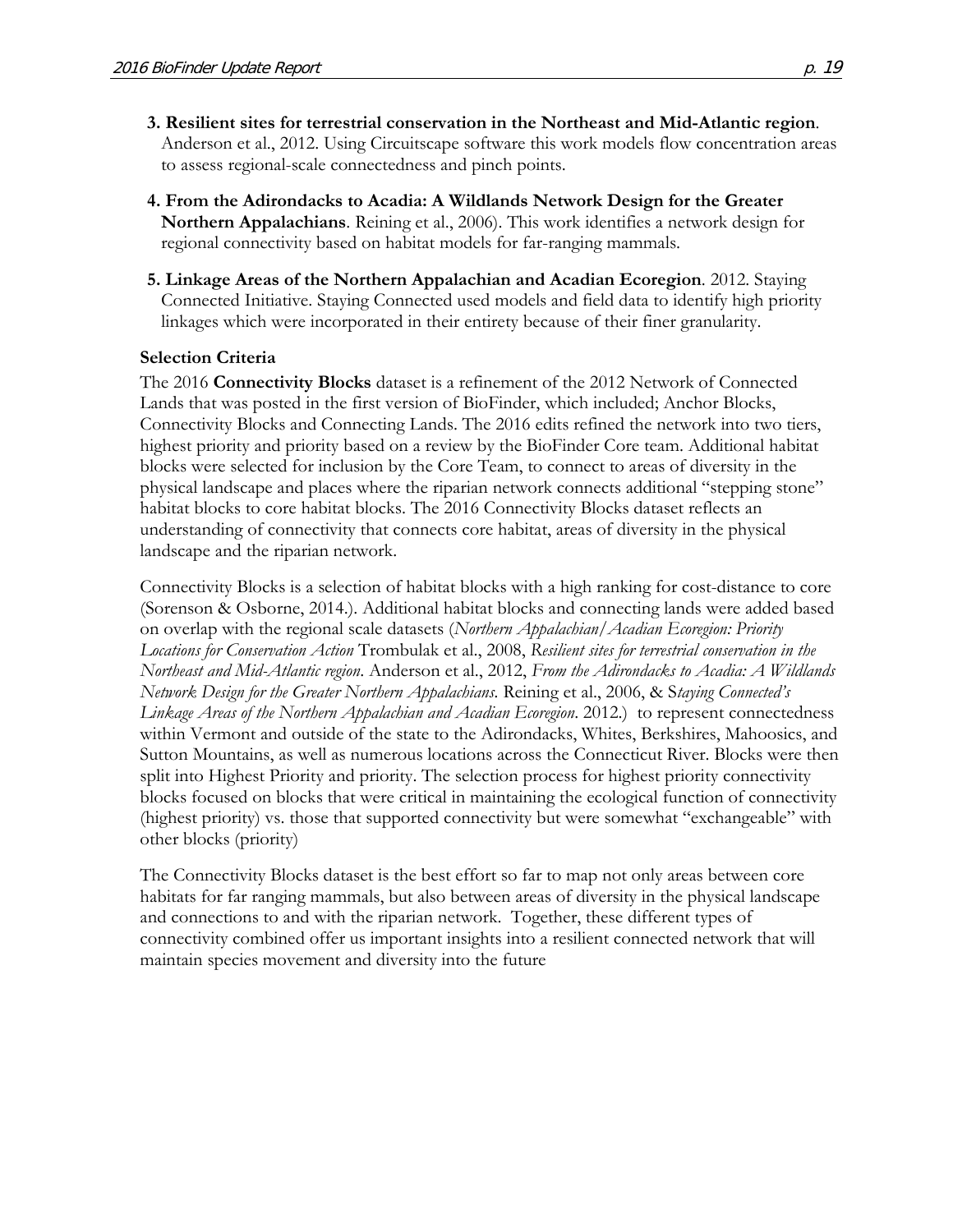

**Figure 1. Highest Priority and Priority Connectivity Blocks**

### **Component Strengths**

The Connectivity Blocks dataset addresses regional scale habitat connectivity and associated wildlife and ecological movement. It uses the regional flow data developed by The Nature Conservancy, as well as habitat linkage areas identified by the Vermont Habitat Block project. This gives us a sense of lands within the State that play a role in connectivity well beyond the state's borders. This makes it possible to identify a network within Vermont important for climate change adaptation and other regionally pressing issues that occur at regional scales

The Connectivity Blocks component has the strength of focusing on several types of connectivity. It includes the large core habitats and stepping stone blocks in between them important for far-ranging mammal movement, but also includes some habitat blocks that are connected through the Surface Waters & Riparian Areas dataset, which is to say, wildlife or ecological processes moving to or from this forest block would do so through the riparian system. In some cases, habitat blocks that connect areas of diversity in the physical landscape were selected and included in this dataset. Together, these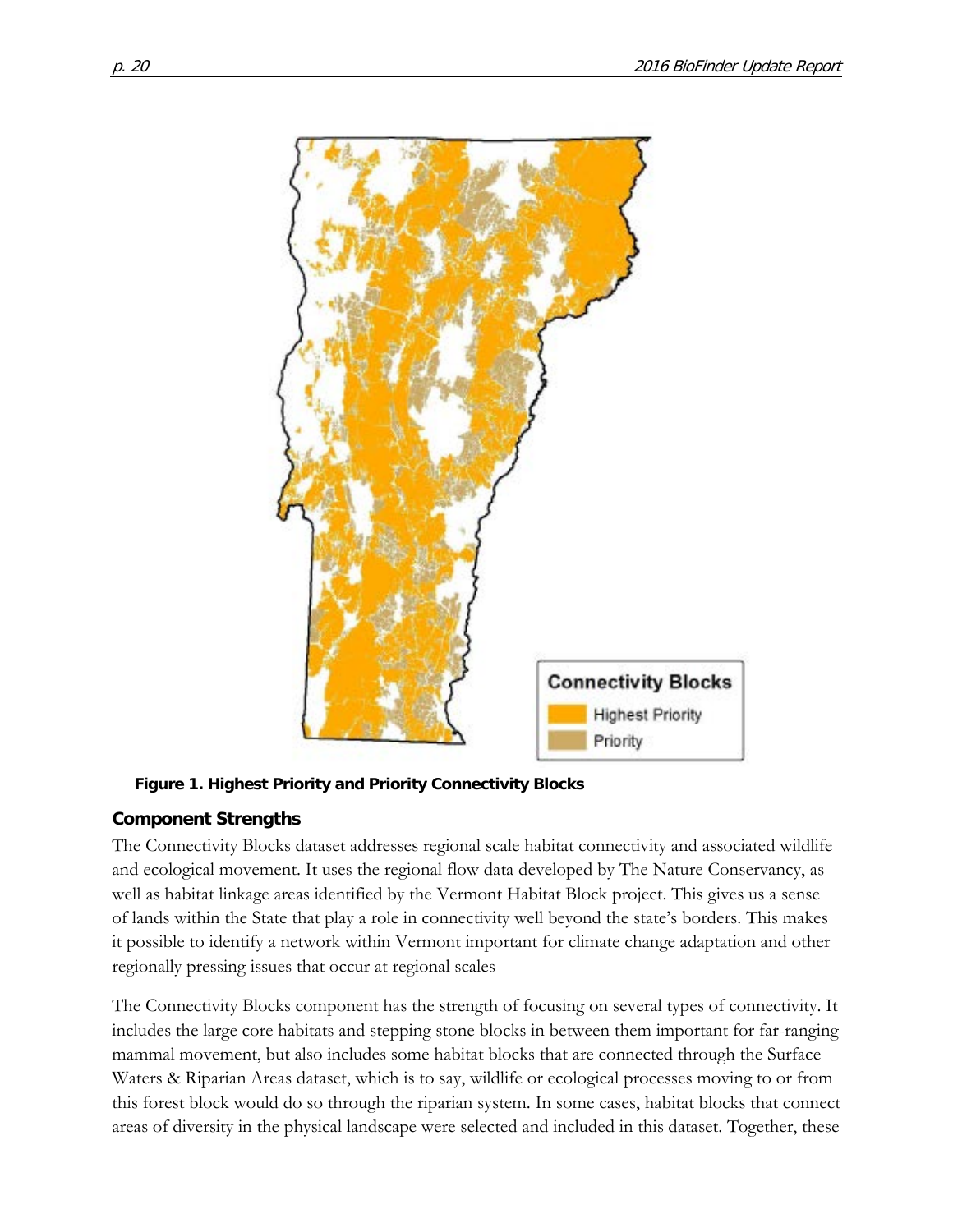different types of connectivity combined offer us important insights into a resilient connected network that will maintain species movement and diversity into the future

#### **Component Limitations**

The Connectivity Blocks dataset focuses on lands important for regional-scale habitat connectivity. Only places that allow for movement between contiguous habitat (such as the Adirondacks or Green Mountains) are considered important. This leaves out areas of the state that are critically important for wildlife at a local scale. Movement between patches of habitat remains important even if the wildlife populations in question aren't operating at a regional scale of movement.

The Connectivity Blocks component is a selection of habitat blocks, so by definition, this leaves out roadsides,, agricultural and developed land. Due to the coarseness of the land cover data, there is often very suitable connecting features like hedge or tree rows or other continuous or semicontinuous cover included in these cover classes. This misses locally important connectivity areas, especially for amphibians and reptiles. We rely on the use of the Wildlife Road Crossings dataset and Riparian Wildlife Connectivity dataset to address more local scale movement areas. The connecting lands component is not based on field data and site visits are always needed to identify specific locations of functioning connectivity within the mapped polygons.

#### **Component Priority & Justification**

Connectivity Blocks was separated into Highest Priority and Priority areas. The selection process for highest priority connectivity blocks focused on blocks that were critical in maintaining the ecological function of connectivity (highest priority) vs. those that supported connectivity but were somewhat "exchangeable" with other blocks (priority). Together these represent the most advanced understanding of habitat connectivity in VT at this scale, integrating riparian corridors and areas of diversity in the physical landscape.

#### **References**

- Anderson, M.G., M. Clark, and A.O. Sheldon. 2012. [Resilient sites for terrestrial conservation in the Northeast and Mid-](http://conserveonline.org/workspaces/ecs/documents/resilient-sites-for-terrestrial-conservation-1)[Atlantic region.](http://conserveonline.org/workspaces/ecs/documents/resilient-sites-for-terrestrial-conservation-1) The Nature Conservancy.
- Reining, C., K. Beazley, P. Doran and C. Bettigole. 200[6. From the Adirondacks to Acadia: A Wildlands Network](http://www.twp.org/sites/default/files/Adirondacks_to_Acadia_08Mar07.pdf)  [Design for the Greater Northern Appalachians.](http://www.twp.org/sites/default/files/Adirondacks_to_Acadia_08Mar07.pdf) Wildlands Project Special Paper No. 7. Richmond, VT: Wildlands Project.
- Linkage Areas of the Northern Appalachian and Acadian Ecoregion. 2012. Staying Connected Initiative
- Sorenson, E. and J. Osborne. 2014. Vermont Habitat Blocks & Wildlife Corridors, an analysis using geographic information systems. Vermont Fish & Wildlife Department.
- Trombulak, S.C., M.G. Anderson, R.F. Baldwin, K. Beazley, J.C. Ray, C. Reining, G. Woolmer, C. Bettigole, G. Forbes, and L. Gratton. 2008. [The Northern Appalachian/Acadian Ecoregion: Priority Locations for Conservation Action.](http://www.2c1forest.org/en/resources/resources_docs/Special_Report_1.pdf) Two Countries, One Forest Special Report No. 1.

#### **For more information**

A complete report on BioFinder development, methods and findings, including all component summaries can be found at [www.BioFinder.](http://www.biofinder.vt.us/) . For more information specific to this component, contact Jens Hilke, Vermont Fish & Wildlife Department, 802-461-6791, jens.hilke@svermont.gov.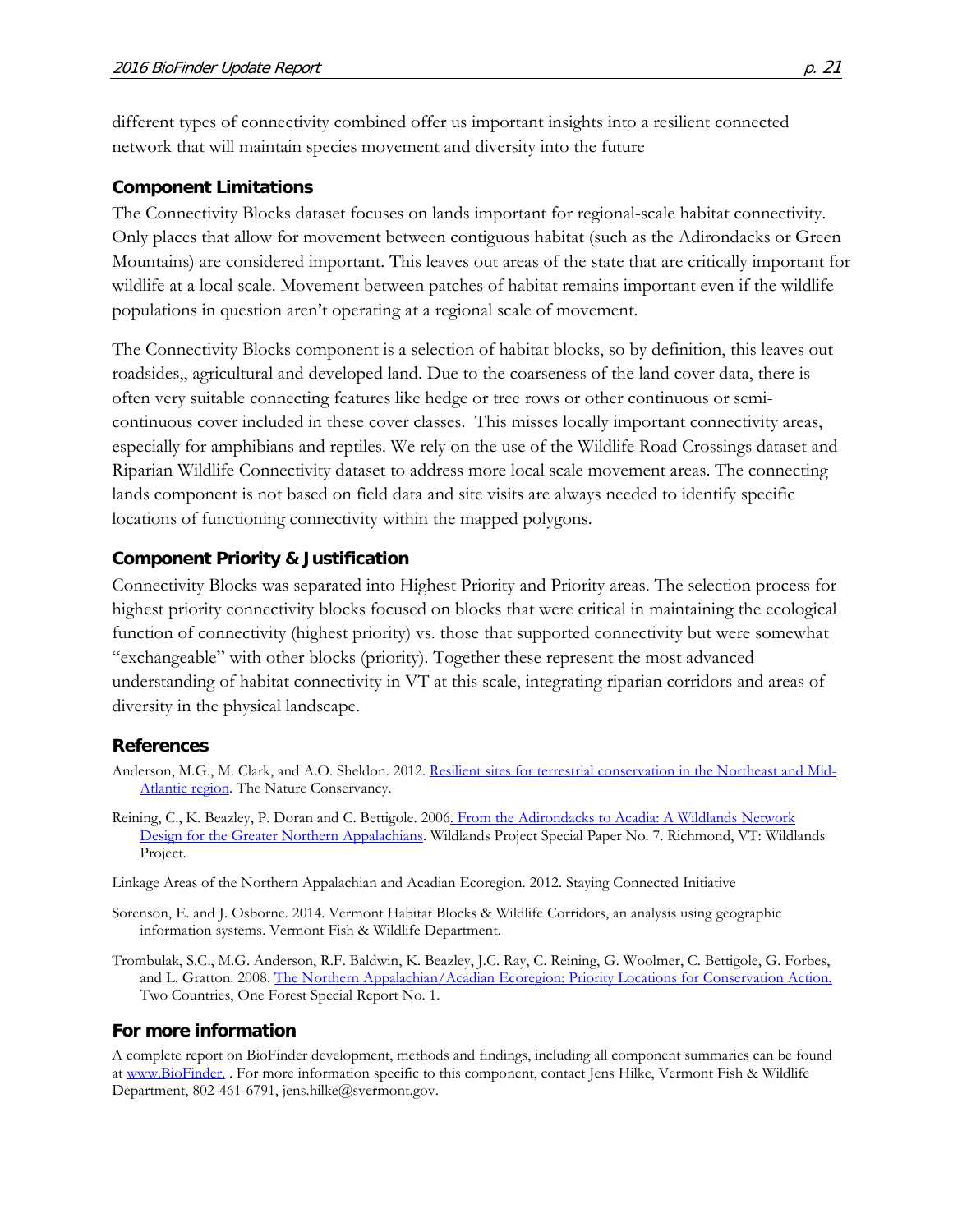# <span id="page-21-0"></span>**Riparian Wildlife Connectivity**

### **Description**

Habitat Connectivity is a complex process that functions at different scales for different species. Generally speaking, connecting habitat is represented by land that links larger patches of habitat within a landscape, allowing the movement, migration, and dispersal of animals and plants. Riparian wildlife connectivity refers specifically to lands along streams and rivers and lakes and ponds used by wildlife and plants to move. Sometimes these areas are called "corridors" even though they are not always linear, as the term implies.

The word "riparian" literally means of, or pertaining to, the bank of a river or lake. Riparian areas are ecosystems comprised of streams, rivers, lakes, wetlands, and floodplains that form a complex and interrelated hydrological system. These ecosystems extend up and down streams and along lakeshores, and include all land that is directly affected by surface water (Verry et al., 2000). Riparian ecosystems are generally high in biological diversity. They are "characterized by frequent disturbances related to inundation, transport of sediments, and the abrasive and erosive forces of water and ice movement that, in turn, create habitat complexity and variability…resulting in ecologically diverse communities" (Verry et al., 2000).

Riparian wildlife connectivity includes all non-developed cover classes within the Surface Waters and Riparian Area (A1) dataset. Developed land classes were filtered-out from the surface waters dataset to create the riparian connectivity component. This identifies stream reaches that haven't been developed and are critical travel corridors for a variety of wildlife species. Many of these areas are actively used for agriculture, which compromises their functionality as travel corridors.

### **Ecological Importance**

Riparian wildlife connectivity is especially important for wildlife species that are closely associated with rivers and lakes, including mink, otter, beaver, and wood turtle but are used by a wide assortment of wildlife. The riparian connectivity component represents the vegetated portions of river and stream valley bottoms and lakeshores which provide numerous ecological functions relating to surface water quality, flood attenuation, and shoreline stability. It also includes floodplain forests and other riparian natural communities that together provide habitat for many rare species represent a concentration of biological diversity.

# **Riparian Wildlife Connectivity Conservation Goal**

Conserve a connected network of lands, waters, and riparian areas that allow for functioning of ecological processes across the landscape and dispersal, movement, and migration of plant and animal species in response to changing environmental conditions. Restoration and conservation of riparian connectivity is especially important in areas of Vermont that are highly developed.

# **Component Mapping Goal**

To identify riparian areas statewide with natural vegetation cover and those in agricultural use (e.g., hay, pasture, grassland) except for cultivated crops.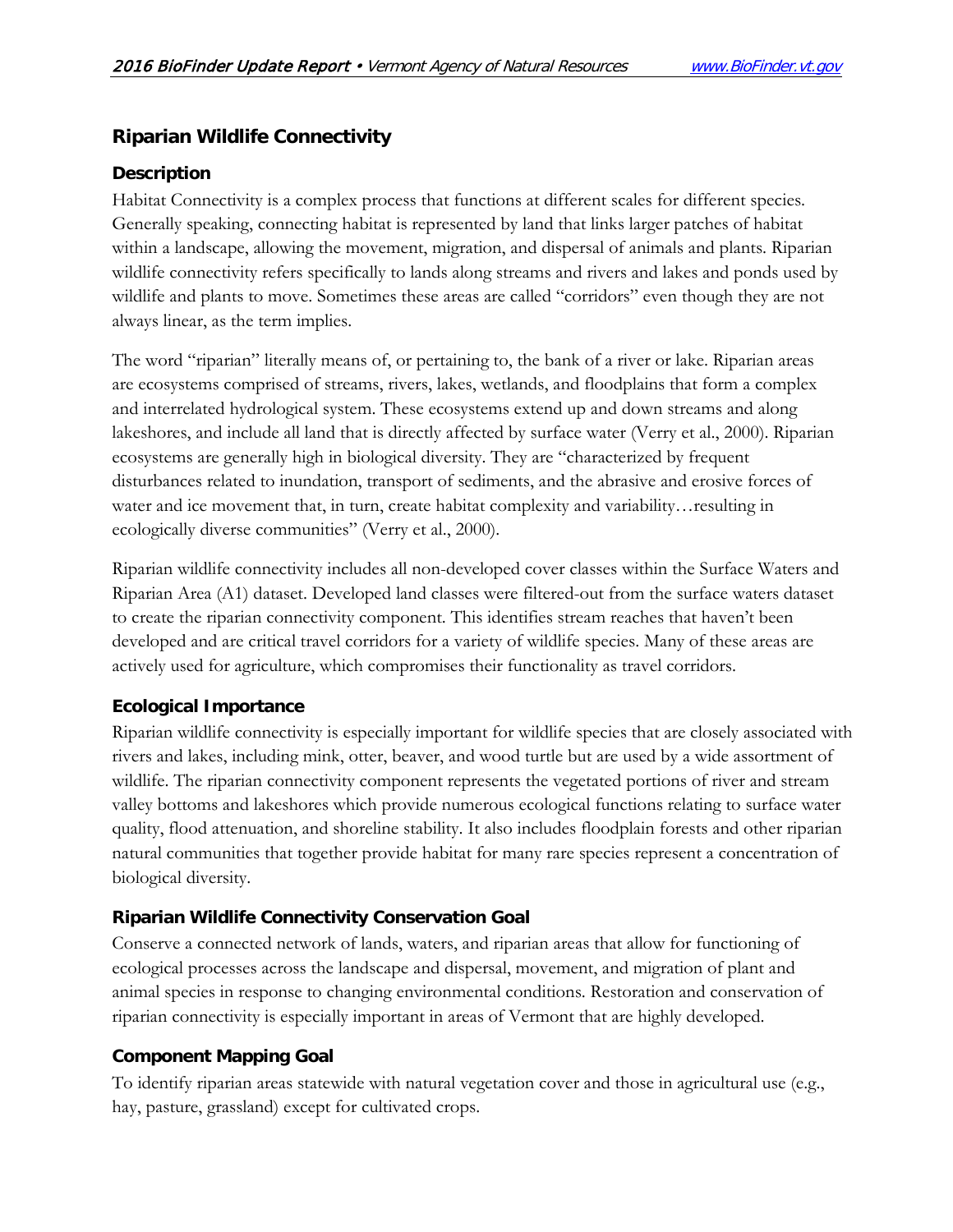#### **Input Datasets and Selection Criteria**

#### **Description**

- 1. **Surface Waters & Riparian Areas Component (A1),** VT Agency of Natural Resources, Natural Resources Mapping Project, BioFinder. 2012.
- 2. **Regional Land Cover**, NOAA Coastal Change Analysis Program (CCAP), 2006.

#### **Selection Criteria**

BioFinder's Surface Waters and Riparian Areas component dataset (A1) was used as the basis for Riparian Connectivity. All developed land classes (using NOAA CCAP dataset) were filteredout (removed) leaving only natural or modified land cover classes. These include grassland, herbaceous and shrub cover classes as well as all forested and wetland cover classes. Agricultural lands are included.

#### **Component Strengths**

The Riparian Wildlife Connectivity dataset is the first of its kind for all of Vermont as it identifies all river and lake riparian areas that have natural or semi-natural vegetation cover – a critical part of landscape connectivity. The other four datasets related to habitat connectivity all focus on terrestrial animals and are generally biased towards far-ranging mammals. This dataset includes all riparian habitats along rivers and streams that aren't currently developed to support movement along rivers, streams, and valley bottoms in general. It is still focused on terrestrial animal movement, but gets at the critically-important land-water interface. There is relatively high confidence that riparian connectivity dataset accurately maps the portions of valley bottoms with natural cover

#### **Component Limitations**

The Riparian Wildlife Connectivity dataset does not factor in aquatic organism passage or other within-stream connectivity functions, but instead looks at stream-side connectivity. This is a limitation given that both of these types of connectivity are ecologically important.

Even with this focus on streamside connectivity, there are still limitations. Stream and river sections are not ranked by length or ecological importance so sections that are longer and can facilitate greater movement, are not prioritized. With the limited time available for this project we could not develop mapping algorithms sufficiently sensitive enough to account for section length and ecological importance without over-weighting headwater streams relative to main-stem channels. Therefore all riparian connectivity sections are treated as equally important. We recommend that future efforts to refine this dataset incorporate a ranking factor.

This dataset uses the Vermont Hydrological Dataset (VHD) that identifies stream centerline data to which a standardized buffer was added to establish stream width at various locations. While centerline data is very accurate in showing the location of a waterbody, the process needed to show the area (width) of that stream section creates inaccuracies. We believe the final product is still the best available data that includes all of Vermont's waterways and as with all features included in BioFinder, we recommend site-specific surveys prior to making any land-use decision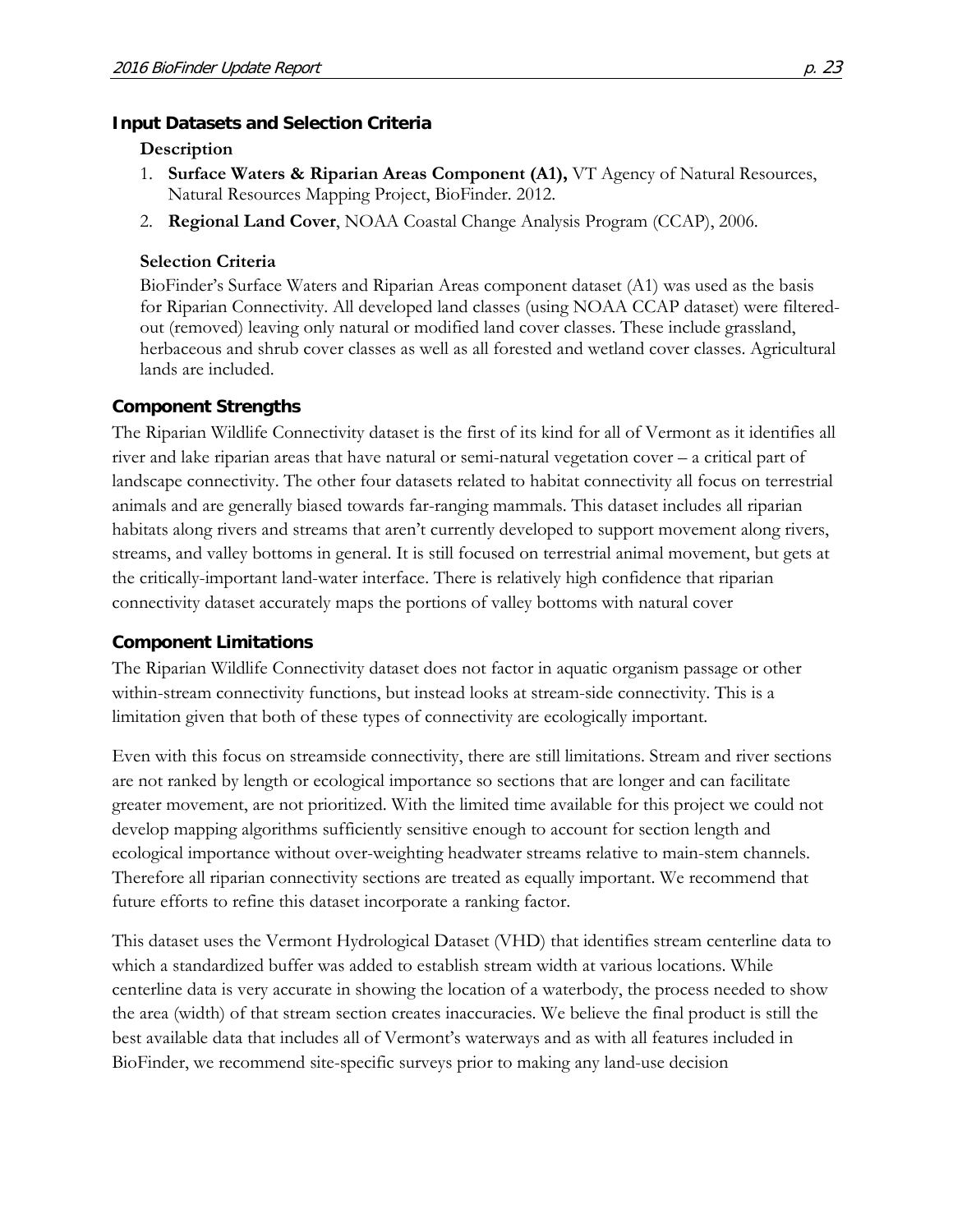#### **Component Priority & Justification**

Riparian Wildlife Connectivity was ranked as highest priority because it is critically important component of the larger system of wildlife movement and genetic exchange.

References

Verry, E. S., J. W. Hornbeck, and C. A. Dolloff (eds). 2000. Riparian management in forests of the continental Eastern United States. Lewis Publishers, Boca Raton, FL. 402p.

#### **For more information**

A complete report on BioFinder development, methods and findings, including all 21 component summaries can be found at www.BioFinder.vt.us. For more information specific to this component, contact Jens Hilke, Vermont Fish & Wildlife Department, 802-461-6791, jens.hilke@vermont.gov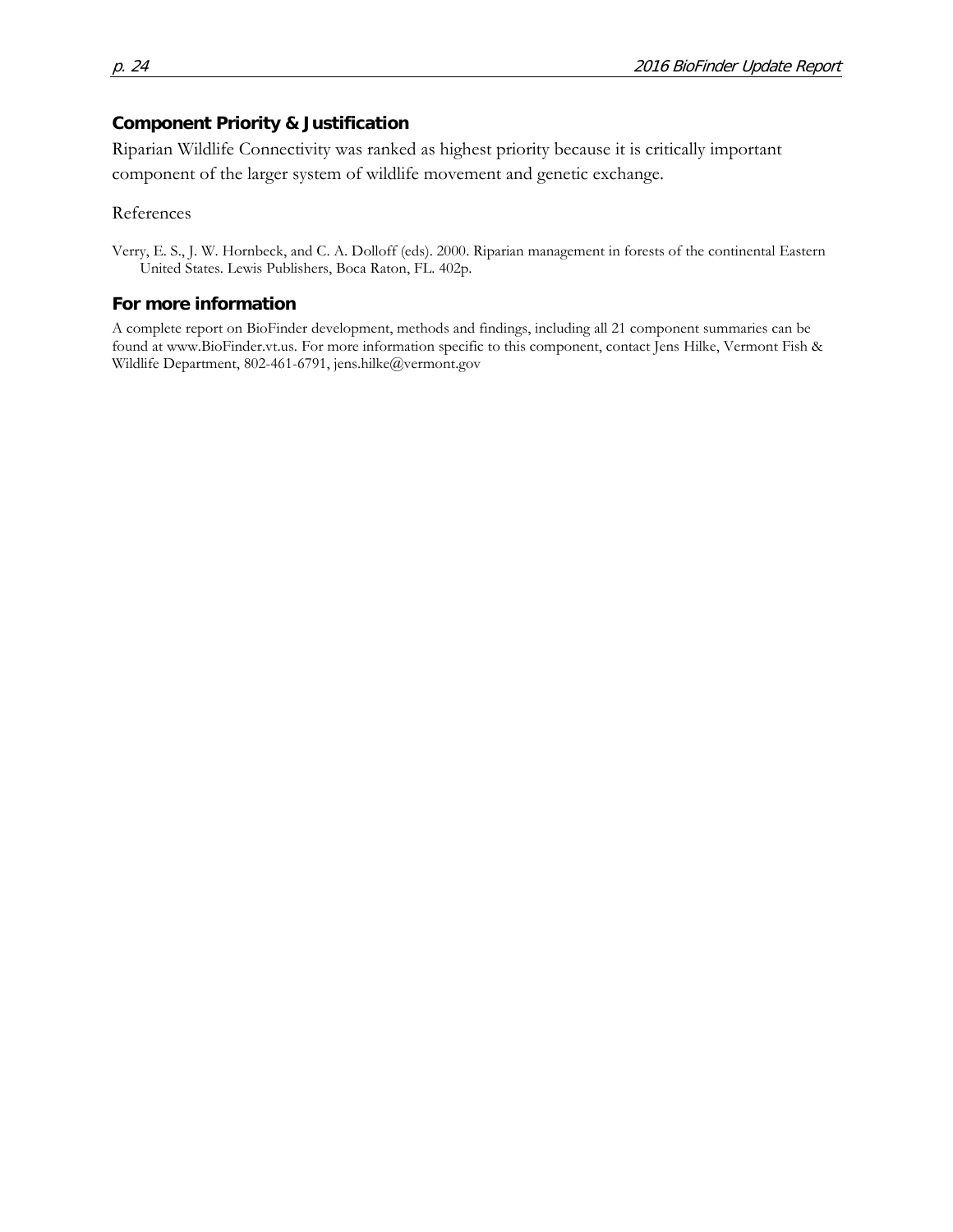# <span id="page-24-0"></span>**Surface Waters and Riparian Areas**

#### **Description**

This component includes all rivers, streams, lakes, and ponds – all aquatic habitats in Vermont. In addition, this component includes the valley bottoms in which rivers and streams flow. Specifically, the valley bottoms are the areas of alluvial soils (soils deposited by flowing water) through which rivers and streams migrate over time and where seasonal river or stream flooding is expected. Finally, this component includes a band of riparian habitat adjacent to all rivers, streams, lakes, and ponds or to the valley bottom.

### **Ecological importance**

While Vermont's rivers, streams, lakes, and ponds cover a small percentage of Vermont's area, they provide vital habitat for a rich assemblage of aquatic species, including fish, amphibians, reptiles, invertebrates (e.g., insects, mussels, snails, worms, freshwater sponges), and plants. This represents an enormous contribution to Vermont's biological diversity. All of Vermont's rivers, streams, lakes, and ponds are important for the aquatic biota that they support.

As aquatic species are mobile, it is important to maintain connected aquatic habitats in order to protect the diversity of species. Water quality and temperature of upstream reaches directly influences the ability of downstream receiving waters to support aquatic assemblages. Fish and other aquatic populations may travel extensively throughout the lake and stream network for seasonal and life cycle needs. Therefore, it is critical to protect the entire aquatic network in order to maintain the ecological processes necessary to sustain these aquatic populations and assemblages. It is because of this that the decision was made to include all rivers, streams, lakes, and ponds in this BioFinder component.

The ecological integrity of rivers, streams, lakes, and ponds is closely linked with the condition of their riparian areas and contributing watersheds. Naturally vegetated riparian areas provide many critical ecological functions, including stabilizing shoreline against erosion, storage of flood waters, filtration and assimilation of sediments and nutrients, shading of adjacent surface waters to help moderate water temperatures, and direct contribution of organic matter to the surface water as food and habitat structure. Riparian areas are also critical habitat for many species of wildlife that are closely associated with open waters, including mink, otter, beaver, northern oriole, kingfisher, spotted sandpiper, and wood turtle. In addition, the shorelines and riparian areas of rivers and lakes support floodplain forests, several rare and uncommon natural communities, and many species of rare plants and animals.

The ecological integrity of rivers and streams is also closely linked to the stability of the river channel and the river corridor within which the river meanders. Rivers and streams channels naturally migrate within their meander belt widths – the part of a valley bottom across which a stream shifts its channel from time to time in response to erosion and deposition. Meander belts are governed by landforms in the valley bottoms, surficial geology and soils, and other characteristics of the river channels and watersheds. River corridors may be narrow in valleys restricted by bedrock or they may be wide in flat valley bottoms with deep alluvial soils.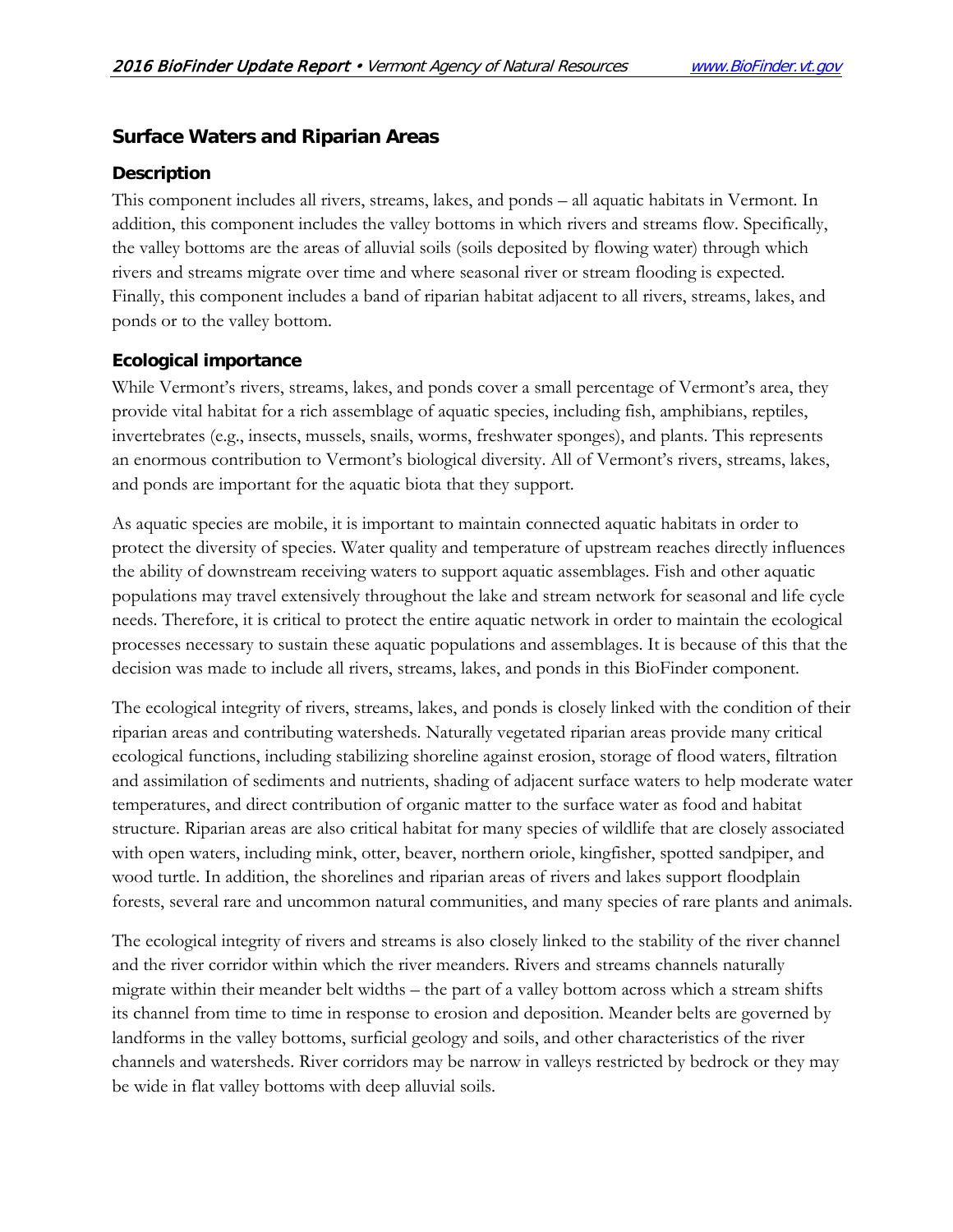### **Surface Waters and Riparian Areas Conservation Goal**

To conserve the ecological integrity of all rivers, streams, lakes, and ponds and the aquatic biota they support and to contribute to a landscape that is more resilient in the face of increasingly frequent and severe flood events, by conserving and restoring watershed processes that support properly functioning aquatic habitats and riparian areas, and by maintaining or restoring river channel equilibriums.

### **Component Mapping Goal**

To map all rivers, streams, lakes, and ponds and their associated riparian areas and river and stream valley bottoms.

### **Source Data and Selection Criteria**

### **1. Vermont Hydrographic Dataset (VHD) 1:5,000**

### **Description**

The Vermont Hydrographic Dataset 1:5,000 is a spatially accurate statewide mapping of rivers, streams, lakes, and ponds.

### **Selection Criteria**

All rivers, streams, lakes, and ponds mapped as lines or polygons. For those smaller rivers and streams mapped as line features in the VHD 1:5,000, the expected stream width from Table 6 is used to map these rivers and streams as polygons. Use the VHD 1:5,000 polygons for larger rivers and all lakes and ponds.

### **2. Valley Bottom Land Type Associations (Ferree & Thompson 2008)**

### **Description**

Valley Bottom LTAs, developed by Ferree & Thompson (2008), are used to map the valley bottoms, floodplains, and river corridors statewide. The Valley Bottom LTA data provides a statewide modeled map of river and stream valley bottom that effectively captures flat valley bottoms and associated alluvial soils, wetlands, and floodplains without extending mapped areas beyond the valley floors. Although partially a GIS model, major portions of the Valley Bottom LTA are based on soil mapping by Natural Resources Conservation Service and wetland mapping by National Wetlands Inventory.

### **Selection Criteria**

All Valley Bottom LTAs are included. Riparian area widths are added to all streams and rivers as described in Table 1. This river and stream riparian area is measured from the outer edge of each side of the mapped river or stream polygon or the outer edge of the Valley Bottom LTA, whichever is wider. A 100 foot riparian area is mapped for all lakes and ponds.

| <b>Stream Order</b>            |    |    |    |     | 5   | 6   |     |     |
|--------------------------------|----|----|----|-----|-----|-----|-----|-----|
| <b>Stream Width (feet)</b>     |    | 10 | 20 | 33  | 66  | 150 | 230 |     |
| Riparian area (feet) measured  |    |    |    |     |     |     |     |     |
| from the outer edge of Valley  |    |    |    |     |     |     |     |     |
| Bottom LTA (if one exists) or  | 50 | 50 | 50 | 100 | 100 | 100 | 100 | 100 |
| the outer edge of stream width |    |    |    |     |     |     |     |     |
| (whichever is wider).          |    |    |    |     |     |     |     |     |

#### **Table 6. Stream Widths & Riparian**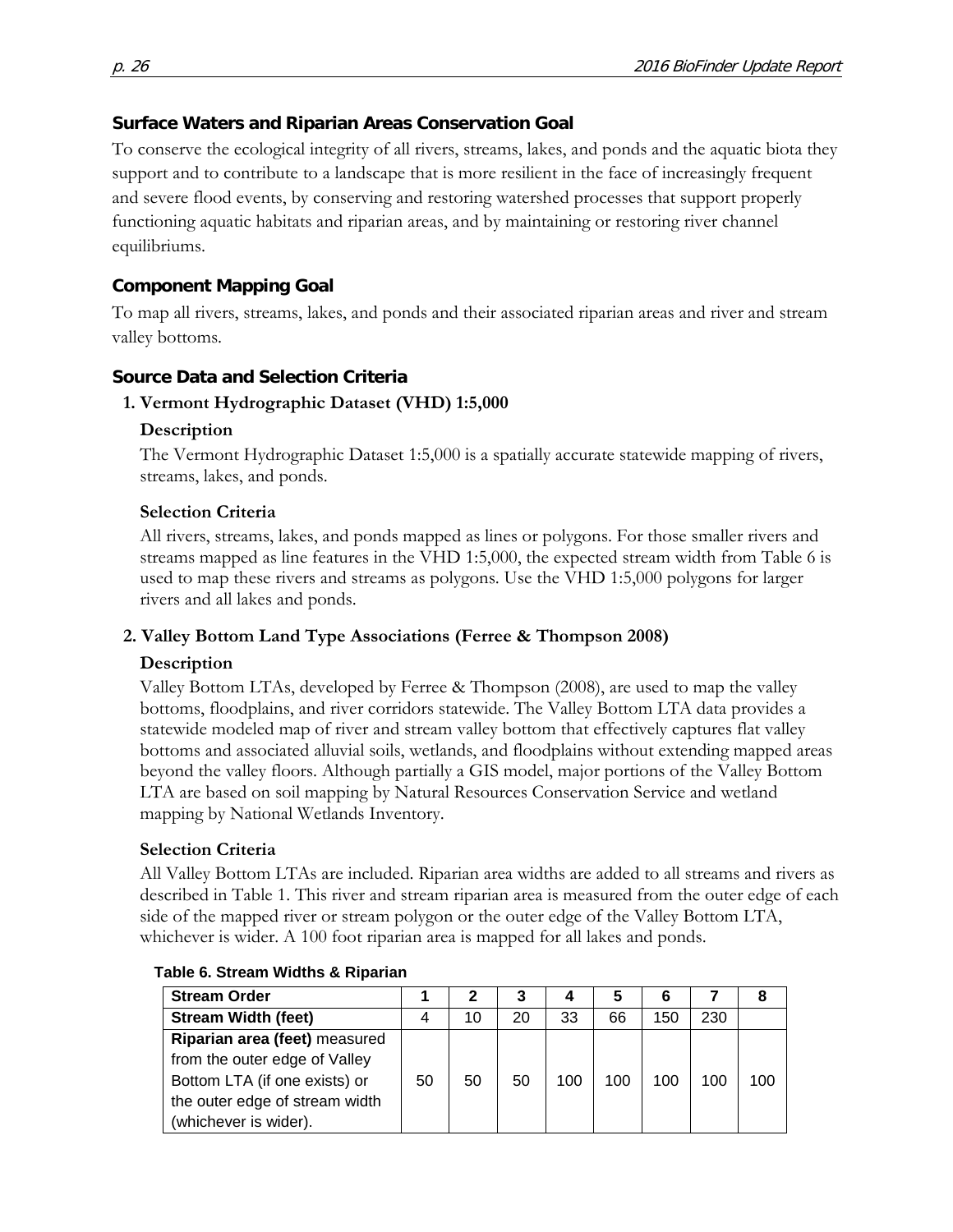#### **Component Strengths**

The Vermont Hydrographic Dataset 1:5,000 is a spatially accurate statewide mapping of rivers, streams, lakes, and ponds. The Valley Bottom LTA data provides a statewide modeled map of river and stream valley bottom that effectively captures flat valley bottoms and associated alluvial soils, wetlands, and floodplains without extending mapped areas beyond the valley floors. Although partially a GIS model, major portions of the Valley Bottom LTA are based on soil mapping by Natural Resources Conservation Service and wetland mapping by National Wetlands Inventory, for which there is relatively high confidence in the mapping accuracy. Valley bottom LTAs and riparian areas includes many of the ecological processes associated with these areas.

#### **Component Limitations**

The Vermont Hydrographic Dataset 1:5,000 does not include many small headwater streams which are critically important habitat for some species and the primary source of cool water to lower stream segments. The Valley Bottom LTA is constructed partially as a GIS model, so these portions are not based on field data.

#### **Component Priority & Justification**

Surface waters and riparian areas were divided into highest priority & priority based on land cover and land use data. Developed areas were considered priority, and all other areas are highest priority.

These areas are of critical importance for water quality, flood attenuation, erosion prevention and wildlife movement. This is based on the very high value of this component in its contribution to biological diversity along with the recognition that the values of these areas will also be represented by other components, including Riparian Wildlife Connectivity, Important Aquatic Habitats and Species Assemblages, and Representative Lakes.

### **For more information**

A complete report on BioFinder development, methods and findings, including all 21 component summaries can be found at www.BioFinder.vt.us. For more information specific to this component, contact Eric Sorenson, Vermont Fish & Wildlife Department, 802-476-0126, eric.sorenson@vermont.gov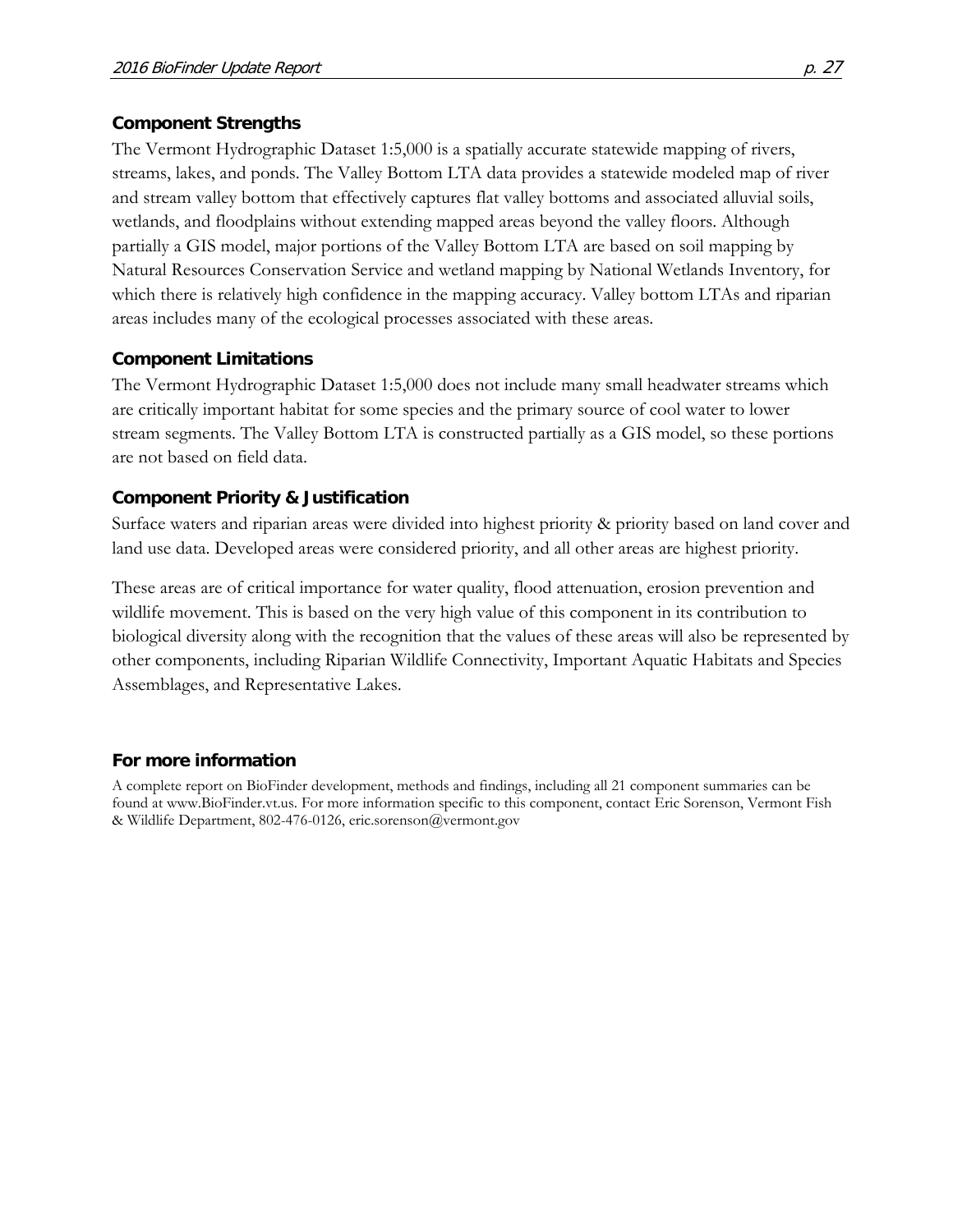# <span id="page-27-0"></span>**Representative Lakes**

### **Description**

This component is a subset of lakes and ponds that occur in Vermont, representing the majority of lake types and examples of each type that are in the best condition for that type. While all lakes and ponds are included in the Surface Water and Riparian Areas component, only 100 lakes and ponds are selected for the representative lakes component. The lakes and ponds were classified based on their trophic status, depth, and alkalinity, which are generally the main factors that shape biological communities in lakes (Wetzel 2001).

### **Ecological importance**

Lakes and ponds provide critical habitat for many species of fish, amphibians, reptiles, invertebrates (e.g., insects, mussels, snails, worms, freshwater sponges), and plants. They also provide supporting habitat for many terrestrial wildlife species such as otter, mink, deer and moose. The distribution of species found in Vermont's lakes and ponds is partially the result of variations in their physical and chemical nature. The lakes and ponds in this component are therefore a tool for ensuring that this physical and chemical variation and the aquatic habitats and species assemblages they support are adequately represented.

### **Representative Lakes Conservation Goal**

To conserve examples of all of Vermont's lake and pond types, including the preservation, maintenance or restoration of the ecological integrity of aquatic habitats and their riparian areas and watersheds.

### **Component Mapping Goal**

To classify Vermont's lakes and ponds based on best available data and to identify and map the highest quality examples of all lake and pond types. The selection of lakes and ponds should ensure that all lake and pond types are represented, and that for each type, the examples that are in the best ecological condition are included.

# **Source Data and Selection Criteria**

### **Lakes and Ponds Management and Protection Section, Vermont Dept of Environmental Conservation**

### **Description**

The Vermont Department of Environmental Conservation's [Lakes & Ponds Management and](http://www.vtwaterquality.org/lakes.htm)  [Protection Section](http://www.vtwaterquality.org/lakes.htm) maintains an extensive database on the biological, physical, and chemical status of 871 lakes and ponds.

### **Selection Criteria**

The 100 lakes and ponds selected (table 7) are classified based on alkalinity and trophic status into 20 types, with Lake Champlain treated separately. Lakes and ponds were selected based on condition criteria, including naturalness of the outlet, water quality, milfoil abundance, degree of acid impairment, and lack of seasonal drawdown. Three additional lakes with special physical features were also added to the selection. Lily Pond, in Vernon, is included because of its similarity to ponds in the coastal plain. Lakes Champlain and Memphremagog are included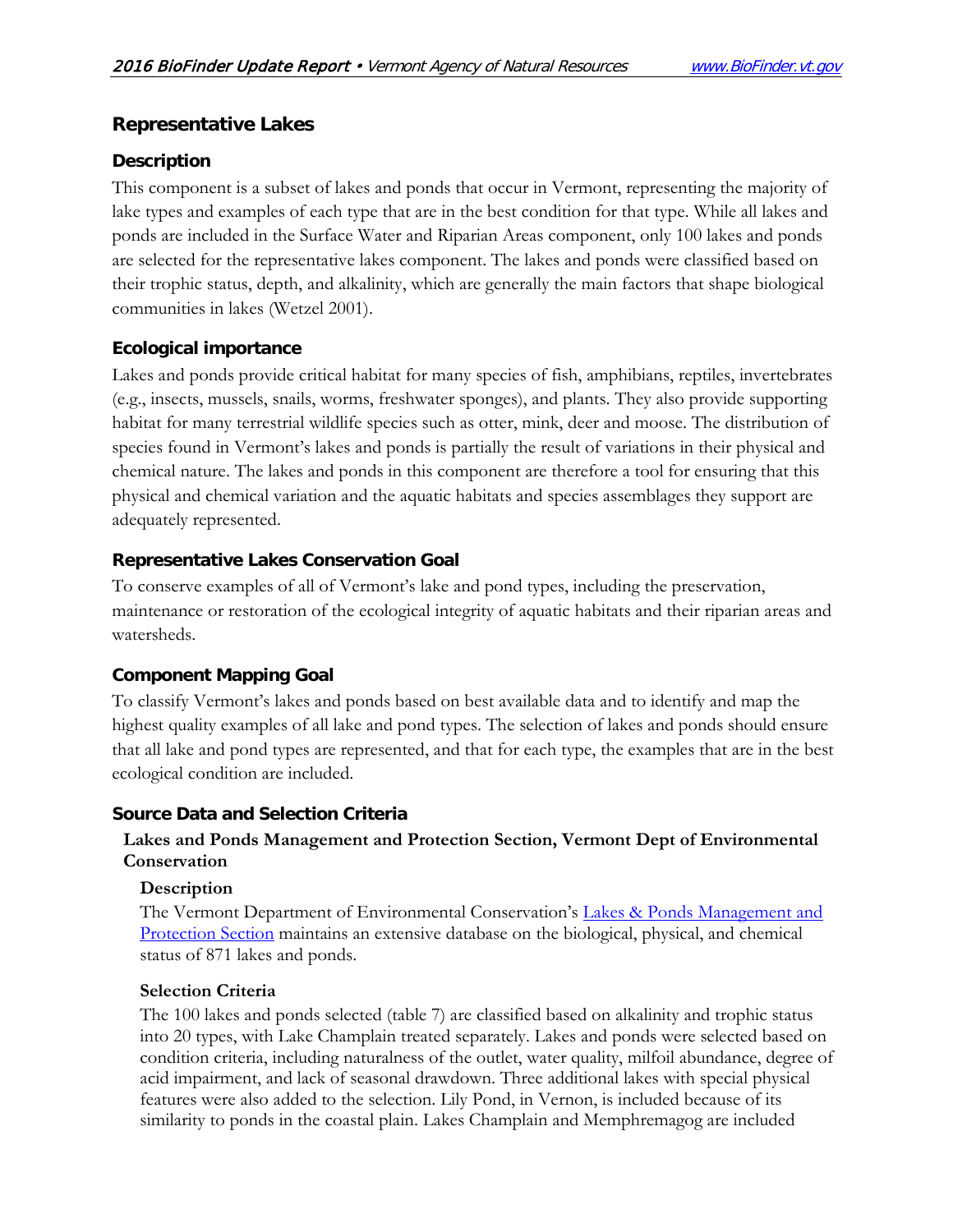because of their size and the extensive fisheries they support despite not meeting three other standards.

|                    | <b>Low Alkalinity</b>              |                                                                                                                                                                                                                                                                                                  | <b>Moderate Alkalinity</b>                                                |                                                                                                                                                                         | <b>High Alkalinity</b>                                                                                              |                                                                                                                                                                       |  |
|--------------------|------------------------------------|--------------------------------------------------------------------------------------------------------------------------------------------------------------------------------------------------------------------------------------------------------------------------------------------------|---------------------------------------------------------------------------|-------------------------------------------------------------------------------------------------------------------------------------------------------------------------|---------------------------------------------------------------------------------------------------------------------|-----------------------------------------------------------------------------------------------------------------------------------------------------------------------|--|
|                    | Lake                               | Pond                                                                                                                                                                                                                                                                                             | Lake                                                                      | Pond                                                                                                                                                                    | Lake                                                                                                                | Pond                                                                                                                                                                  |  |
| <b>Dystrophic</b>  | Wheeler<br>(Brunswick)             | Dennis<br>McConnell<br>Notch<br>South America<br><b>West Mountain</b><br>Wolcott                                                                                                                                                                                                                 |                                                                           |                                                                                                                                                                         |                                                                                                                     |                                                                                                                                                                       |  |
| Oligotrophic       | Little Averill*<br>Great Averill*  | Norford*                                                                                                                                                                                                                                                                                         | Miller*<br>Crystal*<br>Willoughby*                                        |                                                                                                                                                                         | Caspian*                                                                                                            | Mitchell*                                                                                                                                                             |  |
| <b>Mesotrophic</b> | Holland<br>May<br>Ricker           | Beaver (Holland) Kettle, Lewis, Lily<br>(Londonderry), Little,<br>Elmore, Nulhegan,<br>Osmore, Paul Stream,<br>Schofield, Stratton<br>Athens, Gates, Gillett,<br>Hancock (Stamford),<br>Kenny, Lakota, Lowell,<br>Shippee, Turtlehead,<br>Lily (Vernon),<br>McAllister, Pigeon,<br>Tiny, Ninevah | <b>Buck</b><br>Center<br>Long (Greensboro)<br>Long (Sheffield)<br>Perch   | <b>Bruce</b><br><b>Daniels</b><br>Flagg<br>Fosters<br>Horse<br>Lower Symes<br>Stannard<br>Abenaki, Milton,<br>Mud (Peacham),<br>Old Marsh<br><b>Upper Symes</b><br>Mudd | Emerald<br>Ewell<br>Rood<br>Warden<br>Berlin                                                                        | Coits<br>Half Moon<br>Johnson (Orwell)<br>Mud (Leicester)<br>Chandler<br>Jobs<br>Keiser<br>Little Hosmer<br>North (Brookfield)<br>Bean (Lyndon)<br>South (Brookfield) |  |
| <b>Eutrophic</b>   | <b>Minards</b><br>Silver (Georgia) | Little (Franklin)<br>Mile<br>Spruce (Orwell)                                                                                                                                                                                                                                                     | Harriman (Newbury)<br>High (Sudbury)<br>Spring (Shrewsbury)<br>Colchester | Burr (Pittsford)<br>Mud (Morgan)-N<br>Toad (Charleston)                                                                                                                 | Long (Milton)<br>Zack Woods<br>Vallley<br><b>Great Hosmer</b><br>Hough,<br>Memphremagog*<br>Round (Milton)<br>Inman | <b>Bliss</b><br>Tildys<br>Winona                                                                                                                                      |  |
| Lake<br>Champlain  |                                    | Lake Champlain includes parts in different trophic levels.                                                                                                                                                                                                                                       |                                                                           |                                                                                                                                                                         |                                                                                                                     |                                                                                                                                                                       |  |

#### **Table 7. Representative Lakes**

\*denote exceptions to rules, but best examples in designation.

### **Component Strengths**

The lakes classification is based on high quality data from the statewide lakes and ponds inventory and is a good representation of Vermont's lake and ponds types. The filter for various condition factors uses a separate comprehensive dataset which ensures that the best examples of each type are included.

### **Component Limitations**

The lakes classification does not incorporate biological data as it was not available for all lakes.

# **Component Priority & Justification**

Representative lakes were ranked as highest priority based on the importance of conserving representative lake and pond types. Given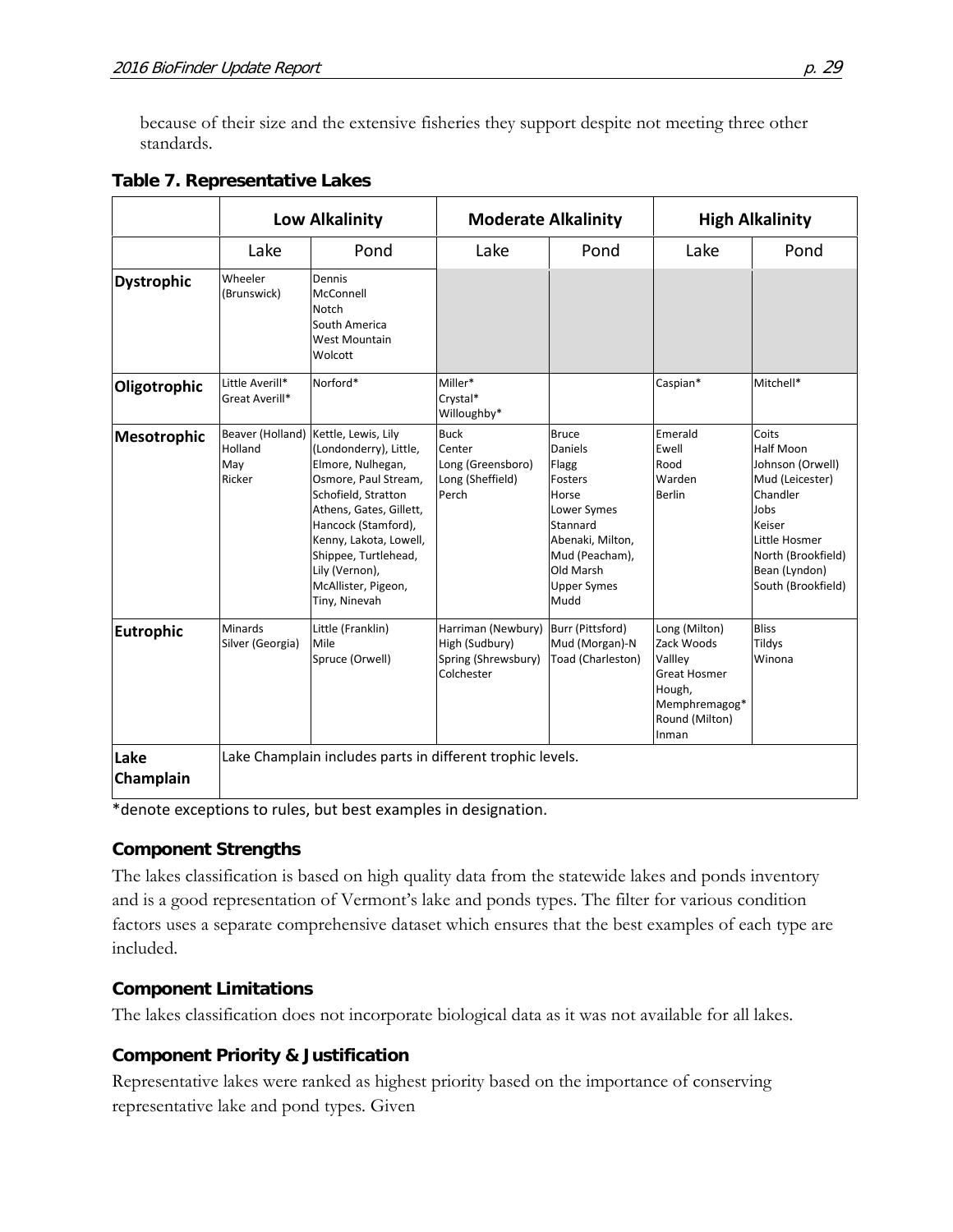For this version of BioFinder, most Species and Natural Community Scale elements were lumped into either Highest Priority or Priority in their entirety based on what the Steering Committee felt was their relative ecological importance given only the two options. Agency of Natural Resources staff are currently re-examining each of these elements and identifying areas *within each component* that are highest priority and priority. This further prioritization will reclassify these data in coming years and will do much to increase our understanding of places with the highest contribution to biological diversity.

#### **References**

Wetzel, R.G. 2001. *Limnology: Lake and River Ecosystems*. Academic Press; 3 edition.

#### **For more information**

A complete report on BioFinder development, methods and findings, including all 21 component summaries can be found at www.BioFinder.vt.us. For more information specific to this component, contact Kellie Merrell, Vermont Department of Environmental Conservation Lakes [& Ponds Management & Protection Section,](http://www.vtwaterquality.org/lakes.htm) 802.595.3538, kellie.merrell@vermont.gov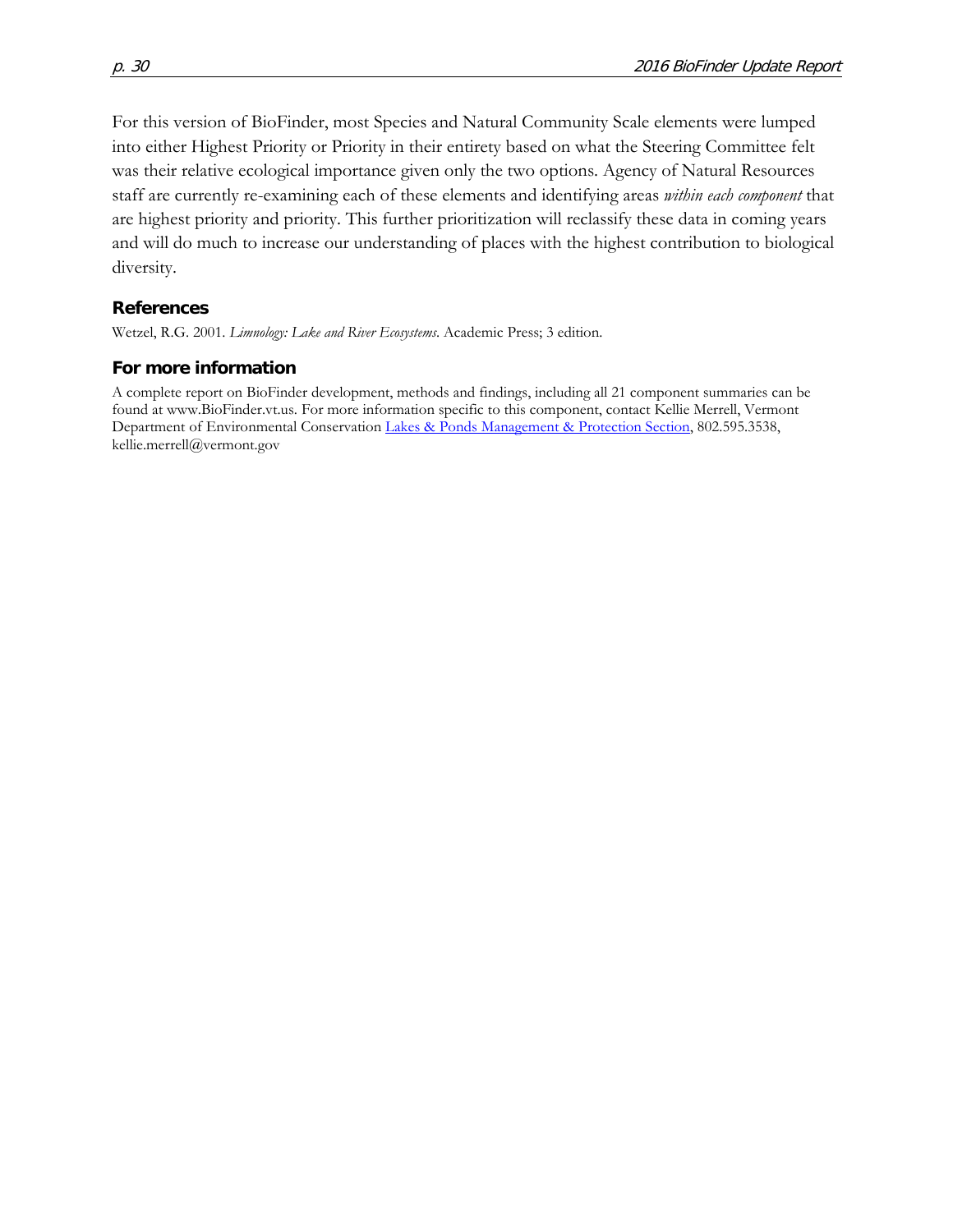# <span id="page-30-0"></span>**Important Aquatic Habitats & Species Assemblages**

# **Description**

This component includes those Vermont lakes, ponds, rivers, and streams that support important aquatic habitats and species assemblages. Important aquatic habitats and lakes and river segments with important species assemblages were selected based on biological data and professional judgment. The selection is primarily based on the occurrence of fish species, although other biological conditions and information was also considered.

# **Ecological importance**

The selected aquatic habitats and river/stream segments represent locations with concentrations of rare species, especially diverse areas, and/or important species assemblages. As such, these waters make an exceptional contribution to Vermont's biological diversity. The ecological importance of each selection is explained in more detail under the selection criteria, below.

# **Important Aquatic Habitats and Species Assemblages Conservation Goal**

To conserve all important aquatic habitats and species assemblages and the ecological condition of the waters, riparian areas, and watersheds that support them.

# **Component Mapping Goal**

To identify and map lakes, ponds, rivers, and streams that support important aquatic habitats and species assemblages based on the best available data and professional judgment.

# **Source Data and Selection Criteria**

**Department Databases,** VT Fish and Wildlife Dept and VT Dept of Environmental Conservation

# **Description**

The two departments each maintain extensive databases on the location of fish species in Vermont's rivers, streams, lakes, and ponds.

# **Selection Criteria**

The two databases were consulted and combined with the professional judgment/experience of fisheries biologists and aquatic ecologists to select the following lakes, ponds, rivers, and streams.

### **Lakes and Ponds**

- a. **Lake Champlain:** due to the influence of biogeography, Lake Chaplain supports native fish and mussel species from two glacial refugia.
- b. **Oligotrophic Lakes:** supporting lake trout and/or round whitefish. Great Averill, Little Averill, Beaver, Caspian, Crystal, Echo, Elligo, Seymour, Willoughby
- c. **Rutland County Lakes:** supporting or expected to support species assemblages including blackchin shiner, bridle shiner, blacknose shiner, and redfin pickerel. Austin, Beebe, Black, Breese, Burr, Choate, Doughty, Echo, Halfmoon, High, Hinkum, Hough, Johnson, Mud (Benson), Mudd (Hubbardton), Perch, Roach, Spruce, Sunrise, Sunset, Walker
- d. **High elevation ponds**: habitats characterized by simple, cold water obligate aquatic communities. Bourn and Branch (Sunderland), Stratton (Stratton), Lake Pleiad (Middlebury), North Pond (Chittenden), Griffith Lake (Mount Tabor), Big Mud (Mount Tabor), and Little Rock (Wallingford).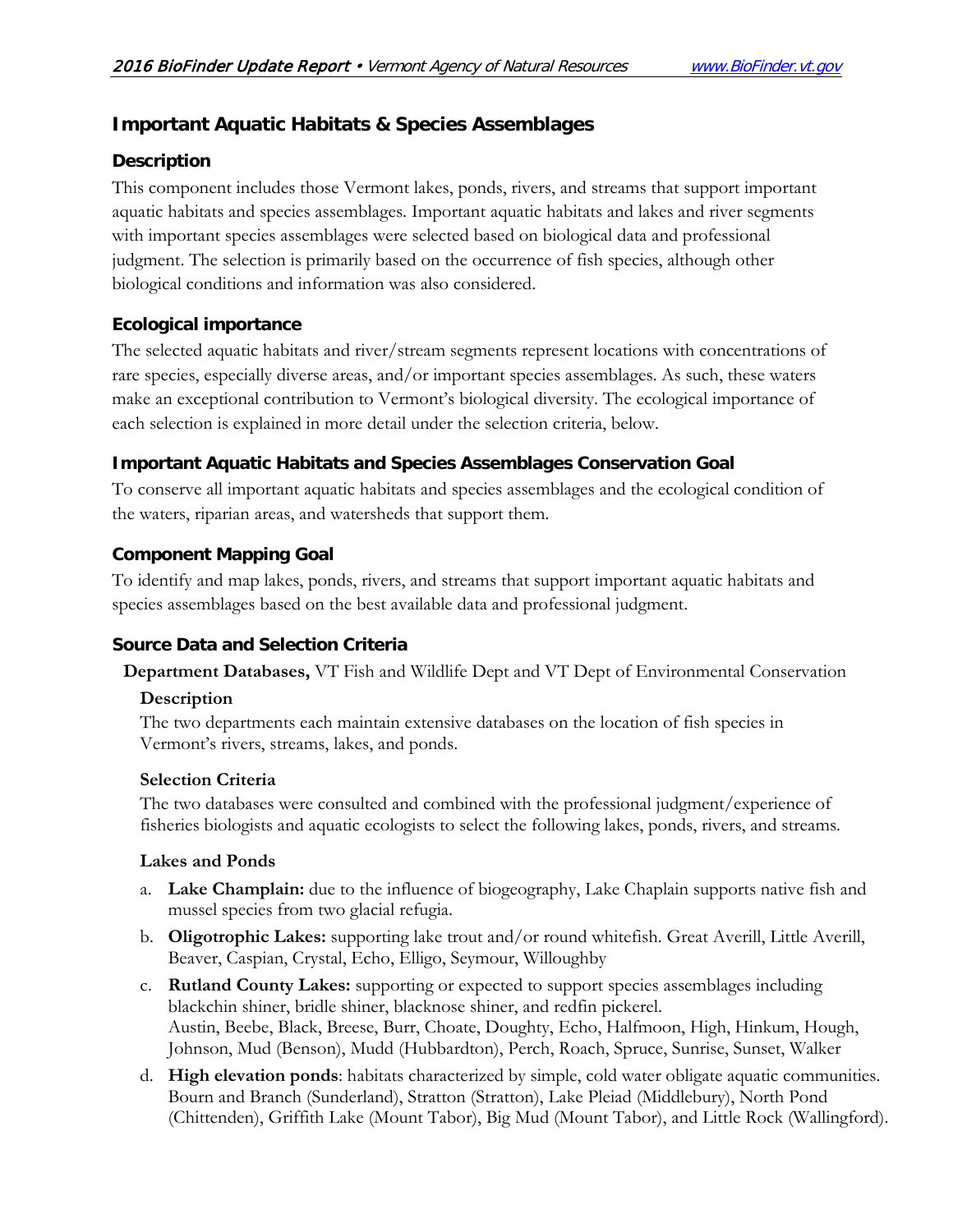#### **Rivers and Streams**

- a. **Lake Champlain tributaries upstream to the fall line (150 feet elevation):** Due to the influence of biogeography, these waters support native fish and mussel species from two glacial refugia. Unlike the remainder of Vermont waters which were populated only by eastern species, the mid- and lower elevation waters in the Champlain drainage contain both eastern and western species resulting in streams that support greater numbers of species than streams of similar size elsewhere in Vermont. Due to the direct connection with Lake Champlain, these waters also provide habitats necessary for the support of Lake Champlain populations.
	- i. Large Rivers

| 1. Missisquoi River | 4. Mallets Creek  | 7. Otter Creek    |
|---------------------|-------------------|-------------------|
| 2. Lamoille River   | 5. LaPlatte River | 8. Poultney River |
| 3. Winooski River   | 6. Lewis Creek    | 9. East Creek     |

- ii. All other small rivers and streams that drain directly into Lake Champlain.
- b. **Large coldwater streams:** Large streams with specific geologic and hydrologic features that support coldwater species assemblages due to the combination of high alkalinity and abundant cold baseflow from groundwater inputs.
	- i. Batten Kill from New York-Vermont border upstream on the main stem Batten Kill to elevation 798 feet (East Dorset) and on the West Branch to elevation 926 feet (Dorset Marsh in Dorset).
	- ii. Castleton River from Whipple Hollow Road in West Rutland Marsh (West Rutland) to confluence with Poultney River (Fair Haven).
- c. **High elevation coldwater streams**: Streams characterized by simple, cold water obligate aquatic communities dominated by native species, especially brook trout and sculpin. While found at lower elevations, above an elevation of 1400ft almost 100% of the stream miles support native coldwater obligate species. These streams will be the refugia for cold water obligate taxa under predicted climate change warming in the next century. All streams above 1,400 feet elevation are included.

### d. **Connecticut River**

- i. Upper Connecticut River supports burbot, round whitefish, and coldwater fish communities. For that section of the river shared by New Hampshire and Vermont, this reach is delineated to the north by the state line (River Mile 319.0) and just upstream of Moore Reservoir (River Mile 247.0).
- ii. Lower Connecticut River: River Mile 120.0 (below Bellows Falls power station) and the bypassed river section reported to be the historic upper limit of American shad in river. From this point downriver to the state line the river is habitat for blueback herring and alewife floater.

# **Component Strengths**

The selected lakes, ponds, rivers, and streams are known locations for important aquatic habitats and species assemblages and therefore are important for conservation of biological diversity.

### **Component Limitations**

The dataset is compiled primarily based on fish data and does not include other biota comprehensively. There is not site specific data available for all high elevation streams, but there is high confidence that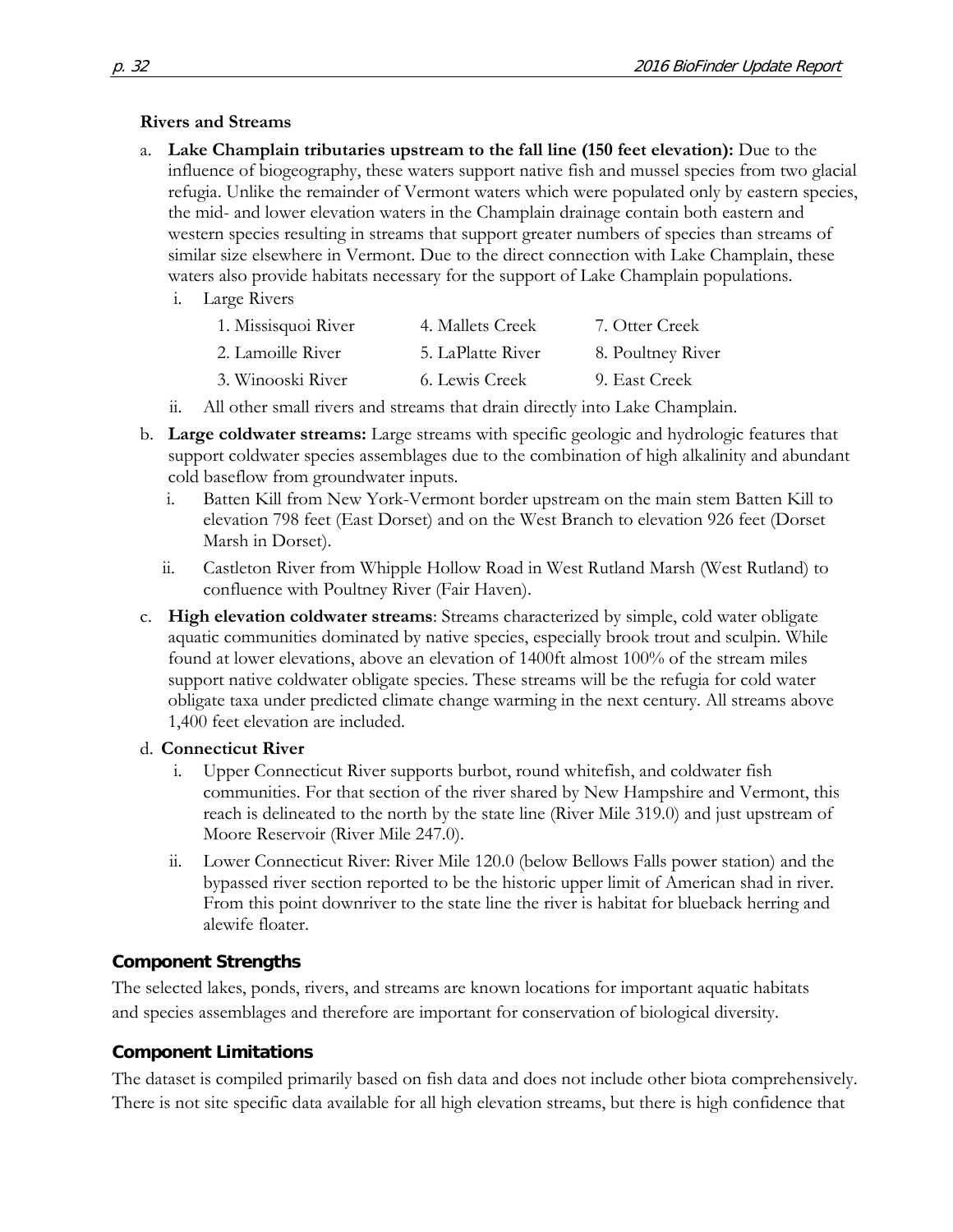these streams support cold water obligate species and that they contribute cold water to downstream waters. Fish and mussel data from small Lake Champlain tributaries is incomplete.

#### **Component Priority & Justification**

Important aquatic habitats and species assemblages were ranked as highest priority. This is based on the critical contribution of these waters to the conservation of biological diversity and the high confidence in the mapping accuracy.

For this version of BioFinder, most Species and Natural Community Scale elements were lumped into either Highest Priority or Priority in their entirety based on what the Steering Committee felt was their relative ecological importance given only the two options. Agency of Natural Resources staff are currently re-examining each of these elements and identifying areas *within each component* that are highest priority and priority. This further prioritization will reclassify these data in coming years and will do much to increase our understanding of places with the highest contribution to biological diversity.

#### **For more information**

A complete report on BioFinder development, methods and findings, including all 21 component summaries can be found at www.BioFinder.vt.us. For more information specific to this component, contact Rich Kirn, Vermont Fish & Wildlife Department, 802-485-7566, rich.kirn@vermont.gov and Kellie Merrell, Vermont Department of Environmental Conservation, Lakes & Ponds Protection Program, 802.595.3538, kellie.merrell@vermont.gov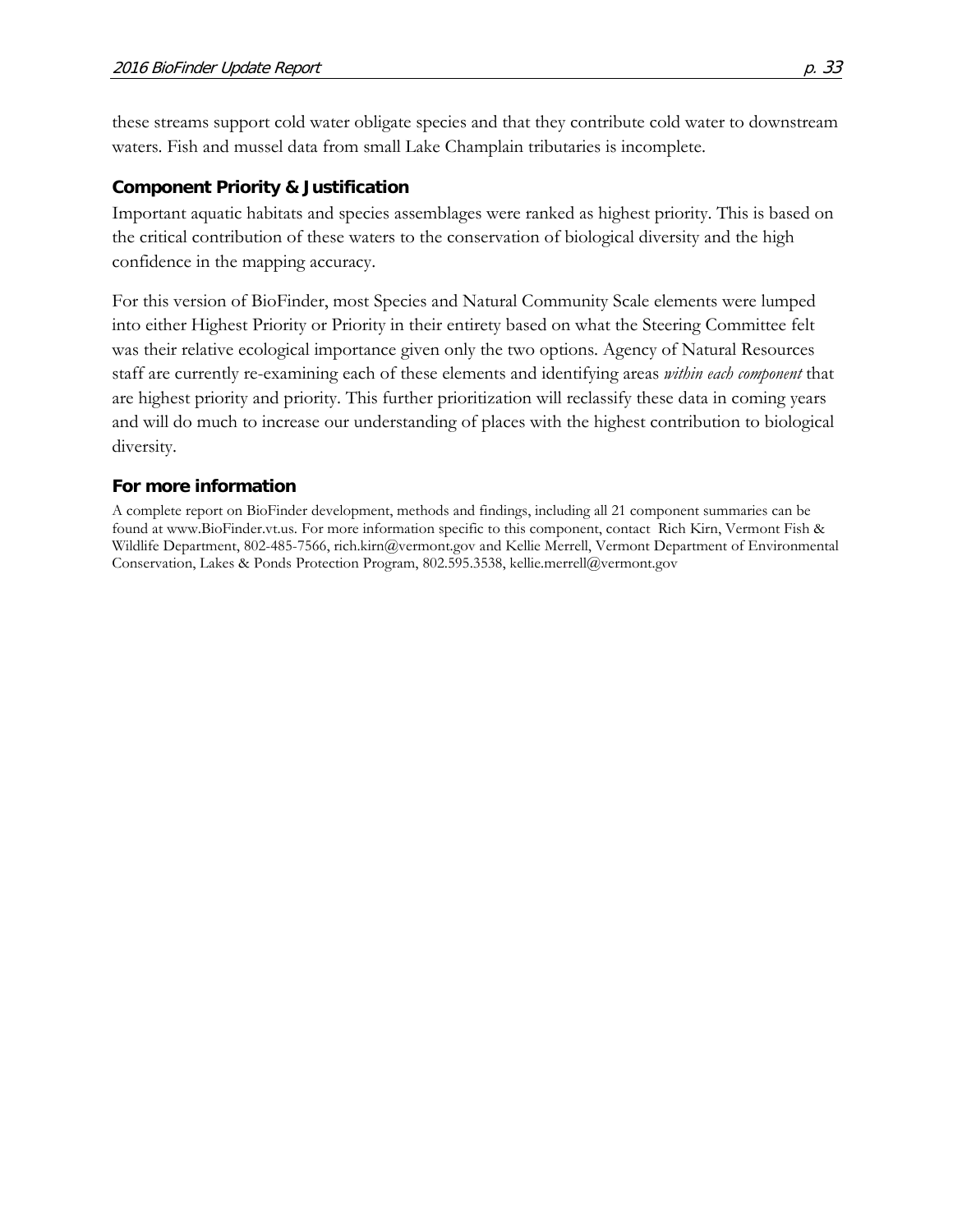# <span id="page-33-0"></span>**Grasslands & Shrublands**

### **Description**

Grasslands are open lands dominated by grasses, sedges, and broadleaf herbs, with little or no woody vegetation. Grasslands include wetland natural communities, such as Sedge Meadow, and lands actively managed by people, such as hay fields. Shrublands are areas dominated by low, dense shrub vegetation such as dogwood, willow, tall grasses, and sedges. They are often associated with the margins of grassland habitats and are influenced by human activities such as agriculture or active land management, as well as by natural processes.

Birds that rely on grassland and shrubland habitats for their survival in Vermont include: Upland Sandpiper (endangered); Grasshopper Sparrow (threatened); Sedge Wren (endangered); Vesper Sparrow (uncommon breeder in Vermont); Savannah Sparrow; Bobolink; and Eastern Meadowlark (the last 3 are considered common but with declining populations). American woodcock is also associated with these habitats and is considered a species of greatest conservation need in Vermont's wildlife action plan. Other bird, mammal, reptile and invertebrate species use grasslands and shrublands as well, but the above suite is commonly used for conservation planning purposes because these birds are rare or their populations are declining, and they require grassland and shrubland habitat to survive and reproduce.

Today, most of Vermont's grassland habitats occur in the Champlain Valley and, to a lesser extent, in the Connecticut River Valley and the area around Lake Memphremagog. Other grasslands of various types and sizes scattered across the rest of the state. Most are associated with current or past agricultural practices. There are, however, grasslands that are the result of other human activities and are maintained for specific purposes. These include grasslands associated with airports (commercial and private), landfills, utility rights-of-way, fairgrounds, and industrial complexes. Most of Vermont's grasslands are in private ownership, although the state and federal government own small areas of this habitat. Shrubland habitats are more widely distributed throughout Vermont, are associated with both upland and wetland conditions, and occur broadly on both public and private land.

Three separate input datasets are combined to form BioFinder's Grassland and Shrubland component dataset. The grassland patches identified in this work are distinguished as crop fields, including corn, hay, other crops, and fallow, or suburban pastures, including either agricultural pastures or large nonagricultural (suburban) fields. Together they represent the best available data for this contributor to biological diversity. Spatial data for shrubland habitats is limited and is best captured by extensions of the grassland habitat data and some of the Vermont wetlands data. A more complete assessment of shrubland habitat conditions throughout Vermont is needed to more carefully assess its influence on biological diversity.

# **Ecological Importance**

Grasslands and shrublands, whether of natural origin or resulting from active land management, are critical to the survival of a suite of bird species in Vermont. Most of these species will continue to decline in Vermont if grassland habitat is not maintained.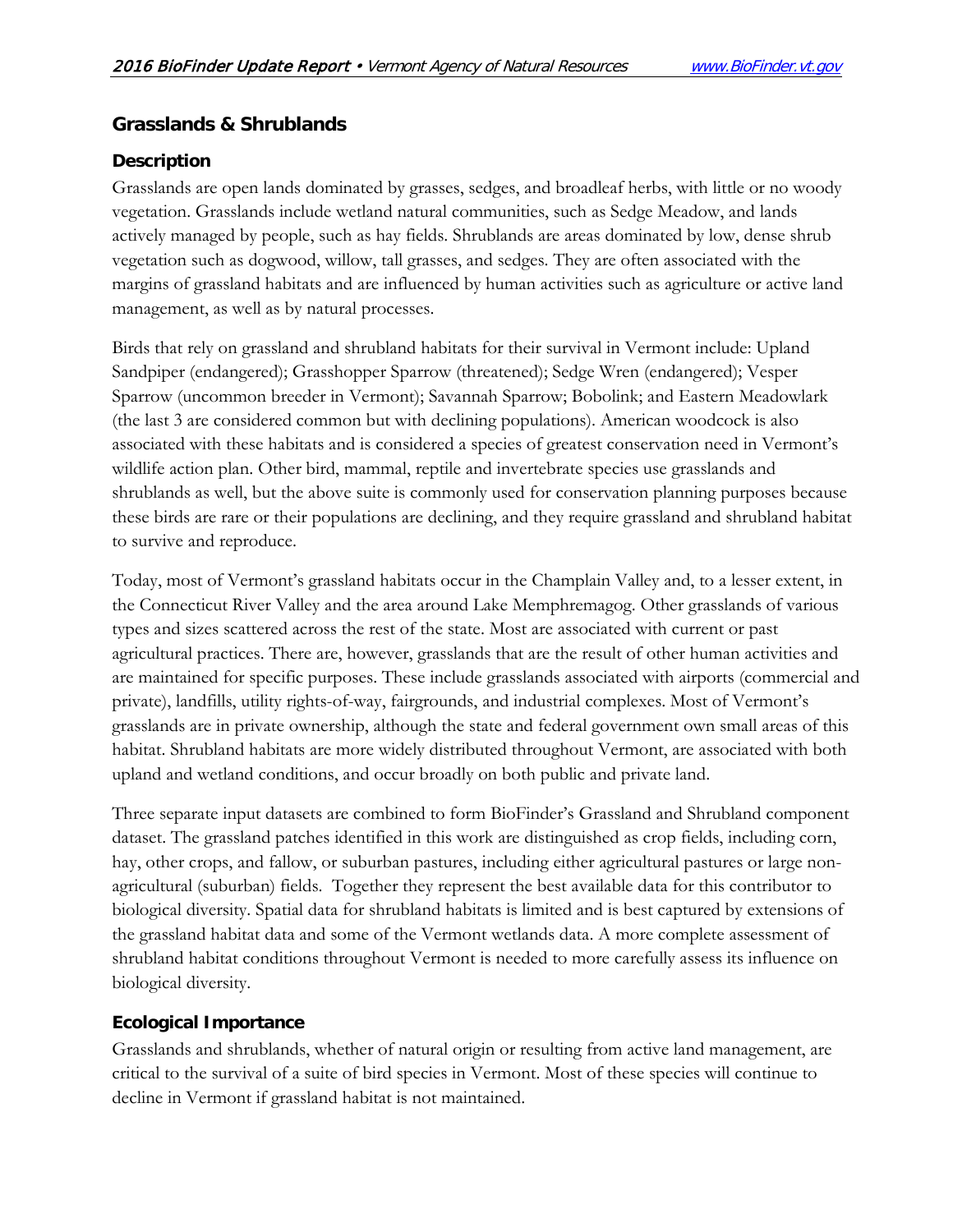Since a probable historic high during the agricultural boom of the 1800s, populations of grassland birds have declined substantially in Vermont, primarily as a result of habitat loss. Habitat loss has resulted from forest succession after farm abandonment, changes in current agriculture practices, and residential, commercial, and industrial development. Other potential threats include the extensive use of agricultural pesticides and changes in wintering habitats outside of Vermont.

Conversion of natural grasslands elsewhere in the Northeast and especially the Midwest has led to the decline of grassland birds in their historic natural habitats. This has given Vermont, and the Northeast in general, greater importance for the conservation of grassland birds. The North American Bird Conservation Initiative (NABCI) has designated grassland birds as a priority suite of species in Vermont.

# **Grassland and Shrubland Conservation Goal**

Conserve and manage grassland habitats of adequate size and distribution to support viable populations of all grassland bird species in Vermont. Conserve and manage important areas of shrubland habitats associated with grasslands, wetlands, riparian habitats, and other habitats to support birds and other wildlife that depend upon that type of habitat association.

# **Component Mapping Goal**

To identify the best examples of grassland and shrubland habitat across Vermont.

# **Data Source and Selection Criteria**

### **1. Grassland patches in Grand Isle, Chittenden, Franklin, & Addison Counties VT.** F. Sutti, 2011.

# **Description**

A modeled product of productive patches of habitat for grassland bird species.

# **Selection Criteria**

Champlain Valley grassland patches with priority ranks 3-5 aggregated into 200 hectare units. All Grassland datasets were combined into a single unit for weighting purposes.

# **2. Grassland patches in the southern Champlain Valley**, **VT**. K. Puryear, 2004

# **Description**

A modeled product of productive patches of habitat for grassland bird species.

# **Selection Criteria**

Champlain Valley patches with priority ranks 11-13 aggregated into 200ha.

#### **3. Expert Panel- Grassland patches near Newport, VT.** Landscape Working Group, Grasslands subcommittee 2012

# **Description**

Includes three patches of habitat for grassland bird species selected using aerial photos and expert knowledge of grassland habitat.

# **Selection Criteria**

Included all sections of the three patches provided by the subcommittee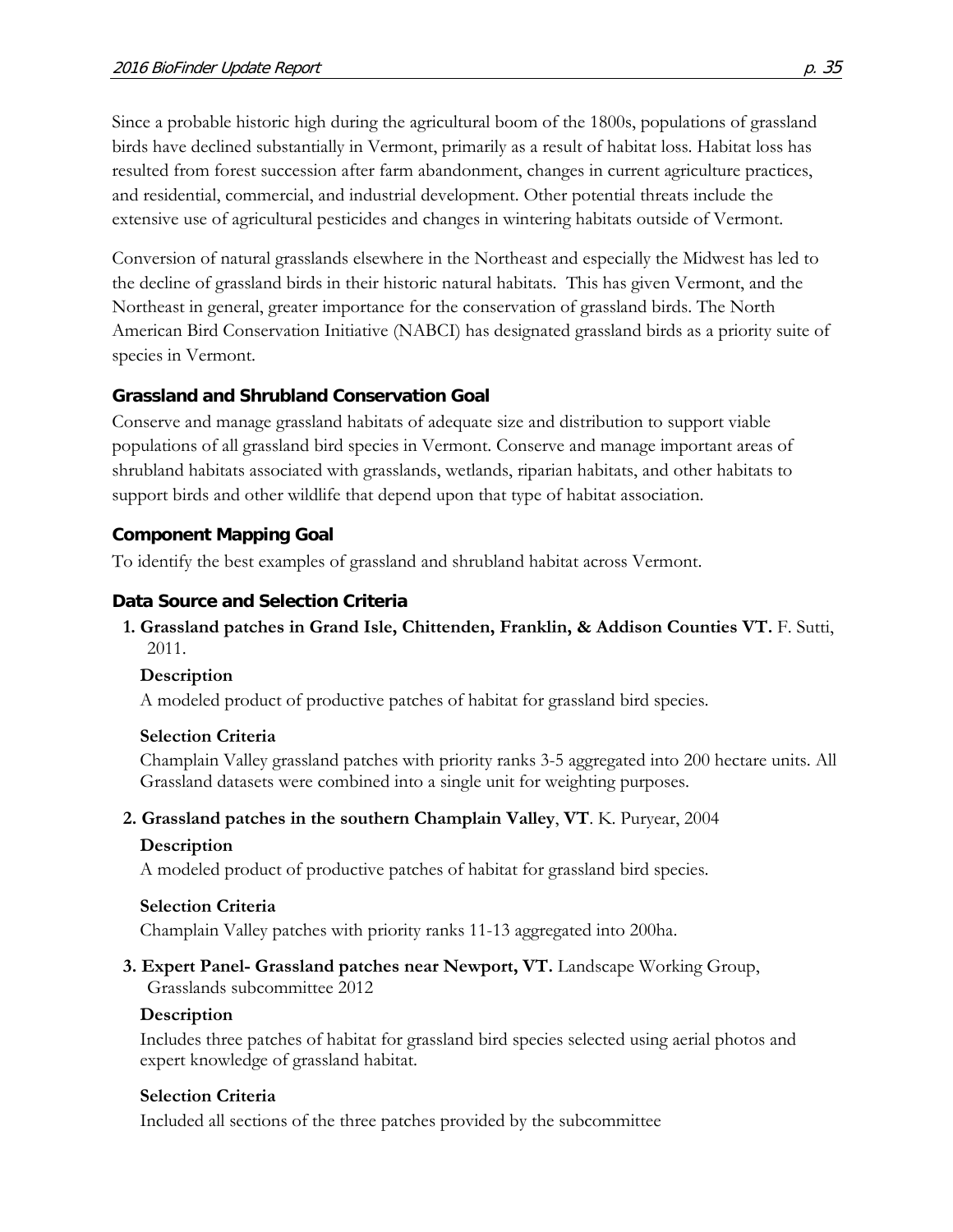# **Component Strengths**

Grassland and shrubland habitats are difficult to model, and their ephemeral nature makes field data quickly out-of-date. The Sutti data includes attributes to screen for the presence of some active agriculture allowing for greater certainty that the model is focused on the desired land cover being present.

This component includes grassland to early shrubland habitats in its focus. This means that the combined dataset achieves a longer lifespan since unmaintained grasslands grow into shrublands. So, even as the species composition changes from grassland birds to shrubland birds the modeled area remains relevant to the target. Given this, we estimate this data to be relevant for 10 years from time of publication (until 2022) but land use changes in the mapped grasslands during this 10-year period may alter their wildlife habitat value significantly

# **Component Limitations**

Grasslands and shrublands in Vermont are inherently ephemeral. Without regular cutting they convert to shrubland and eventually forest. This makes it difficult to model for likely grasslands locations and very few datasets were available for inclusion in BioFinder. The two principal grassland datasets that we used in BioFinder (Sutti and Puryear) are limited to the Champlain Valley. Sutti's model used political boundaries of Franklin, Chittenden and Addison's counties. Puryear's included the remainder of the Champlain Valley biophysical region into Rutland county. There are slight differences in how the two models were put together and thus there is potential for differences between Rutland County and the rest of the Champlain Valley. While there is some concern about the lack of geographic representation from across the state, the Champlain Valley includes an estimated 80% of the overall grassland species diversity in the state. Both of these datasets include lands in row crop which do not support grassland birds. Also, some crops, such as corn and hay, are rotated year-to-year on many farms, so one year the habitat may be potentially good, and another, not.

An expert panel was convened to identify grassland patches outside of the Champlain Valley of the same level of species diversity found in the Sutti and Puryear datasets for inclusion as a separate dataset (See Expert Panel- Grassland patches near Newport, Vermont (2012)). Three additional grassland patches in the Newport area were identified. Other potential patches, especially along the Connecticut River, were thought to include significantly fewer species and thus not included in the third input dataset. Despite these geographic inconsistencies, we believe the three input datasets were the best data available at the time. Future versions would benefit from a more geographically consistent identification of grasslands statewide.

Shrublands are not adequately addressed by any existing datasets given the difficulty in identifying them through remote sensing. None of our input datasets specifically identify shrubland habitat, so they are included in this component to the extent to which grasslands grow into shrublands with new species composition.

# **Component Priority & Justification**

Grassland/Shrubland dataset is ranked priority. This is based on the ephemeral nature of most grassland habitat (both as a result of natural succession and land use changes) and the lack of site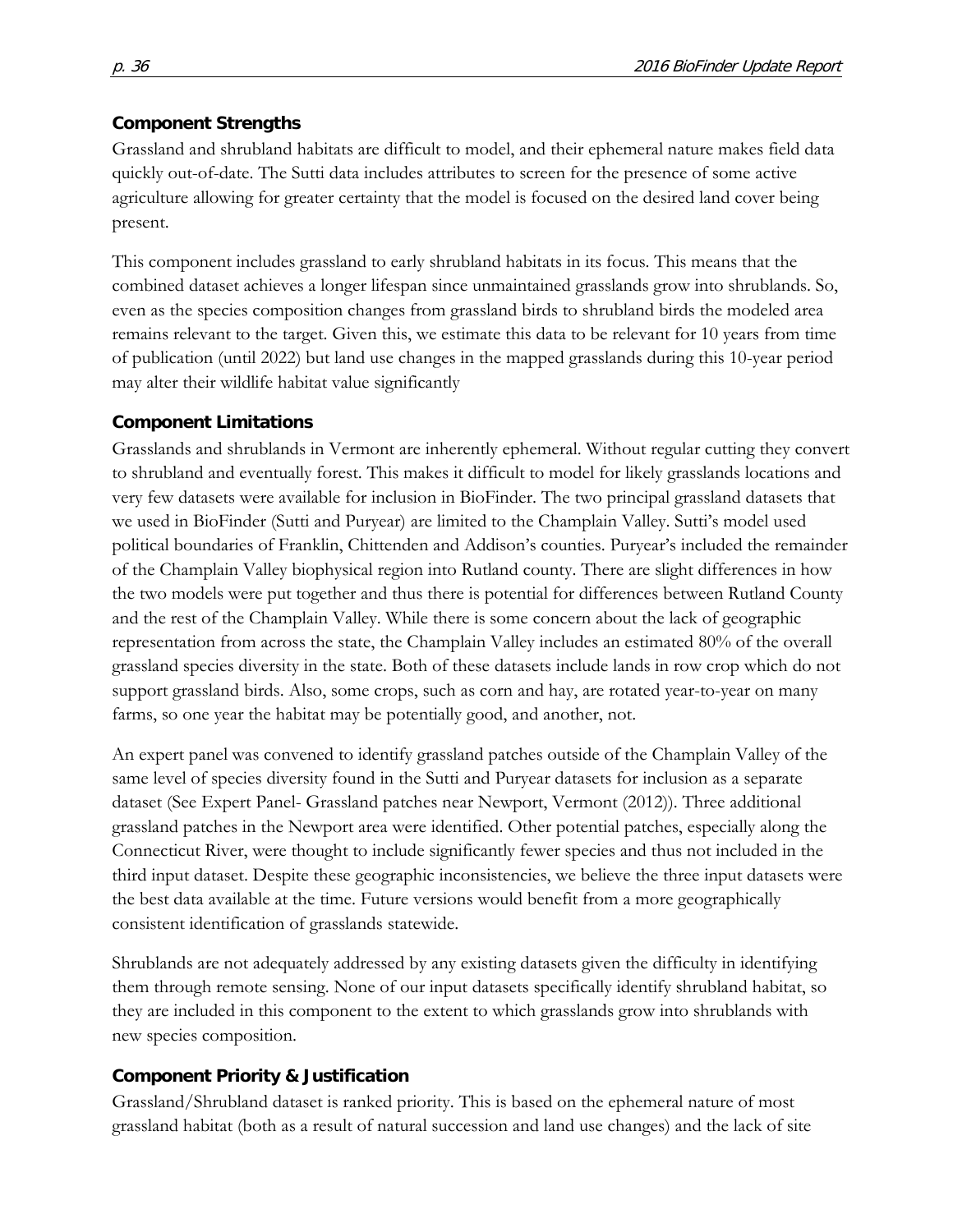specific data and monitoring for most grassland habitats mapped. Even with this low weighting based on data limitations, it is acknowledged that grassland bird species will continue to decline in Vermont if viable grassland habitats are not conserved and managed appropriately.

For this version of BioFinder, most Species and Natural Community Scale elements were lumped into either Highest Priority or Priority in their entirety based on what the Steering Committee felt was their relative ecological importance given only the two options. Agency of Natural Resources staff are currently re-examining each of these elements and identifying areas *within each component* that are highest priority and priority. This further prioritization will reclassify these data in coming years and will do much to increase our understanding of places with the highest contribution to biological diversity.

#### **References**

- Puryear, K. 2004. Landscape-level grassland bird conservation in the southern Champlain valley, Vermont. The University of Vermont.
- Sutti, F. 2009. Identifying Priority Conservation Areas for Grassland Birds in the Champlain Valley of Vermont. The University of Vermont.

#### **For more information**

A complete report on BioFinder development, methods and findings, including all 21 component summaries can be found at www.BioFinder.vt.us. For more information specific to this component, contact Jens Hilke, Vermont Fish & Wildlife Department, 802-461-6791, jens.hilke@vermont.gov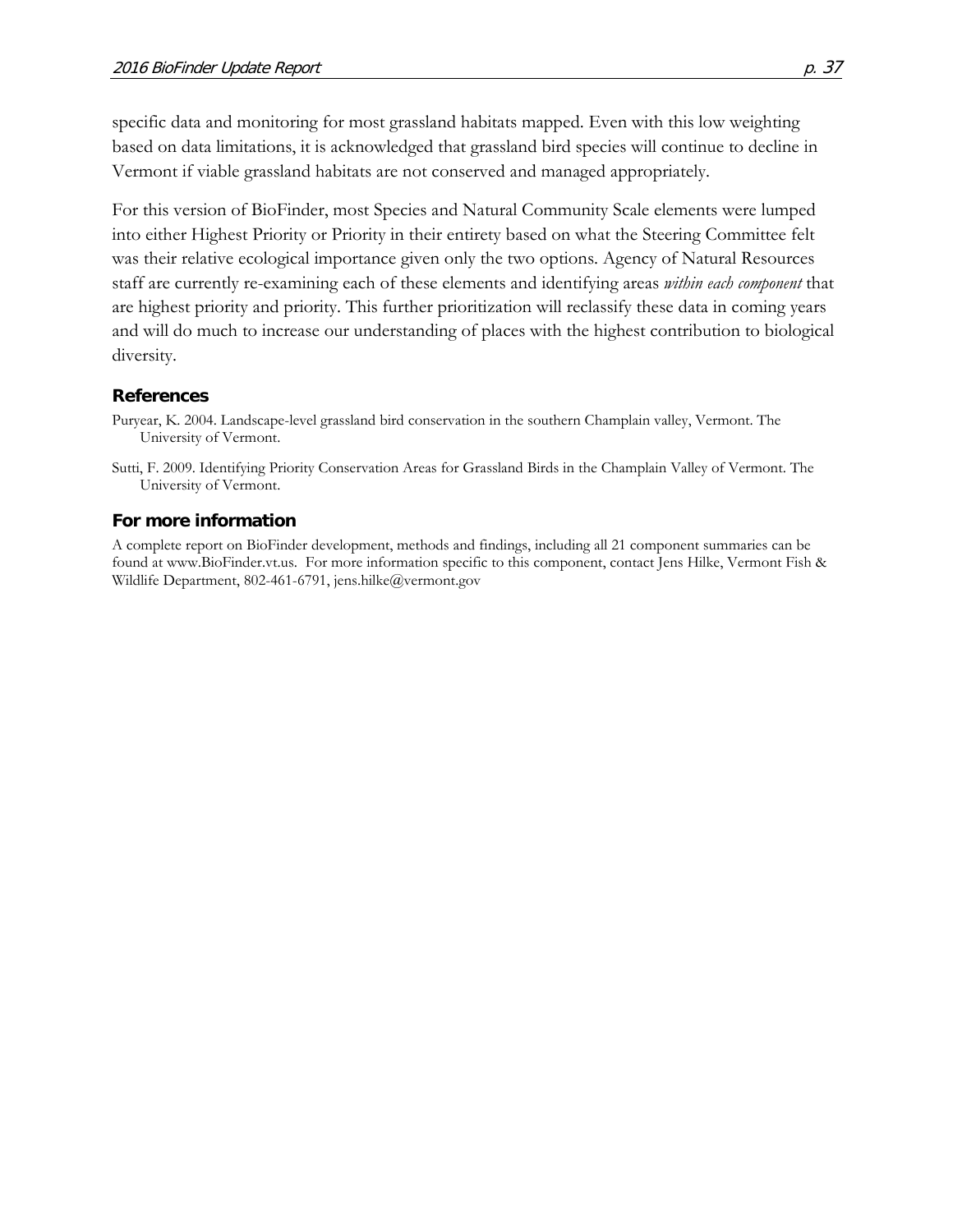# <span id="page-37-0"></span>**Rare Species**

### **Description**

A rare species of plant or animal is one that has only a few populations in the state and that faces threats to its continued existence in Vermont. The Vermont Fish and Wildlife Department uses a ranking scheme to describe the relative rarity of species in Vermont, using a national Natural Heritage methodology. The range is from S1 (very rare) to S5 (common and widespread). Species are assigned a rarity rank based on the number of known individuals, the population size statewide, and the degree to which the populations are threatened. Rare species are generally considered to be those with twenty or fewer populations statewide, whereas uncommon species are generally considered those with more than 20 but 80 or fewer populations statewide.

### **Ecological importance**

A species may be rare in Vermont for several reasons, including the following: the species is near the edge of the geographic range; the species only occurs in specialized habitats or rare natural communities; or human activities have resulted in a direct loss of the species or the habitat it requires. Rare species, like any species, are important for their intrinsic values – as organisms that have evolved over millennia. Each species is assumed to serve an important role in maintaining ecological integrity. Sometimes the details of this role may not be known until a species is lost or becomes extinct. Rare species, especially populations occurring at the edge of the species' geographic range, provide important genetic diversity which may be especially significant in allowing species to adapt and evolve to changes in the environment, such as climate change.

### **Rare Species Conservation Goal**

To conserve populations of all rare species of plants and animals in Vermont, the habitat they need to survive, the ecological processes that support them, and to conserve landscape connectivity to allow individuals to disperse and populations to shift distribution over time in response to changing environmental conditions.

# **Component Mapping Goal**

To identify and map occurrences of all populations of rare species in Vermont using the best available data.

### **Source Data and Selection Criteria**

### **1. Natural Heritage Database**, Vermont Fish and Wildlife Department

### **Description**

The Natural Heritage Database contains detailed, geographically-referenced information on Vermont's uncommon, rare, threatened, and endangered species and significant natural communities. The database is periodically updated as new information on species and natural communities becomes available. The data used for BioFinder are current as of March 2012.

### **Selection Criteria**

a. All Element Occurrences (An "EO" is a specific record representing a place where the species occurs) in the Natural Heritage Database for species with an S-rank (state rank – describes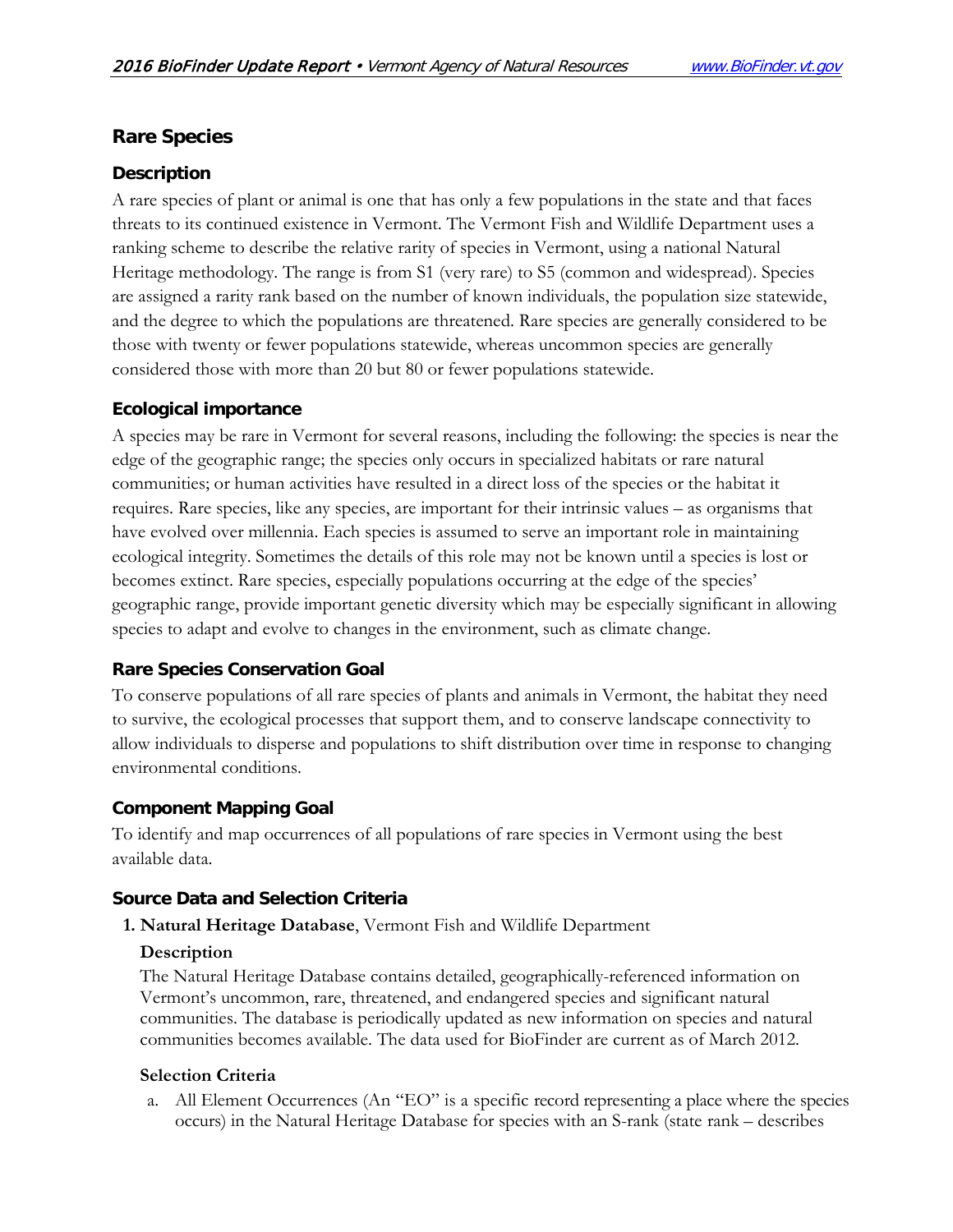relative rarity) of S1 (very rare) or S2 (rare). All Element Occurrences for species listed as state Threatened or Endangered. Element Occurrences with very poor mapping accuracy, such as those that are mapped to an entire town boundary, are excluded.

- b. All Element Occurrences for S1 and S2 species with EO-rank of H (Historic there is a lack of recent information verifying the continued existence of the species at a specific location). Element Occurrences with very poor mapping accuracy, such as those that are mapped to an entire town boundary, are excluded.
- c. All EOs for species with S-rank of SH (State Historic the species is missing from the state and known from only historical occurrences, but there is still some hope of rediscovery), except those species that are clearly extirpated from Vermont, those Element Occurrences that need to be eliminated because of very poor mapping accuracy, or other reasons. The following species are specifically excluded
	- *Betula x sandbergii*: a sterile hybrid plant species with no unique heritable lineage and known only from a single 1911 collection at Fairfield Pond. (1 EO)
	- *Betula x raymundii*: same as above but known from 1983 Colchester Bog specimens (searched for but not found a few times since) and 1914 Stowe specimens (no specific location). (2 EOs)
	- Loggerhead Shrike: a bird species no longer present in Vermont (2 EOs)
	- Puritan tiger beetle: pre-1932record. Vermont no longer has habitat for this species (1 EO)

### **2. Bicknell's Thrush observation data**, Vermont Center for Ecostudies

### **Description**

Vermont Center for Ecostudies maintains point location data on Bicknell's Thrush, a bird species with an S-rank of S2B (very rare during the breeding season). This observational data for Bicknell's Thrush is much more complete than the data for this species in the Natural Heritage Database. The data used for BioFinder are current as of March 2012.

# **Selection Criteria**

All confirmed point locations for Bicknell's Thrush mapped to the full extent of the associated Montane Spruce-Fir Forest polygon as mapped by Natural Heritage Inventory. Montane Spruce-Fir Forest is an accurate representation of the forest habitat used by this rare bird species. Exclude any duplicate Bicknell's Thrush Element Occurrences from the Natural Heritage Database.

### **3. Jefferson Salamader data from the Vermont Vernal Pool Mapping Project**, Arrowwood Environmental, Inc. and Vermont Center for Ecostudies

# **Description**

The Vermont Vernal Pool Project is a statewide effort to map the locations of vernal pools. Vernal pools are small seasonal wetlands that typically occur in upland forests and provide critical habitat for breeding amphibians. Vernal pools are mapped using aerial photographs and are subsequently visited with landowner permission to confirm their existence and collect biological and physical data, including the presence of Jefferson Salamander, an S2 species. The data used for BioFinder are current as of March 2012.

### **Selection Criteria**

All vernal pools that have been confirmed by site visits and that are being used by Jefferson Salamander. Each vernal pool is mapped as a 600 foot radius circle to include the pool and the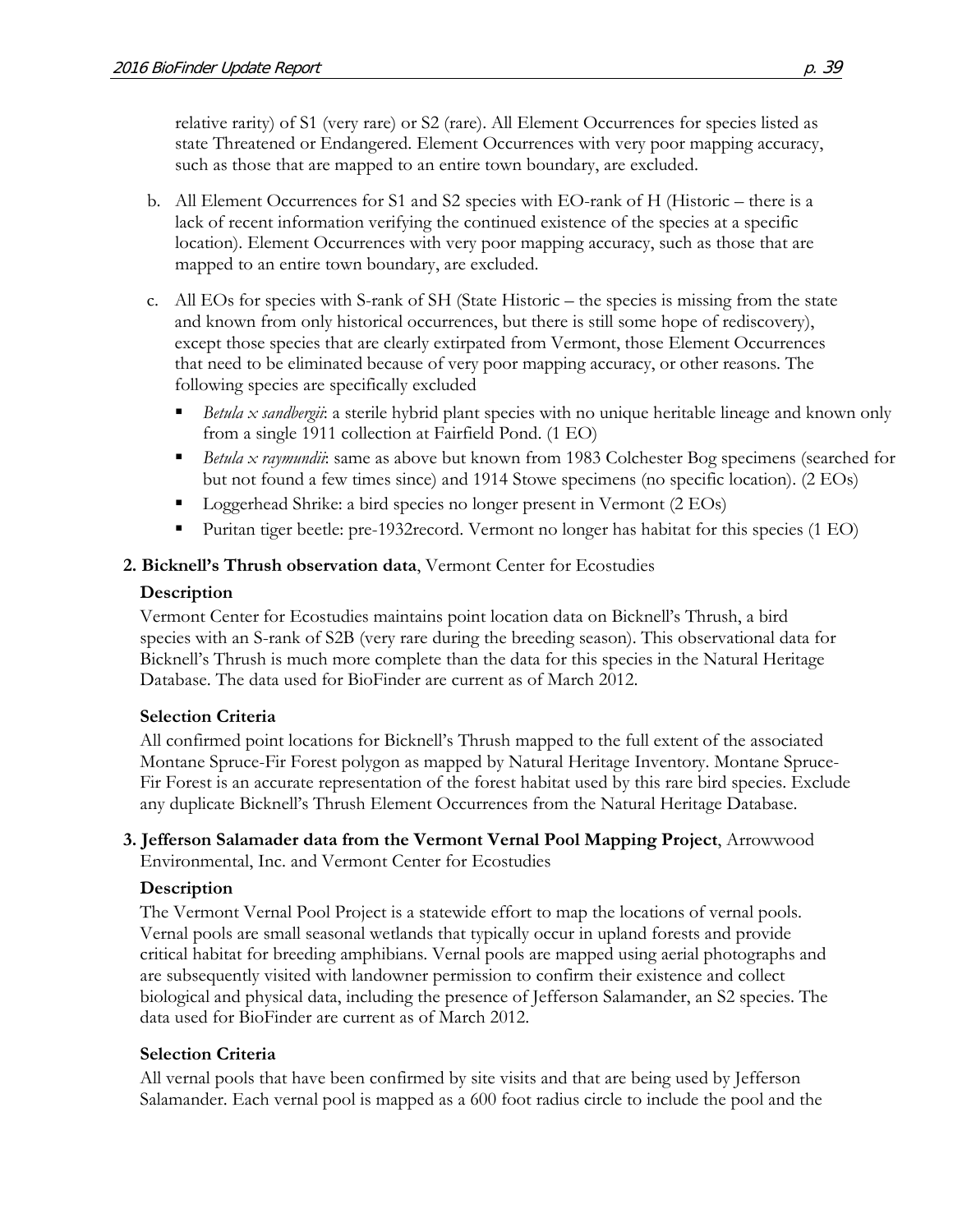expected life zone of amphibians that breed in the pool and use the surrounding forest for other life stages.

#### **Component Strengths**

Rare species records from all three data sources are highly accurate and are based on field inventory. Element occurrence data for rare species are mapped using consistent methodology developed by the Vermont Fish and Wildlife Department and NatureServe. Rare species records are typically considered one of the most important "fine filters" for conserving biological diversity. Bicknell's Thrush observation points are mapped to expected forest habitat which is a more accurate representation of species' needs than the mapped observation points.

### **Component Limitations**

Statewide inventories for rare species are on-going and therefore our knowledge of rare species locations is incomplete, although our understanding is relatively high for some groups, such as vascular plants. Many rare species populations that are mapped in the Natural Heritage Database are mapped as circles, with the circle centered on the expected location of the population and the size of the circle representing uncertainty in the mapping accuracy. For older records with poor mapping accuracy this means that more area is mapped for the species population than it actually inhabits. Populations of rare species and other species change over time in response to shifting environmental conditions and periodic monitoring is required. Site visits are required to identify whether rare species occur on a site. Bicknell's Thrush data is from multiple sources which contributes some uncertainty to the data.

### **Component Priority & Justification**

Rare species were ranked as highest priority due to the critical importance of rare species for conserving biological diversity.

For this version of BioFinder, most Species and Natural Community Scale elements were lumped into either Highest Priority or Priority in their entirety based on what the Steering Committee felt was their relative ecological importance given only the two options. Agency of Natural Resources staff are currently re-examining each of these elements and identifying areas *within each component* that are highest priority and priority. This further prioritization will reclassify these data in coming years and will do much to increase our understanding of places with the highest contribution to biological diversity.

### **For more information**

A complete report on BioFinder development, methods and findings, including all 21 component summaries can be found at www.BioFinder.vt.us. For more information specific to this component, contact Eric Sorenson, Vermont Fish & Wildlife Department, 802-476-0126, eric.sorenson@vermont.gov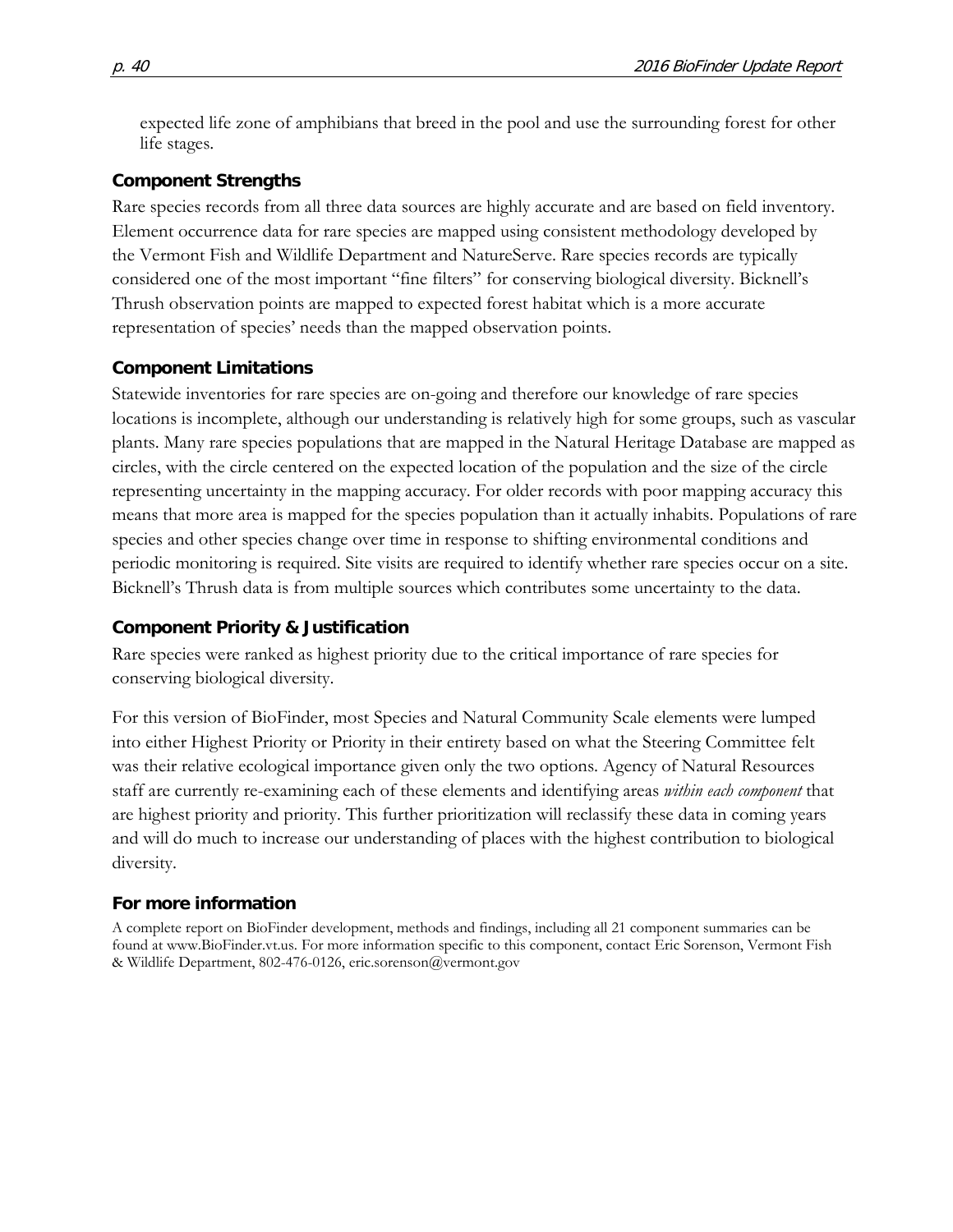# <span id="page-40-0"></span>**Uncommon Species**

### **Description**

Uncommon species are defined by the Natural Heritage Inventory of Vermont Fish and Wildlife Department as facing a "moderate risk of extinction or extirpation due to restricted range, relatively few populations or occurrences (often 80 or fewer), recent and widespread declines, or other factors." In contrast, rare species face a higher risk of extirpation and generally have 20 or fewer populations statewide. The Vermont Fish and Wildlife Department uses a ranking scheme to describe the relative rarity of species in Vermont, using a national Natural Heritage methodology.

### **Ecological importance**

Uncommon species of plants and animals are restricted in their distribution because of limited suitable habitat, either from natural causes or due to habitat loss and fragmentation associated with development. Some uncommon species in Vermont may be at or near the edge of their geographic range. Uncommon species are an important part of Vermont's natural communities and contribute to biological diversity at the genetic and species levels. It is important to keep track of uncommon species as they may become rare or more common as environmental conditions change.

# **Uncommon Species Conservation Goal**

To conserve viable populations of all uncommon plant and animal species in Vermont, the habitat they need to survive, the ecological processes that support them, and landscape connectivity to allow individuals to disperse and populations to shift distribution over time in response to changing environmental conditions. Uncommon species are less at risk than rare species, but conserving all species is critical to conserving biological diversity. Understanding trends in uncommon species and taking appropriate conservation action is important in preventing uncommon species from becoming rare.

# **Component Mapping Goal**

To identify and map all of Vermont's documented uncommon species populations using the best available data.

### **Source Data and Selection Criteria**

### **Natural Heritage Database, Vermont Fish and Wildlife Department**

### **Description**

The Natural Heritage Database contains detailed, geographically-referenced information on Vermont's uncommon, rare, threatened, and species and on Vermont's significant natural communities. The database is periodically updated as new information on species and natural communities becomes available. The data used for BioFinder are current as of March 2012.

### **Selection Criteria**

All uncommon species records in the Natural Heritage Database. These include all records for species with S-rank (state ranks – describes relative rarity) of S3 (uncommon) or S3S4 (uncommon – split rank), with the exception of D-ranked S3 and S3-S4 records (ranks A-D describe the quality of records and a D-rank implies "not viable"). Records with very poor mapping accuracy, such as those that are mapped to an entire town boundary, are excluded.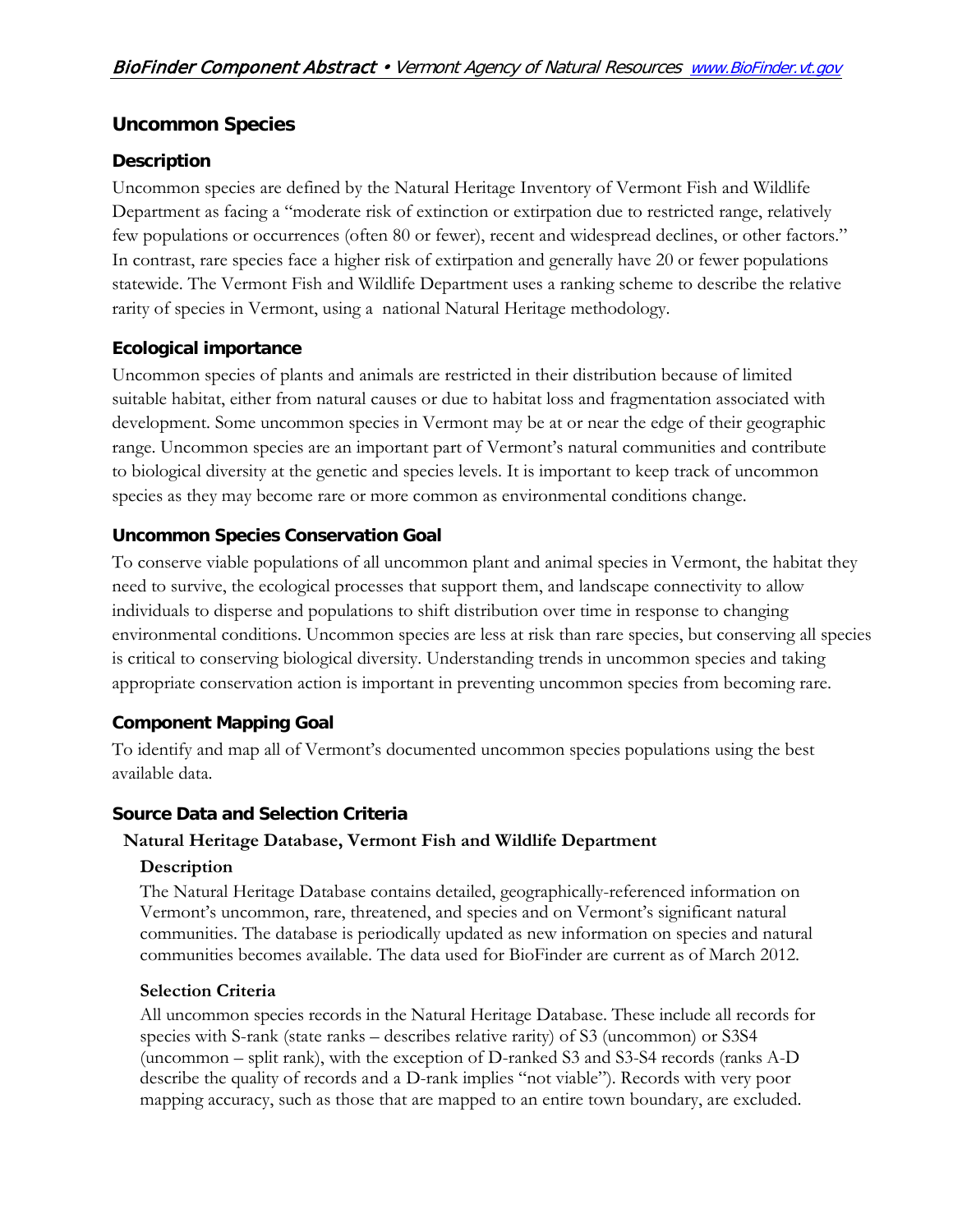### **Component Strengths**

Uncommon species records from Natural Heritage Inventory are based on detailed site surveys and data collected by consistent methods. More recent records have high spatial accuracy.

# **Component Limitations**

Inventories of uncommon species of plants and animals are incomplete, especially for many invertebrate animals and bryophytes (non-vascular plants). Many uncommon species populations that are mapped in the Natural Heritage Database are mapped as circles, with the circle centered on the expected location of the population and the size of the circle representing uncertainty in the mapping accuracy. For older records with poor mapping accuracy this means that more area is mapped for the species population than it actually inhabits.

# **Component Priority & Justification**

Uncommon species were ranked as priority. This is based on the high importance of all species in their contribution to biological diversity, but the relatively moderate risk of extirpation of these species, compared to rare species. The priority ranking also reflects the relatively incomplete set of occurrence records for uncommon species in the Natural Heritage Database.

For this version of BioFinder, most Species and Natural Community Scale elements were lumped into either Highest Priority or Priority in their entirety based on what the Steering Committee felt was their relative ecological importance given only the two options. Agency of Natural Resources staff are currently re-examining each of these elements and identifying areas *within each component* that are highest priority and priority. This further prioritization will reclassify these data in coming years and will do much to increase our understanding of places with the highest contribution to biological diversity.

# **For more information**

A complete report on BioFinder development, methods and findings, including all 21 component summaries can be found at www.BioFinder.vt.us. For more information specific to this component, contact Eric Sorenson, Vermont Fish & Wildlife Department, 802-476-0126, eric.sorenson@vermont.gov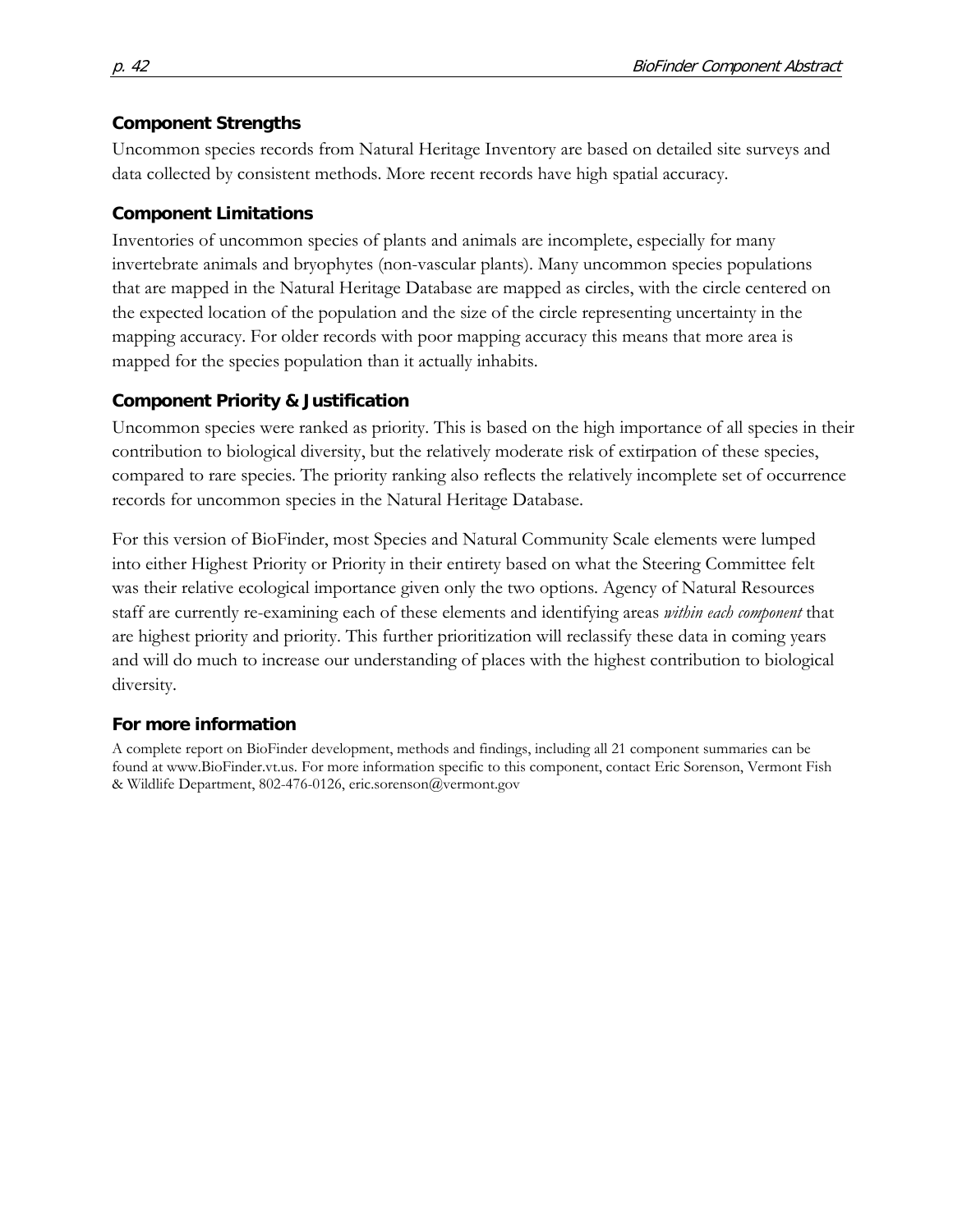# <span id="page-42-0"></span>**Rare Natural Communities**

#### **Description**

A natural community is an interacting assemblage of plants and animals, their physical environment, and the natural processes that affect them. As these assemblages of plants and animals repeat across the landscape wherever similar environmental conditions exist, it is possible to describe these repeating assemblages as natural community types. The Vermont Fish and Wildlife Department uses a ranking scheme that is part of the national Natural Heritage methodology to describe the relative rarity of natural community types in Vermont. The range is from S1 (very rare) to S5 (common and widespread). Examples of common natural community types include Northern Hardwood Forest (S5) and Alder Swamp (S5).

S1 and S2 (rare) natural community types are considered rare for BioFinder. Natural communities are rare because the physical and environmental conditions that support the communities are rare. This may be the result of natural conditions such as restricted distribution of a bedrock type or edge of climatic range, or the result of habitat loss or fragmentation from development or other human activities. Examples of rare natural community types include Subalpine Krummholz (S1), Red Maple-Black Gum Swamp (S2), and Pitch Pine Woodland Bog (S1), all of which are naturally rare because their landscape positions are rare, and also Mesic Clayplain Forest (S2), which was once extensive but became rare in the  $19<sup>th</sup>$  century because of large-scale conversion to agricultural use.

### **Ecological importance**

Natural communities represent the distribution of plant and animal species in response to current environmental conditions and natural processes. Although the species composition of natural communities may shift over time in response to changing climate, it is believed that the locations of high quality natural communities represent physical landscape settings that will continue to support important natural communities into the future. Rare natural communities typically include rare species and occur in environmental settings that are rare. Natural communities are commonly referred to as one of the "coarse filters" for conserving biological diversity. This is because there are relatively few natural community types (89 types are currently recognized by Vermont Fish and Wildlife Department) compared to the thousands of plant and animal species, and one approach to conserve most species is to conserve high quality examples of all natural community types across their natural range of distribution. By this approach, natural communities act as a "coarse filter" for conserving species.

Uncommon natural communities typically include rare species and occur in environmental settings that are uncommon. The mapped locations of the uncommon natural communities used in BioFinder represent the best know examples in the state.

Common natural communities are important ecologically because they form the natural matrix of the Vermont landscape, provide habitat for innumerable species and support ecological processes such as natural disturbance, water filtration, and carbon sequestration. Natural communities are commonly referred to as one of the "coarse filters" for conserving biological diversity. This is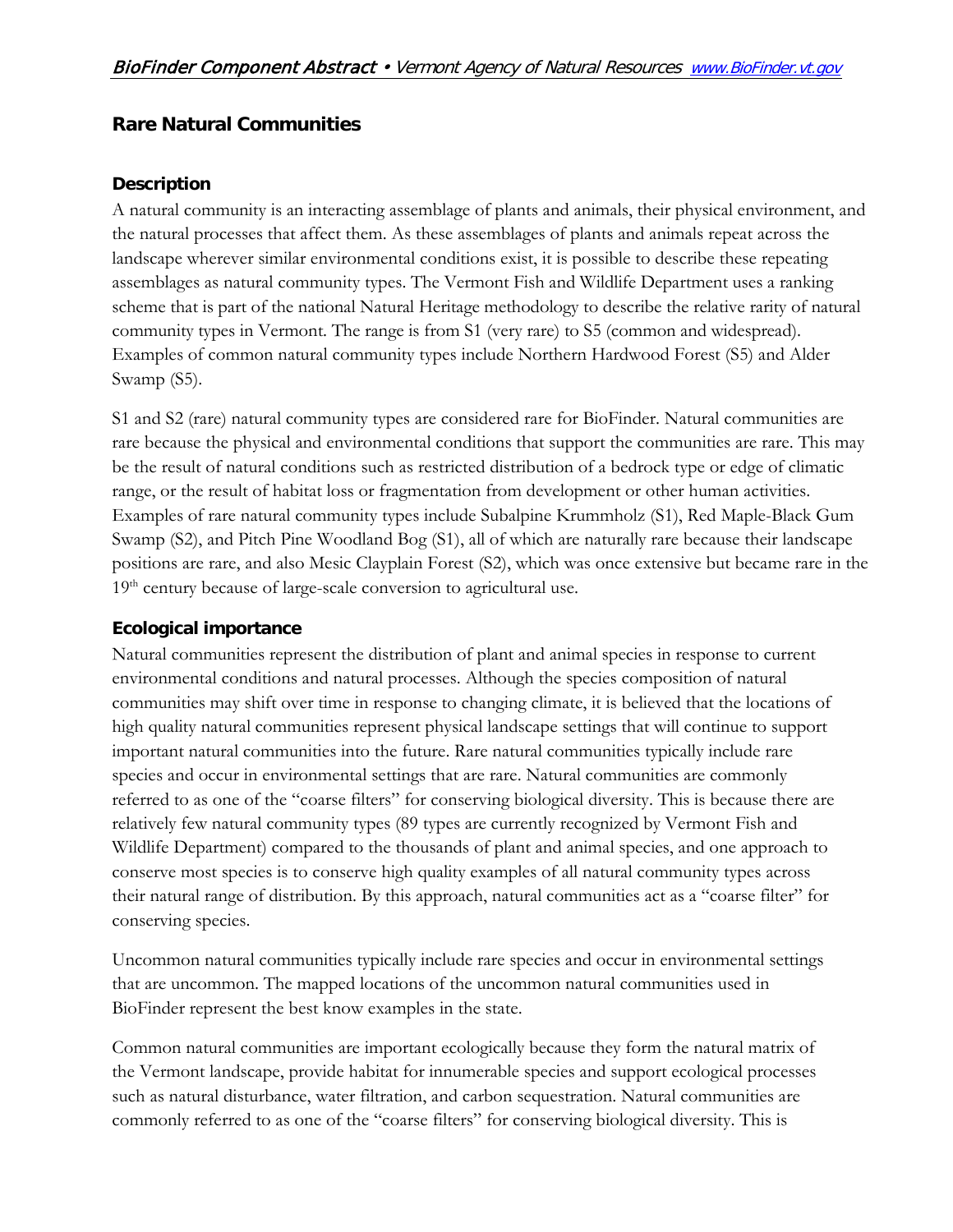because there are relatively few natural community types (89 types are currently recognized by Vermont Fish and Wildlife Department) compared to the thousands of plant and animal species, and one approach to conserve most species is to conserve high quality examples of all natural community types across their natural range of distribution. By this approach, natural communities act as a "coarse filter" for conserving species

# **Rare Natural Community Conservation Goal**

To conserve, enhance, and restore high quality examples of all natural community types across their geographic range of distribution and representing all physical settings (soil, bedrock, elevation, etc.) where they occur. Effective conservation should maintain or restore the ecological processes that support the communities and their component species and a network of connected lands, waters, and riparian areas to allow ecological exchange between communities, including the ability of component species to shift over time in response to changing environmental conditions.

### **Component Mapping Goal**

To identify and map all of Vermont's documented natural communities using the best available data.

### **Source Data and Selection Criteria**

### **Natural Heritage Database, Vermont Fish and Wildlife Department**

#### **Description**

The Natural Heritage Database contains detailed, geographically-referenced information on Vermont's uncommon, rare, threatened, and species and on Vermont's significant natural communities. The database is periodically updated as new information on species and natural communities becomes available. The data used for BioFinder are current as of March 2012.

### **Selection Criteria**

Rare: All natural communities Element Occurrences in the Natural Heritage Database with Srank of S1 and S2. An Element Occurrence (EO) is a specific record representing a place where the community occurs.

### **Component Strengths**

Natural community Element Occurrences from Natural Heritage Inventory are based on detailed site surveys and data collected by consistent methods. Inventories for rare and uncommon natural community types are more complete than for common types. Natural communities represent critical coarse-filter elements for conserving biological diversity and overall natural heritage.

# **Component Limitations**

Statewide natural community inventories are on-going and therefore our knowledge of natural community locations is incomplete. Inventories for rare communities are more complete than for uncommon and common communities. Of uncommon communities, inventories for S3 communities are more complete than for S4 community types. A field assessment is always needed to identify whether rare natural communities occur on a site.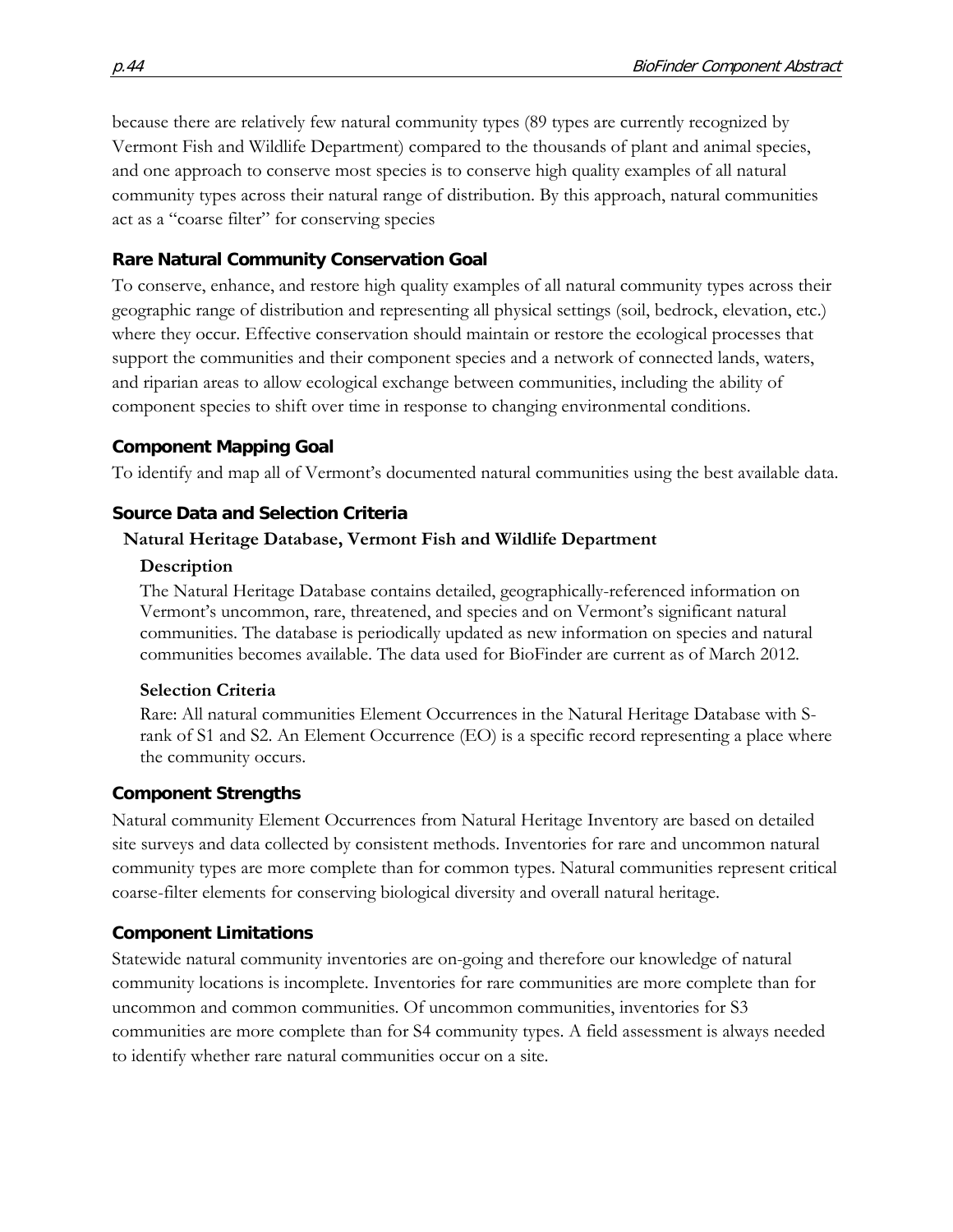The majority of mapped examples of common natural communities are on state-owned land. Statewide inventory of Northern Hardwood Forest, the most widespread natural community type in Vermont, is especially incomplete.

### **Component Priority & Justification**

Rare natural communities were ranked highest priority due to the critical natural of rare natural communities for conserving biological diversity.

For this version of BioFinder, most Species and Natural Community Scale elements were lumped into either Highest Priority or Priority in their entirety based on what the Steering Committee felt was their relative ecological importance given only the two options. Agency of Natural Resources staff are currently re-examining each of these elements and identifying areas *within each component* that are highest priority and priority. This further prioritization will reclassify these data in coming years and will do much to increase our understanding of places with the highest contribution to biological diversity.

#### **For more information**

A complete report on BioFinder development, methods and findings, including all 21 component summaries can be found at www.BioFinder.vt.us. For more information specific to natural community components, contact Eric Sorenson, Vermont Fish & Wildlife Department, 802-476-0126, eric.sorenson@vermont.gov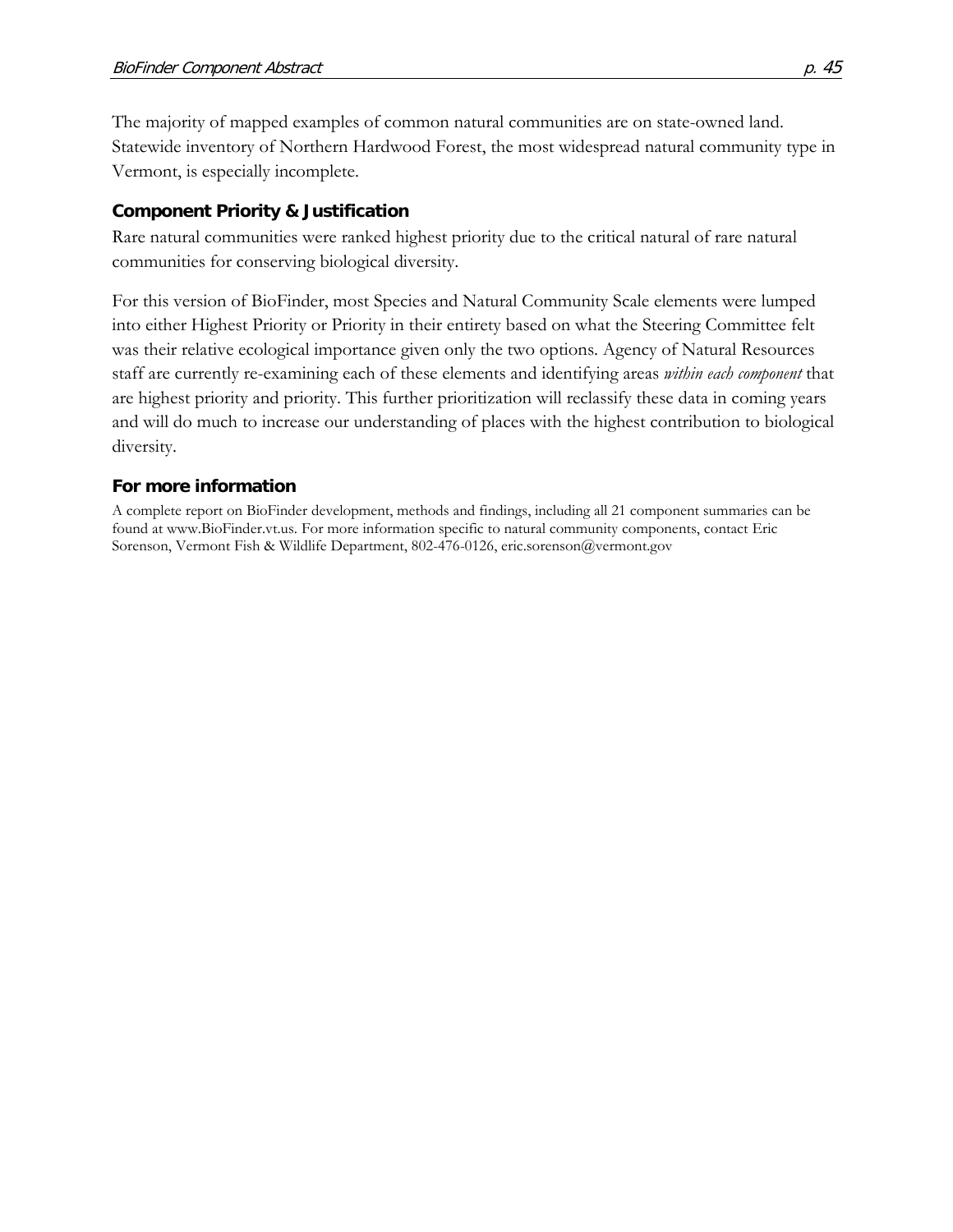# <span id="page-45-0"></span>**Uncommon Natural Communities**

### **Description**

A natural community is an interacting assemblage of plants and animals, their physical environment, and the natural processes that affect them. As these assemblages of plants and animals repeat across the landscape wherever similar environmental conditions exist, it is possible to describe these repeating assemblages as natural community types. The Vermont Fish and Wildlife Department uses a ranking scheme that is part of the national Natural Heritage methodology to describe the relative rarity of natural community types in Vermont. The range is from S1 (very rare) to S5 (common and widespread). Examples of common natural community types include Northern Hardwood Forest (S5) and Alder Swamp (S5).

S3 (uncommon) and S4 (uncommon to widespread) natural community types are considered uncommon for BioFinder. Examples of uncommon natural community types include Montane Spruce-Fir Forest (S3), Dry Oak-Hickory-Hophornbeam Forest (S3), Boreal Outcrop (S4), Northern White Cedar Swamp (S3), and Silver Maple-Ostrich Fern Riverine Floodplain Forest (S3). All of these are naturally uncommon, since their soils are uncommon, but Sliver Maple-Ostrich Fern Riverine Floodplain Forest has been made more uncommon by the conversion of many floodplain areas to agriculture.

# **Ecological importance**

Natural communities represent the distribution of plant and animal species in response to current environmental conditions and natural processes. Although the species composition of natural communities may shift over time in response to changing climate, it is believed that the locations of high quality natural communities represent physical landscape settings that will continue to support important natural communities into the future. Rare natural communities typically include rare species and occur in environmental settings that are rare. Natural communities are commonly referred to as one of the "coarse filters" for conserving biological diversity. This is because there are relatively few natural community types (89 types are currently recognized by Vermont Fish and Wildlife Department) compared to the thousands of plant and animal species, and one approach to conserve most species is to conserve high quality examples of all natural community types across their natural range of distribution. By this approach, natural communities act as a "coarse filter" for conserving species.

Uncommon natural communities typically include rare species and occur in environmental settings that are uncommon. The mapped locations of the uncommon natural communities used in BioFinder represent the best know examples in the state.

Common natural communities are important ecologically because they form the natural matrix of the Vermont landscape, provide habitat for innumerable species and support ecological processes such as natural disturbance, water filtration, and carbon sequestration. Natural communities are commonly referred to as one of the "coarse filters" for conserving biological diversity. This is because there are relatively few natural community types (89 types are currently recognized by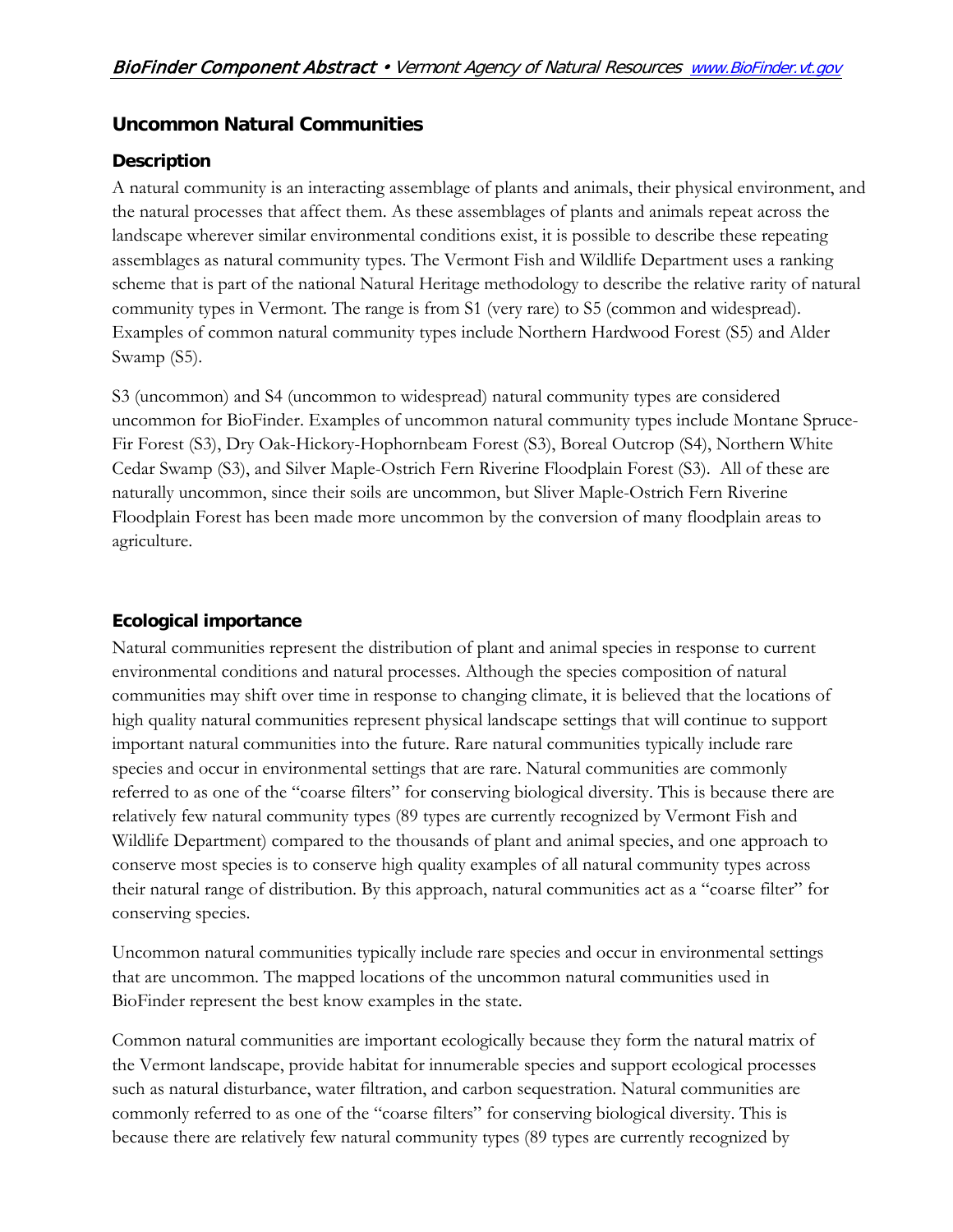Vermont Fish and Wildlife Department) compared to the thousands of plant and animal species, and one approach to conserve most species is to conserve high quality examples of all natural community types across their natural range of distribution. By this approach, natural communities act as a "coarse filter" for conserving species

#### **Natural Community Conservation Goal**

To conserve, enhance, and restore high quality examples of all natural community types across their geographic range of distribution and representing all physical settings (soil, bedrock, elevation, etc.) where they occur. Effective conservation should maintain or restore the ecological processes that support the communities and their component species and a network of connected lands, waters, and riparian areas to allow ecological exchange between communities, including the ability of component species to shift over time in response to changing environmental conditions.

#### **Component Mapping Goal**

To identify and map all of Vermont's documented natural communities using the best available data.

#### **Source Data and Selection Criteria**

#### **Natural Heritage Database, Vermont Fish and Wildlife Department**

#### **Description**

The Natural Heritage Database contains detailed, geographically-referenced information on Vermont's uncommon, rare, threatened, and species and on Vermont's significant natural communities. The database is periodically updated as new information on species and natural communities becomes available. The data used for BioFinder are current as of March 2012.

#### **Selection Criteria**

Rare: All natural communities Element Occurrences in the Natural Heritage Database with Srank of S1 and S2. An Element Occurrence (EO) is a specific record representing a place where the community occurs.

Uncommon: All natural communities Element Occurrences in the Natural Heritage Database with S-rank of S3 and S4.

Common: All natural community Element Occurrences in the Natural Heritage Database with S-rank of S5.

#### **Component Strengths**

Natural community Element Occurrences from Natural Heritage Inventory are based on detailed site surveys and data collected by consistent methods. Inventories for rare and uncommon natural community types are more complete than for common types. Natural communities represent critical coarse-filter elements for conserving biological diversity and overall natural heritage.

#### **Component Limitations**

Statewide natural community inventories are on-going and therefore our knowledge of natural community locations is incomplete. Inventories for rare communities are more complete than for uncommon and common communities. Of uncommon communities, inventories for S3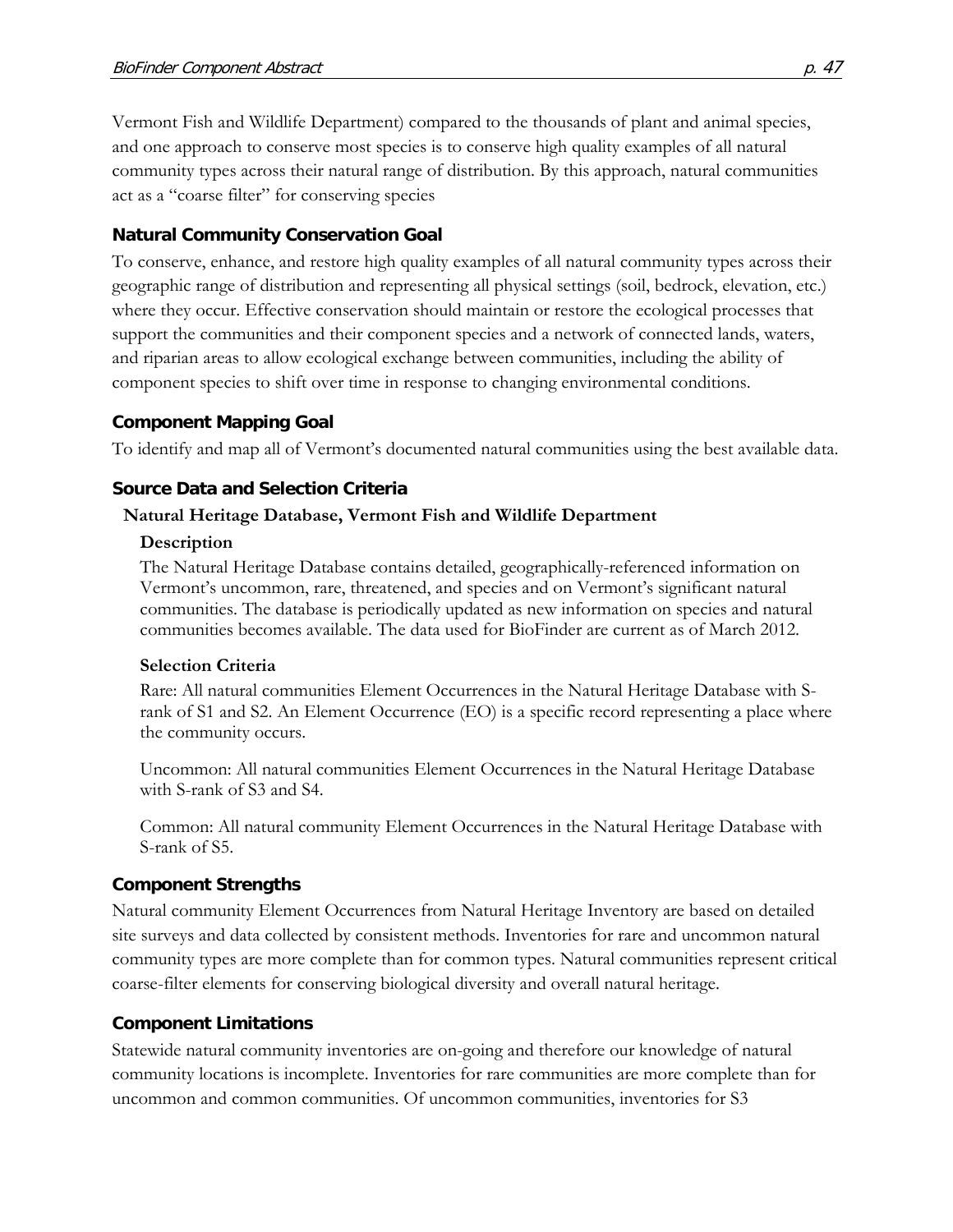communities are more complete than for S4 community types. A field assessment is always needed to identify whether rare natural communities occur on a site.

The majority of mapped examples of common natural communities are on state-owned land. Statewide inventory of Northern Hardwood Forest, the most widespread natural community type in Vermont, is especially incomplete.

#### **Component Priority & Justification**

Uncommon natural communities were ranked as priority. This is based on the high importance of all high quality natural communities in their contribution to biological diversity but the relative abundance of these community types compared to rare communities. This also reflects that inventory of S4 community types is incomplete.

For this version of BioFinder, most Species and Natural Community Scale elements were lumped into either Highest Priority or Priority in their entirety based on what the Steering Committee felt was their relative ecological importance given only the two options. Agency of Natural Resources staff are currently re-examining each of these elements and identifying areas *within each component* that are highest priority and priority. This further prioritization will reclassify these data in coming years and will do much to increase our understanding of places with the highest contribution to biological diversity.

#### **For more information**

A complete report on BioFinder development, methods and findings, including all 21 component summaries can be found at www.BioFinder.vt.us. For more information specific to natural community components, contact Eric Sorenson, Vermont Fish & Wildlife Department, 802-476-0126, eric.sorenson@vermont.gov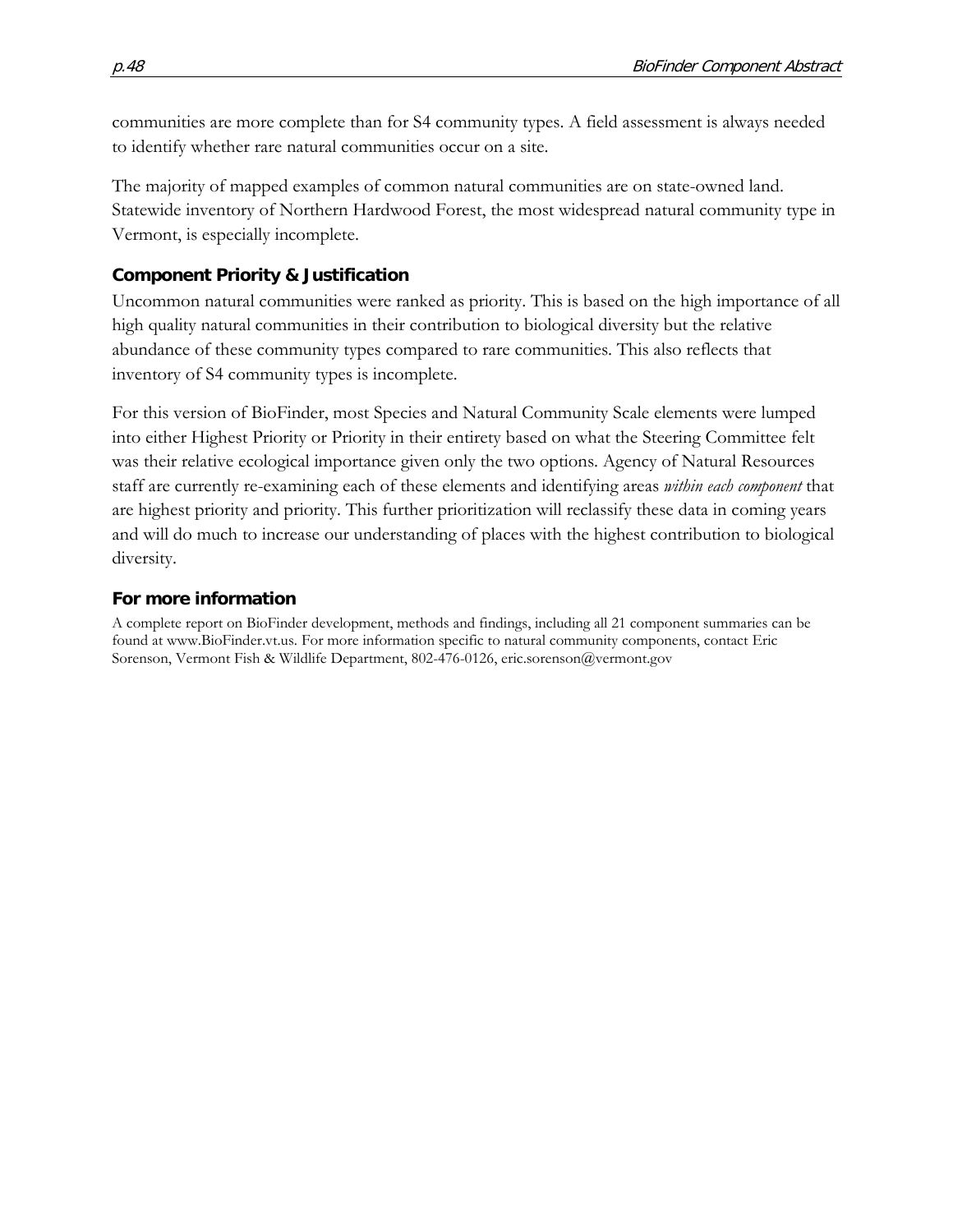# <span id="page-48-0"></span>**Common Natural Communities**

### **Description**

A natural community is an interacting assemblage of plants and animals, their physical environment, and the natural processes that affect them. As these assemblages of plants and animals repeat across the landscape wherever similar environmental conditions exist, it is possible to describe these repeating assemblages as natural community types. The Vermont Fish and Wildlife Department uses a ranking scheme that is part of the national Natural Heritage methodology to describe the relative rarity of natural community types in Vermont. The range is from S1 (very rare) to S5 (common and widespread). Examples of common natural community types include Northern Hardwood Forest (S5) and Alder Swamp (S5).

Common Natural Communities include all natural community Element Occurrences in the Natural Heritage Database with S-rank of S5.

# **Ecological importance**

Natural communities represent the distribution of plant and animal species in response to current environmental conditions and natural processes. Although the species composition of natural communities may shift over time in response to changing climate, it is believed that the locations of high quality natural communities represent physical landscape settings that will continue to support important natural communities into the future. Natural communities are commonly referred to as one of the "coarse filters" for conserving biological diversity. This is because there are relatively few natural community types (89 types are currently recognized by Vermont Fish and Wildlife Department) compared to the thousands of plant and animal species, and one approach to conserve most species is to conserve high quality examples of all natural community types across their natural range of distribution. By this approach, natural communities act as a "coarse filter" for conserving species.

Common natural communities are important ecologically because they form the natural matrix of the Vermont landscape, provide habitat for innumerable species and support ecological processes such as natural disturbance, water filtration, and carbon sequestration. Natural communities are commonly referred to as one of the "coarse filters" for conserving biological diversity. This is because there are relatively few natural community types (89 types are currently recognized by Vermont Fish and Wildlife Department) compared to the thousands of plant and animal species, and one approach to conserve most species is to conserve high quality examples of all natural community types across their natural range of distribution. By this approach, natural communities act as a "coarse filter" for conserving species

# **Natural Community Conservation Goal**

To conserve, enhance, and restore high quality examples of all natural community types across their geographic range of distribution and representing all physical settings (soil, bedrock, elevation, etc.) where they occur. Effective conservation should maintain or restore the ecological processes that support the communities and their component species and a network of connected lands, waters,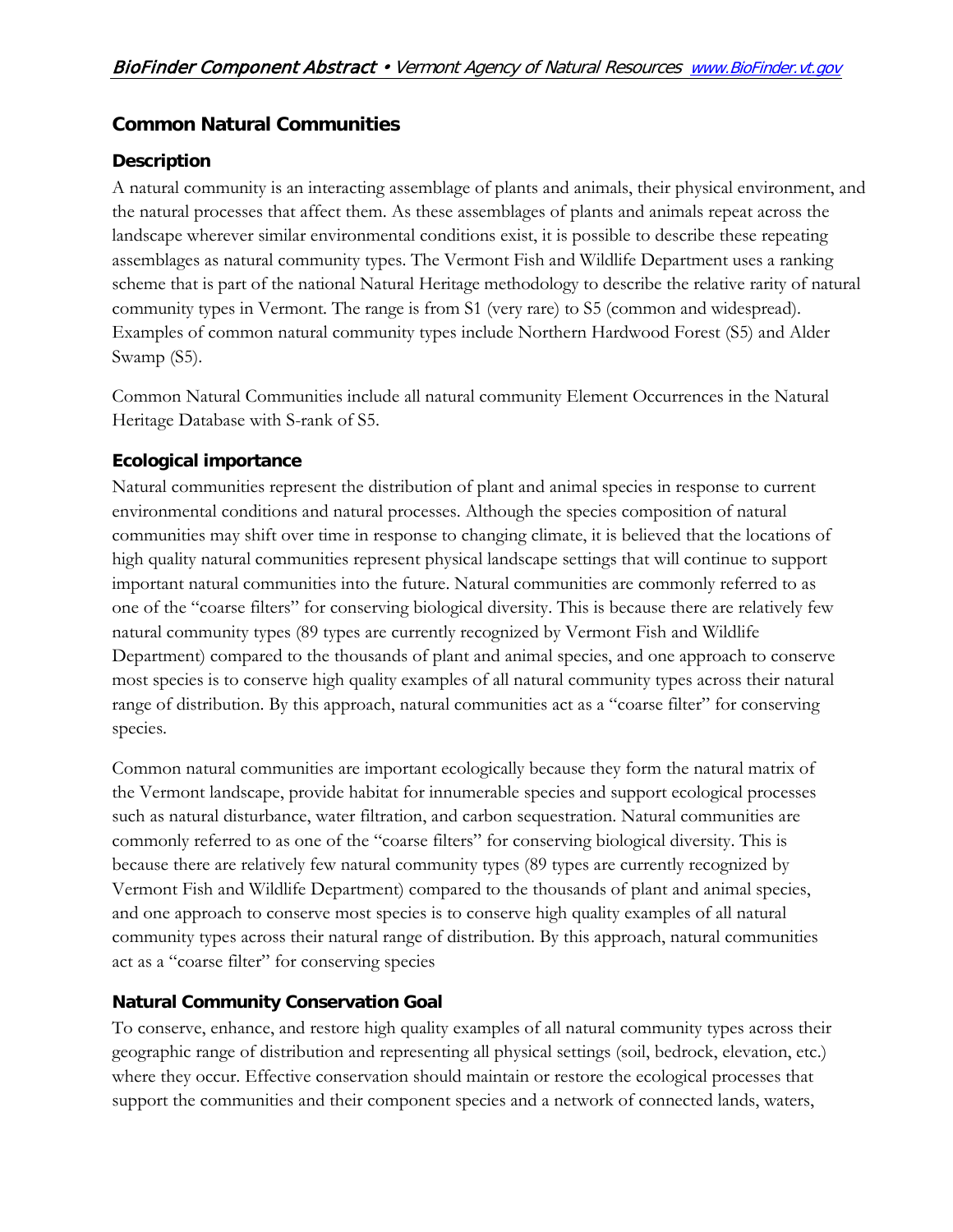and riparian areas to allow ecological exchange between communities, including the ability of component species to shift over time in response to changing environmental conditions.

### **Component Mapping Goal**

To identify and map all of Vermont's documented natural communities using the best available data.

# **Source Data and Selection Criteria**

### **Natural Heritage Database, Vermont Fish and Wildlife Department**

### **Description**

The Natural Heritage Database contains detailed, geographically-referenced information on Vermont's uncommon, rare, threatened, and species and on Vermont's significant natural communities. The database is periodically updated as new information on species and natural communities becomes available. The data used for BioFinder are current as of March 2012.

### **Selection Criteria**

Common: All natural community Element Occurrences in the Natural Heritage Database with S-rank of S5.

# **Component Strengths**

Natural community Element Occurrences from Natural Heritage Inventory are based on detailed site surveys and data collected by consistent methods. Inventories for rare and uncommon natural community types are more complete than for common types. Natural communities represent critical coarse-filter elements for conserving biological diversity and overall natural heritage.

# **Component Limitations**

Statewide natural community inventories are on-going and therefore our knowledge of natural community locations is incomplete. Inventories for rare communities are more complete than for uncommon and common communities. Of uncommon communities, inventories for S3 communities are more complete than for S4 community types. A field assessment is always needed to identify whether rare natural communities occur on a site.

The majority of mapped examples of common natural communities are on state-owned land. Statewide inventory of Northern Hardwood Forest, the most widespread natural community type in Vermont, is especially incomplete.

# **Component Priority & Justification**

Common natural communities were ranked priority. This is based on the high importance of all high quality natural communities in their contribution to biological diversity, but the low level of inventory that has been completed for common community types and the overall low threat to these common community types.

For this version of BioFinder, most Species and Natural Community Scale elements were lumped into either Highest Priority or Priority in their entirety based on what the Steering Committee felt was their relative ecological importance given only the two options. Agency of Natural Resources staff are currently re-examining each of these elements and identifying areas *within each component* that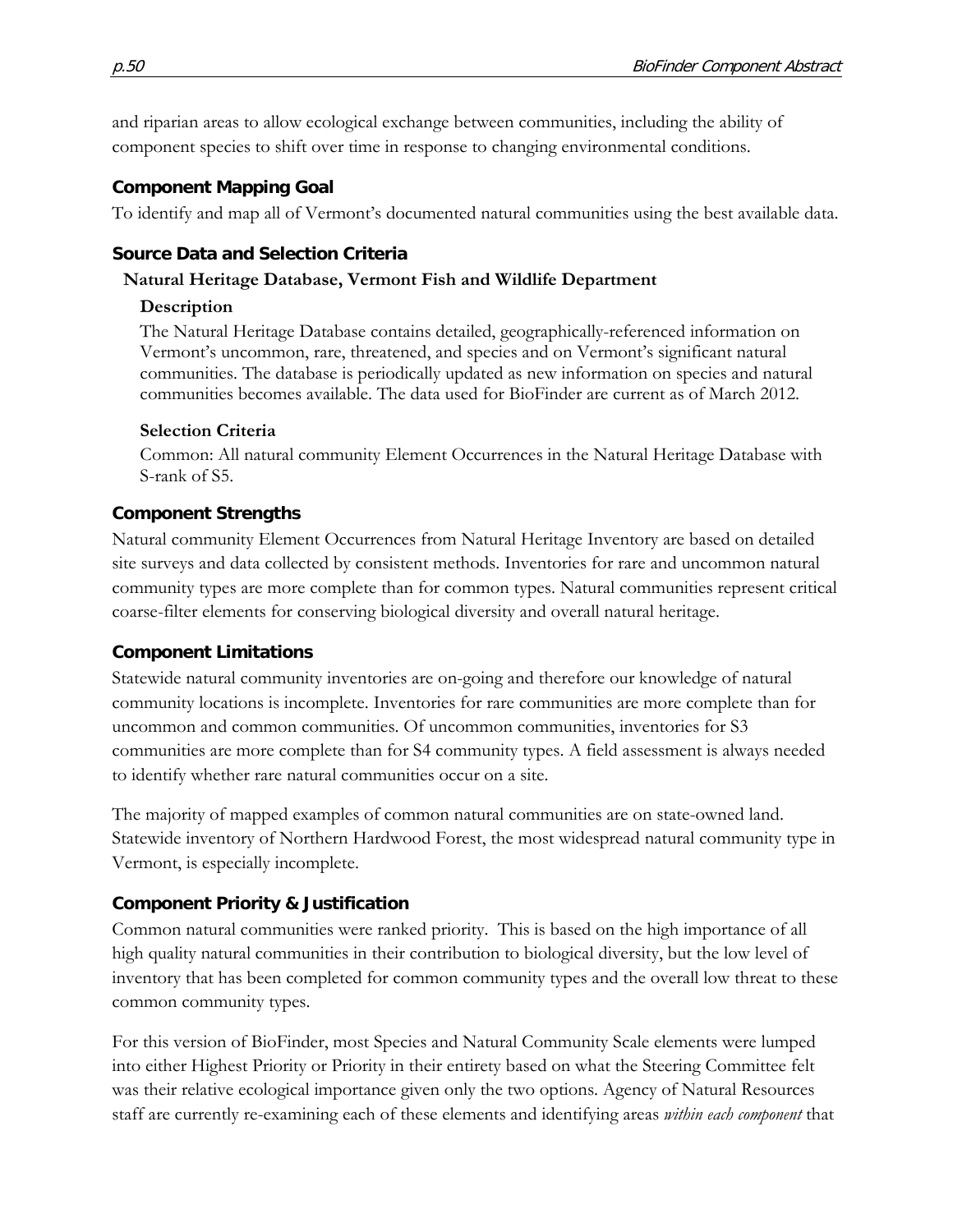are highest priority and priority. This further prioritization will reclassify these data in coming years and will do much to increase our understanding of places with the highest contribution to biological diversity.

#### **For more information**

A complete report on BioFinder development, methods and findings, including all 21 component summaries can be found at www.BioFinder.vt.us. For more information specific to natural community components, contact Eric Sorenson, Vermont Fish & Wildlife Department, 802-476-0126, eric.sorenson@vermont.gov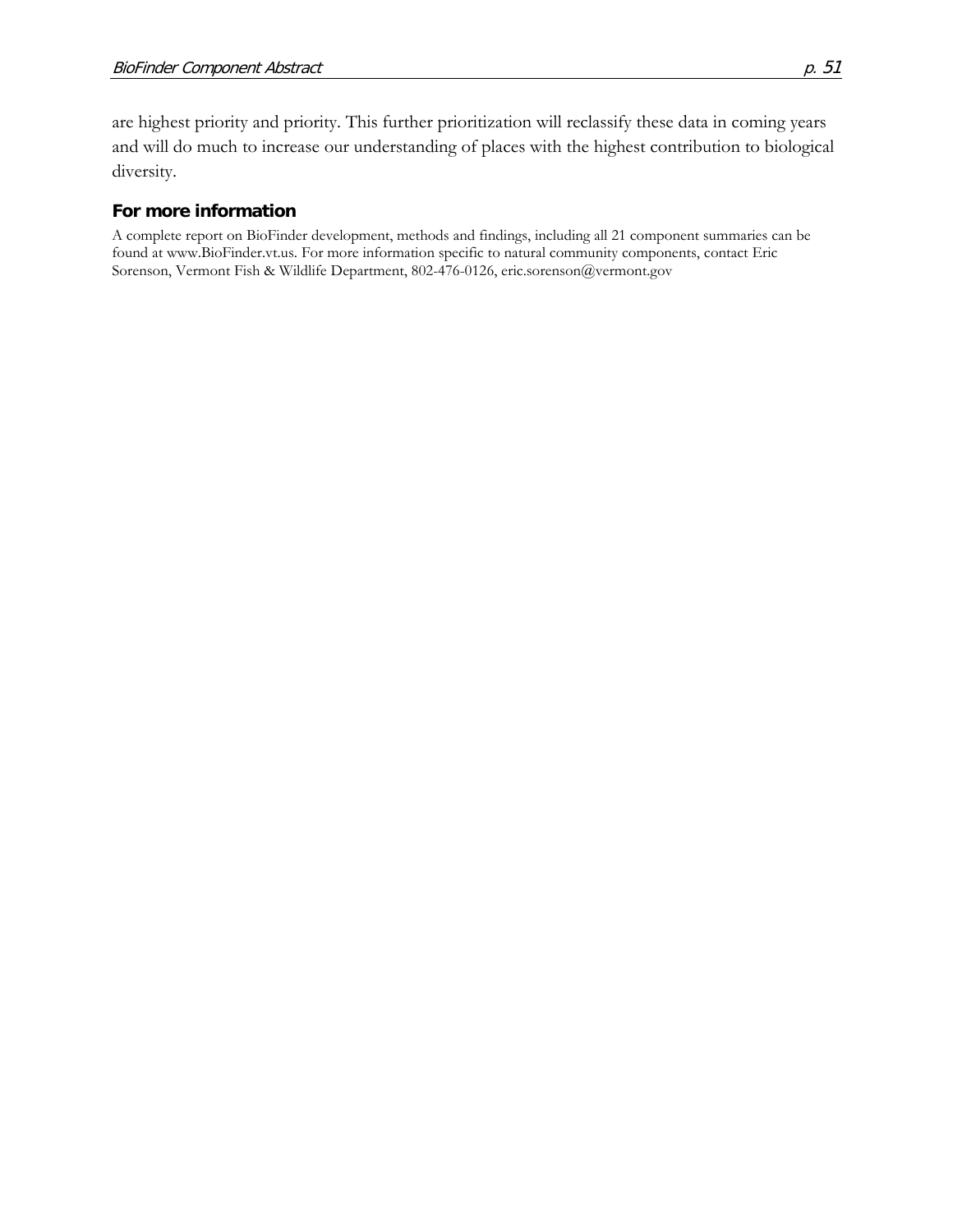### <span id="page-51-0"></span>**Wildlife Road Crossings**

### **Description**

Habitat Connectivity is a complex process that functions at different scales for different species. Generally speaking, connecting habitat is represented by land that links larger patches of habitat within a landscape, allowing the movement, migration, and dispersal of animals and plants. Wildlife Road Crossings are locations where wildlife are likely to cross roads. The dataset is the result of an assessment of structural components (i.e., where there is forest and/or other natural vegetation on both sides of a road) to predict the ease of movement for a variety of wildlife species. While this assessment is not specific to particular species, it offers a generalized sense of where the greatest variety of species is likely to move based on the assumption that wildlife.

#### **Ecological Importance**

Wildlife road crossings are a critical and vulnerable component of the network of connecting lands. These areas of habitat fragmentation are locations where wildlife species are most likely to cross roads, based on remote assessment of structural connectivity features. Movement of animals from one habitat patch to another is the most common function associated with connecting habitat. This function is particularly important for wide-ranging animals, such as bobcats and black bears, or for animals that require a great deal of space to meet their daily life needs, such as barred owls or otter. Although connecting habitat is often associated with wide-ranging mammals, it is equally important for animals with relatively small ranges. Spotted salamanders, for example, use connecting habitat in spring to move from their hibernation sites to breeding pools. The value of connecting habitat is a function of both seasonal and spatial patterns of wildlife behavior. For example, connecting habitat may allow black bears to access important food resources during a specific time of year (seasonal), or it may prevent isolation of bear populations by allowing free exchange of breeding adults (spatial). Ultimately, connecting habitat can ensure that the habitat, movement, migration, and behavior requirements of most native plants and animals are conserved across a broad landscape. The broader ecological value of connecting habitat is to join fragmented pieces of habitat, thereby reducing the deleterious effects of habitat fragmentation and population isolation. Linking small or otherwise isolated habitat patches may reduce the risk of local population extinctions by ensuring immigration, recolonization, reproduction, and exchange of genes for some plant and animal species. While conserving corridors has great merit, do not assume that conserving threads of vegetative cover within a developing landscape will maintain an area's ecological values and biological diversity. Nor will corridors alone meet the habitat needs of all of an area's plant and animal species. Only in conjunction with the conservation of large areas of undeveloped land with diverse habitat conditions, will vegetative corridors assist in supporting ecosystem functions and related public benefits.

### **Wildlife Road Crossing Conservation Goal**

Conserve wildlife road crossings wherever possible, especially in fragmented landscapes. Wildlife Road Crossings are of critical importance in this network as they are the most threatened by future development.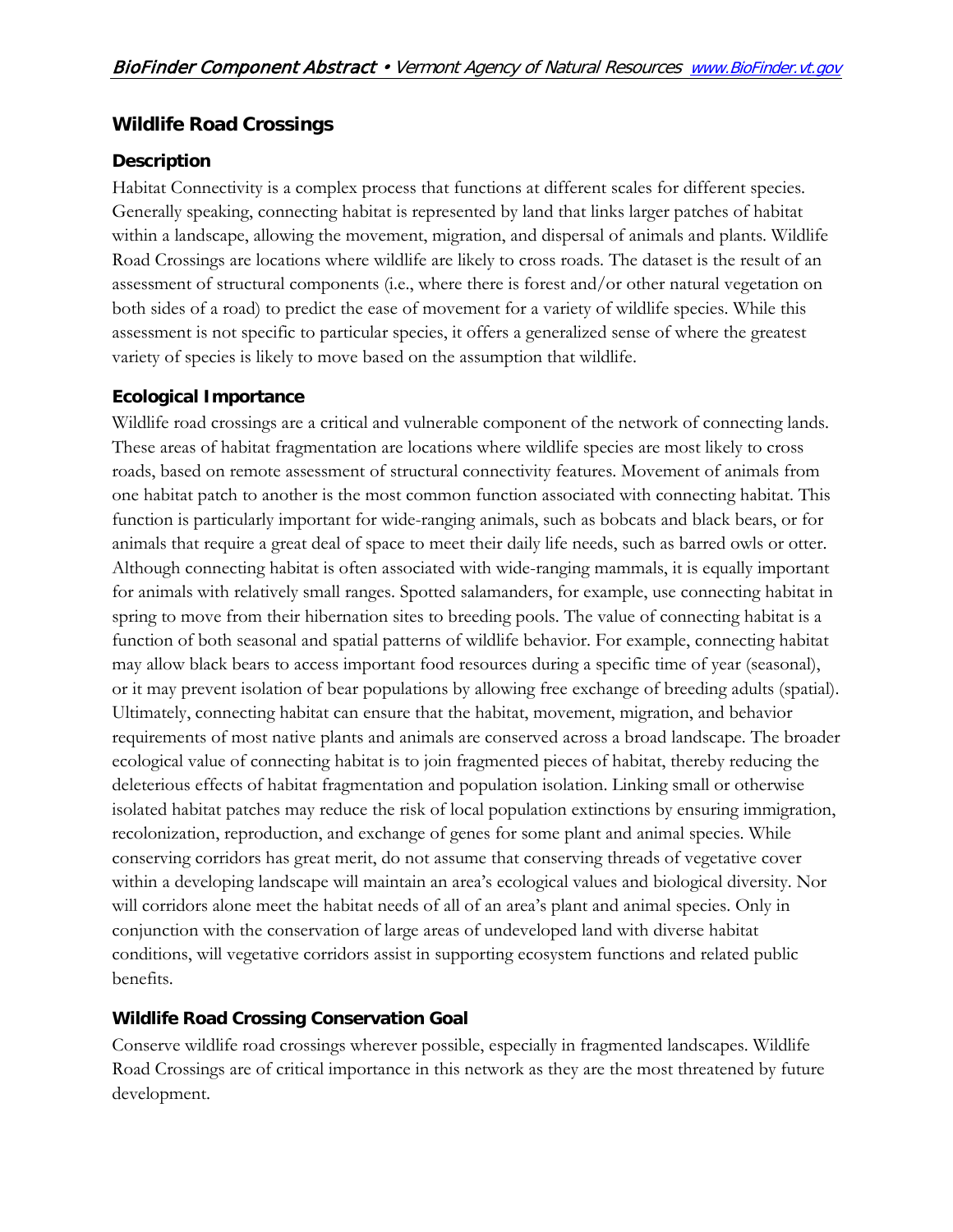#### **Component Mapping Goal Statement**

To map locations of potential wildlife road crossings statewide based on structural connectivity features.

### **Input Datasets (s) & Selection Criteria**

**Linkage Ratings, Habitat Block project.** Sorenson & Osborne, in prep.

### **Description**

Linkage Ratings is a dataset created by Vermont Fish & Wildlife Department using the Habitat Block dataset (Sorenson & Osborne, in prep.). A Linkage Ratings is an assessment of the structural connectivity across roads—the expected permeability of the road to crossing. Ratings were assigned to all known Vermont roads (except logging roads) on a scale of 1-5 with one being best and five worst. Ratings utilize a "cost-grid," a tool to help predict locally significant wildlife crossing areas, by identifying road segments where favorable habitat occurs on both sides of the road. Forested uplands and forested wetlands are considered the most favorable habitats (i.e., provide the least cost—resistance—for wildlife movement).Road segments with these land cover types on both sides receive the highest linkage rating. Road segments with favorable habitat on only one side, and areas in or near developed areas receive relatively lower linkage ratings.

### **Selection Criteria**

First, we chose habitat blocks that are 200-acres or larger. Using GIS software, blocks were expanded, regrouped and then shrunk 80m from original polygon size to identify nearby connections. Then the local linkage score from Sorenson & Osborne was used. All roads class 4 or higher were selected from the linkage ratings dataset. Within that selection, linkage scores of 3, 4 or 5 were used. We intersected the expanded blocks and the 3,4,5 road sections to find important road sections that have 200ac or larger blocks on both sides of the road. Road sections were buffered by 100' to show the area of influence.

### **Source Data Strengths**

This dataset provides our best look at local-scale movement areas. While areas such as the Champlain Valley of Vermont are not considered important for regional scale movement between the Adirondacks and the Green Mountains, a network of patches of intact forest and small connecting lands between them still exist. Though fragmented habitat, they nonetheless provide connectivity to help wildlife populations persist into the future. This dataset is the best we have for addressing fine scale connectivity.

### **Component Limitations**

Field surveys to document wildlife movement have not been performed in most of these areas. Wildlife road crossings were selected based on the presence of adjacent natural cover (e.g., forest, wetlands and waters). This dataset does not rank crossing areas based on ecological importance. For example, a wildlife road crossing on I-89 may be significantly more important to the overall connectivity network than a rural road in that the interstate is one of the state's most significant barriers to wildlife movement. Under the time limitations of this project we could not discriminate between a crossing of this most significant barrier and the crossing of a small rural road. We recommend that future efforts to refine this dataset incorporate a ranking factor. More work needs to be done to flesh out the concept of riparian wildlife crossings. The methodology here of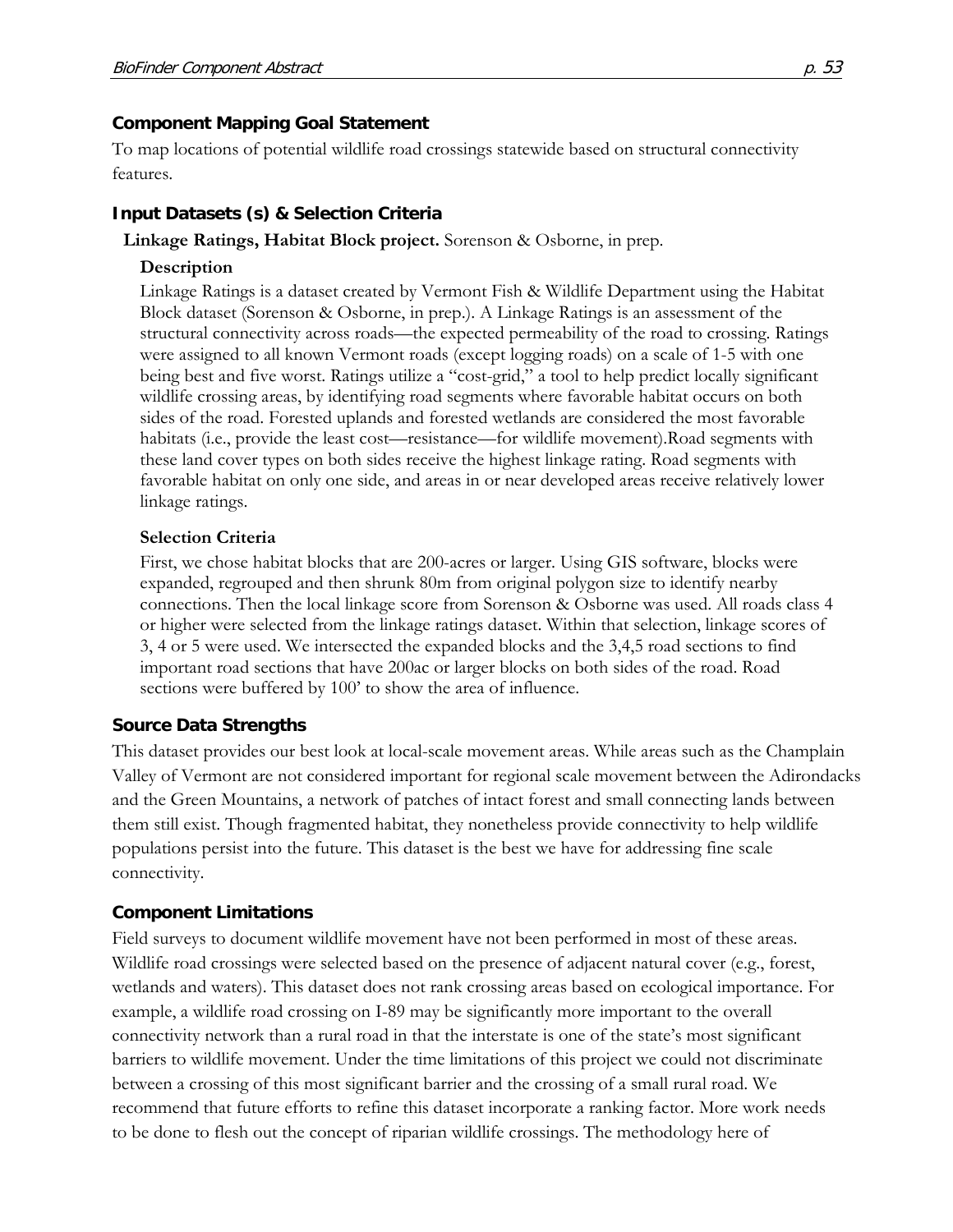buffering streams and rivers and selecting the bisected road sections has promise, but is not filtered based on land cover and so casts too wide a net. As with all features included in BioFinder, we recommend site-specific surveys prior to making any land-use decision.

#### **Component Priority & Justification**

Wildlife Road Crossings was divided into highest priority & priority areas based on the spatial relations to highest priority connectivity blocks. Crossings between highest priority connectivity blocks are highest priority, while crossings with priority or unassigned blocks are priority.

#### **References**

Sorenson, E. and J. Osborne. 2014. Vermont Habitat Blocks & Wildlife Corridors, an analysis using geographic information systems. Vermont Fish & Wildlife Department. Draft report.

#### **For more information**

A complete report on BioFinder development, methods and findings, including all 21 component summaries can be found at www.BioFinder.vt.us. For more information specific to this component, contact Jens Hilke, Vermont Fish & Wildlife Department, 802-461-6791, jens.hilke@vermont.gov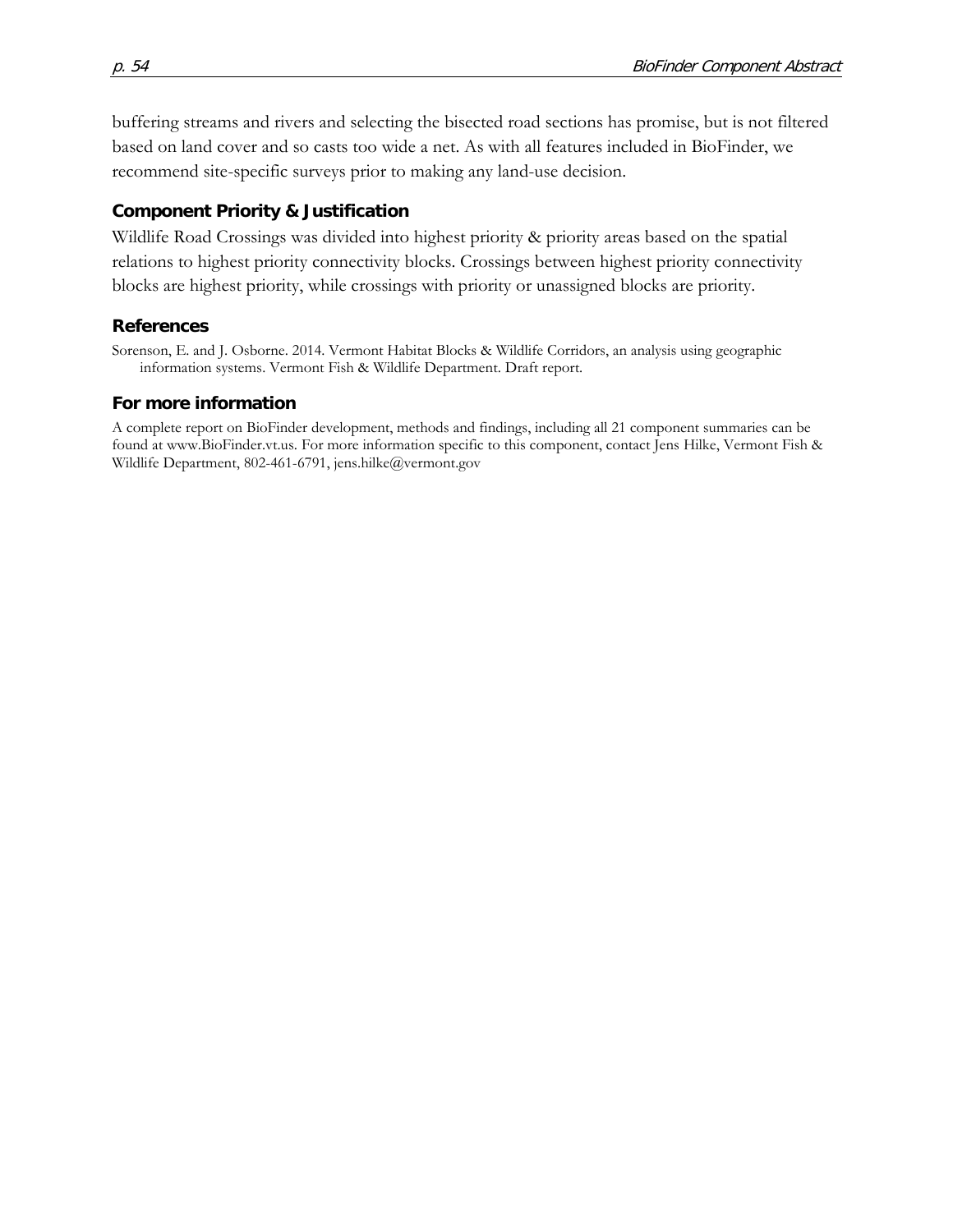# <span id="page-54-0"></span>**Vernal Pools—Confirmed**

### **Description**

Vernal Pools are small (generally less than one acre), ephemeral pools that occur in natural basins within upland forests. Vernal pools typically have no permanent inlet or outlet streams and have very small watersheds. These temporary pools generally last only a few months and then disappear by the end of summer, although some pools may persist in wet years. During dry periods, vernal pool depressions may be recognized by the sparse vegetation, stained leaves marked by seasonal high water, and the soils that have many more wetland characteristics than the surrounding upland soils. The periodic drying prevents the establishment of fish populations, but supports a specialized assemblage of species that typically includes amphibians (such as spotted salamanders and woodfrogs), specialized insects (such as caddis flies), mollusks (fingernail clams), and other invertebrates (fairy shrimp). Vernal pools typically lack trees but are shaded by trees growing in the surrounding upland forest. The vegetation that grows in vernal pools is highly variable in composition and abundance, although most pools have only sparse vegetation. Vernal pools are defined by the physical and hydrologic characteristics of the basin and by the animal species associated with the pool, including mole salamanders, wood frogs, and invertebrates.

Vernal pools are currently being mapped throughout Vermont as part of the Vermont Vernal Pool Mapping Project (Vermont Center for Ecostudies and Arrowwood Environmental, Inc.). All vernal pools included in this mapping component are those that have been confirmed by site visits. However, 71 vernal pools that were confirmed by site visits and include the rare Jefferson salamander are not included in this component and are instead included under the rare species component.

### **Ecological importance**

Vernal pools are best known as critical breeding habitat for mole salamanders (spotted salamander, blue-spotted salamander, and Jefferson salamander), eastern four-toed salamander, and wood frog. These species are considered vernal pool indicator species, meaning they cannot reproduce without access to a vernal pool. All of these species migrate to vernal pools for spring breeding from adjacent upland forests where they spend the majority of their life cycles. Eggs are laid in the pools and amphibian larvae develop and mature there and then move to the adjacent forest. Studies indicate that the majority of the amphibians using a pool for breeding are found within 600 feet of the pool during the non-breeding season (Semlitsch 1998). A closed forest canopy, abundant coarse woody debris, and a lack of artificial barriers to salamander movement are important habitat features to maintain in the 600 feet of forest adjacent to the vernal pool. Vernal pools are also important for other species, including fairy shrimp, fingernail clams, spring peepers, American toad, and several plant and wildlife species. Vernal pools and the species that rely on them are particularly vulnerable to hydrologic changes to their small watersheds. For example development and climate driven changes in runoff volume and pool duration may render them less suitable amphibian breeding habitat.

### **Vernal Pool Conservation Goal**

To conserve, enhance, and restore high quality examples of vernal pools across their geographic range of distribution and representing all physical settings (soil, bedrock, elevation, etc.) in which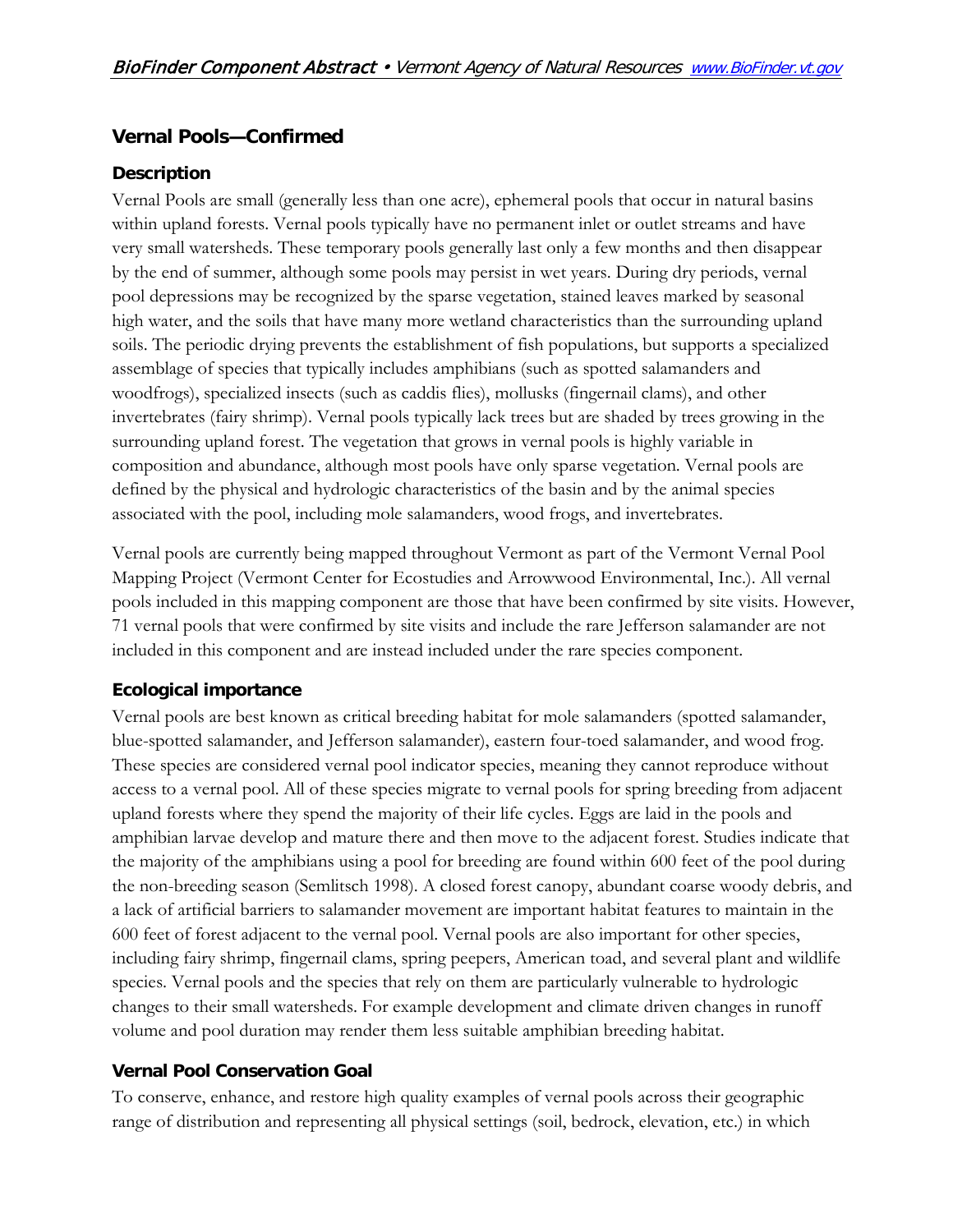they occur. Effective conservation should include the 600 foot upland forest zone around pools that provide amphibian habitat, the pools' watersheds, and networks of connected lands, waters, and riparian areas to allow ecological exchange between vernal pools over time.

# **Component Mapping Goal**

To identify and map all field verified vernal pools and the associated 600 foot upland forest zone adjacent to pools using the best available data.

# **Source Data and Selection Criteria**

### **Vermont Vernal Pool Mapping Project Data Set, Vermont Center for Ecostudies and Arrowwood Environmental, Inc**

# **Description**

Vermont Vernal Pool Mapping Project data set.

# **Selection Criteria**

All vernal pools that have been field verified and are included in the Vermont Vernal Pool Mapping Project data set. Any duplicates between the Vermont Vernal Pool Mapping Project dataset and the Natural Heritage Inventory (NHI) dataset will be identified and deleted from the NHI dataset. A 600-foot radius buffer is assigned to all pools to include the upland habitat zone.

# **Component Strengths**

This dataset includes 985 vernal pools that have been mapped and confirmed by site visits over the past five years. This new data is spatially accurate and includes detailed information on the condition of each pool, the type and condition of the surrounding forest, and the presence of amphibian species.

# **Component Limitations**

A statewide inventory is in progress and many more vernal pools exist that have not been confirmed by site visits.

# **Component Priority & Justification**

Confirmed vernal pools were ranked as highest priority. This weighting is based on the critical breeding habitat that vernal pools provide for many species of amphibians. It is also based on the spatial accuracy and high quality of this confirmed vernal pool dataset.

For this version of BioFinder, most Species and Natural Community Scale elements were lumped into either Highest Priority or Priority in their entirety based on what the Steering Committee felt was their relative ecological importance given only the two options. Agency of Natural Resources staff are currently re-examining each of these elements and identifying areas *within each component* that are highest priority and priority. This further prioritization will reclassify these data in coming years and will do much to increase our understanding of places with the highest contribution to biological diversity.

# **For more information**

A complete report on BioFinder development, methods and findings, including all 21 component summaries can be found at www.BioFinder.vt.us. For more information specific to this component, contact Steve Faccio, Vermont Center [for Ecostudies,](http://www.vtecostudies.org/) 802-649-1431, sfaccio@vtecostudies.org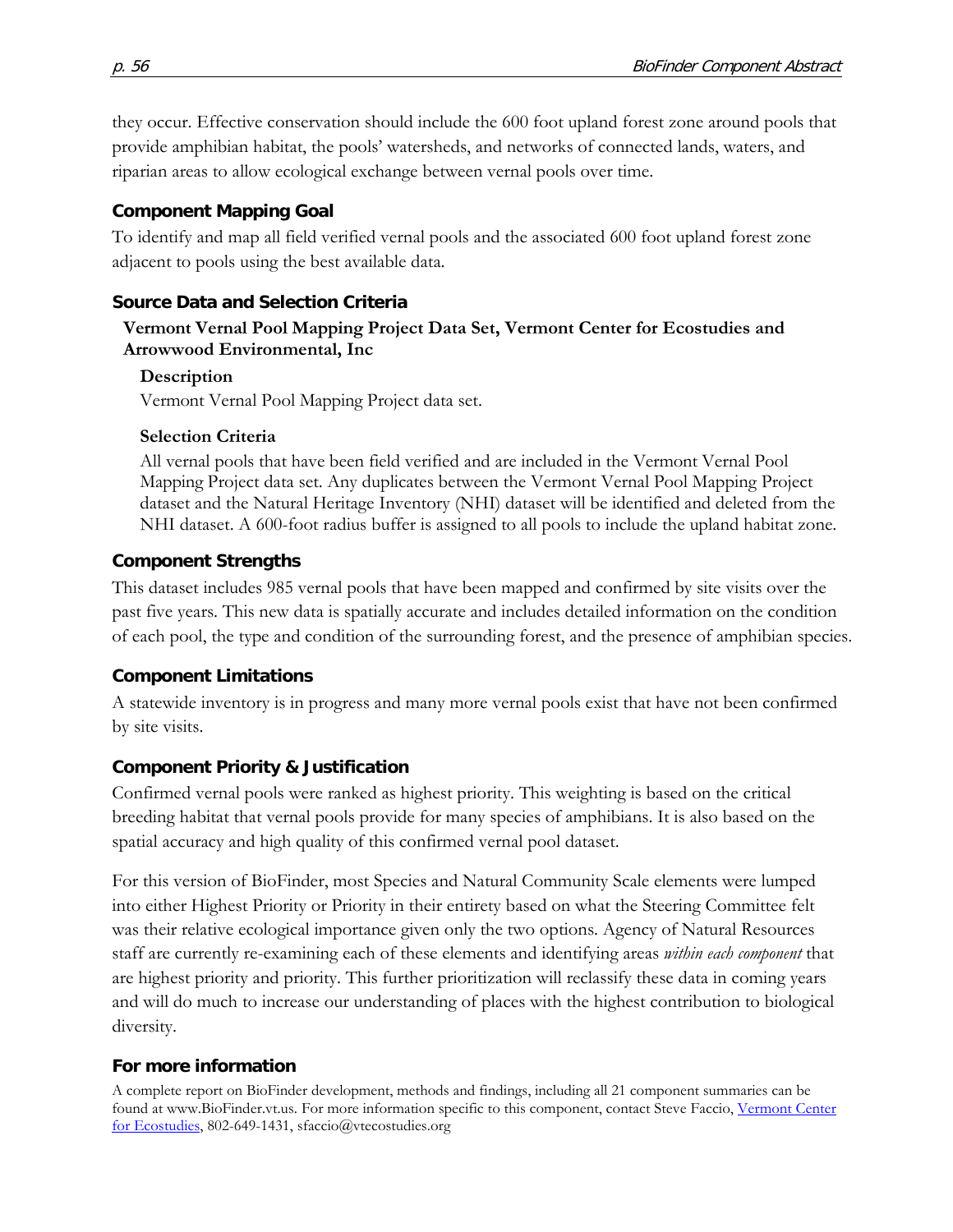### <span id="page-56-0"></span>**Vernal Pools—Potential**

#### **Description**

Vernal Pools are small (generally less than one acre), ephemeral pools that occur in natural basins within upland forests. Vernal pools typically have no permanent inlet or outlet streams and have very small watersheds. These temporary pools generally last only a few months and then disappear by the end of summer, although some pools may persist in wet years. During dry periods, vernal pool depressions may be recognized by the sparse vegetation, stained leaves marked by seasonal high water, and the soils that have many more wetland characteristics than the surrounding upland soils. The periodic drying prevents the establishment of fish populations, but supports a specialized assemblage of species that typically includes amphibians (such as spotted salamanders and woodfrogs), specialized insects (such as caddis flies), mollusks (fingernail clams), and other invertebrates (fairy shrimp). Vernal pools typically lack trees but are shaded by trees growing in the surrounding upland forest. The vegetation that grows in vernal pools is highly variable in composition and abundance, although most pools have only sparse vegetation. Vernal pools are defined by the physical and hydrologic characteristics of the basin and by the animal species associated with the pool, including mole salamanders, wood frogs, and invertebrates.

Vernal pools are currently being mapped throughout Vermont as part of the Vermont Vernal Pool Mapping Project (Vermont Center for Ecostudies and Arrowwood Environmental, Inc.). All potential vernal pools in this mapping component are those that have not yet been confirmed by site visits but for which there is high or medium-high mapping confidence that they exist.

### **Ecological importance**

Vernal pools are best known as critical breeding habitat for mole salamanders (spotted salamander, blue-spotted salamander, and Jefferson salamander), eastern four-toed salamander, and wood frog. These species are considered vernal pool indicator species, meaning they cannot reproduce without access to a vernal pool. All of these species migrate to vernal pools for spring breeding from adjacent upland forests where they spend the majority of their life cycles. Eggs are laid in the pools and amphibian larvae develop and mature there and then move to the adjacent forest. Studies indicate that the majority of the amphibians using a pool for breeding are found within 600 feet of the pool during the non-breeding season (Semlitsch 1998). A closed forest canopy, abundant coarse woody debris, and a lack of artificial barriers to salamander movement are important habitat features to maintain in the 600 feet of forest adjacent to the vernal pool. Vernal pools are also important for other species, including fairy shrimp, fingernail clams, spring peepers, American toad, and several plant and wildlife species.

### **Vernal Pool Conservation Goal**

To conserve, enhance, and restore high quality examples of vernal pools across their geographic range of distribution and representing all physical settings (soil, bedrock, elevation, etc.) in which they occur. Effective conservation should include the 600 foot upland forest zone around pools that provide amphibian habitat, the pools' watersheds, and networks of connected lands, waters, and riparian areas to allow ecological exchange between vernal pools over time.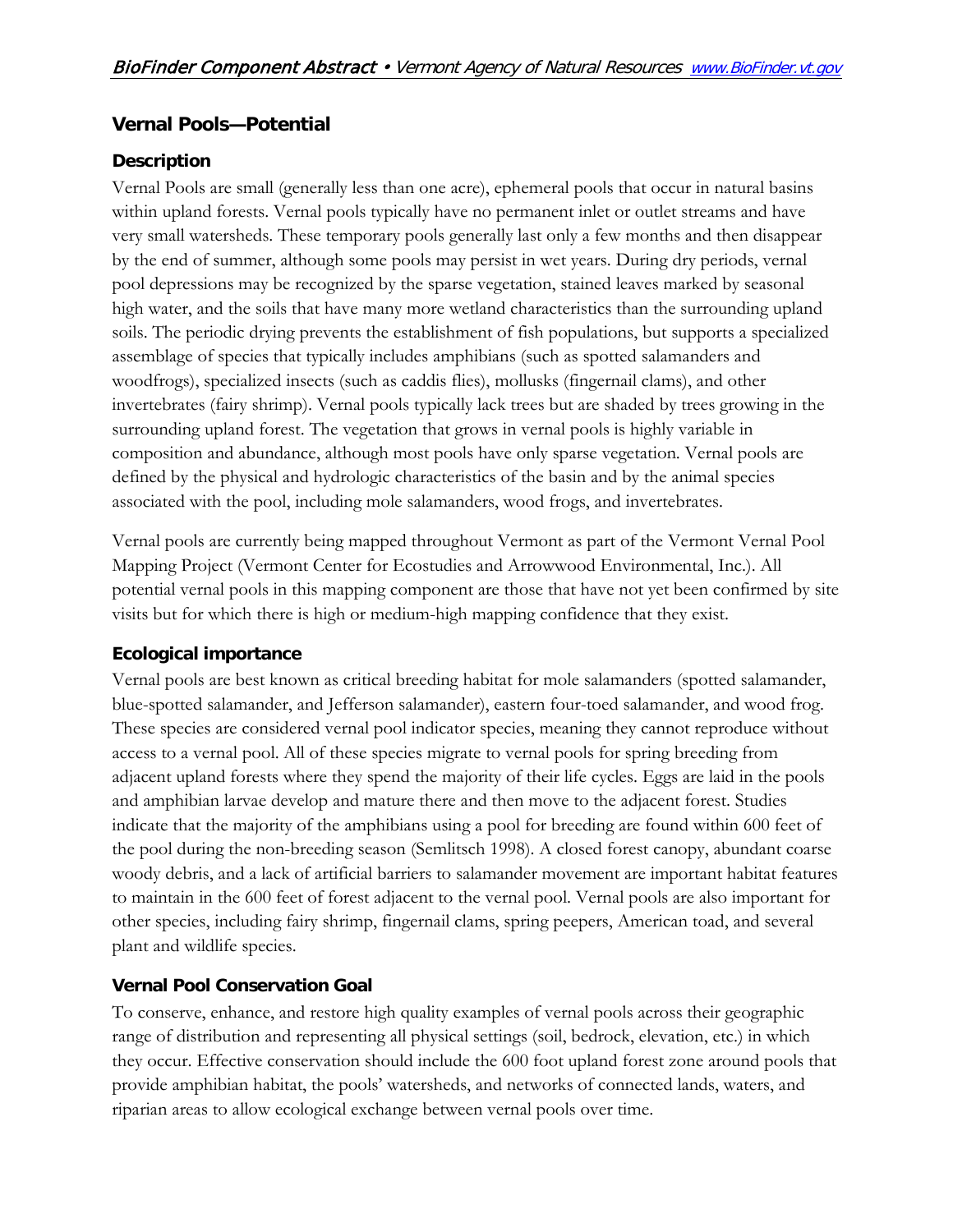#### **Component Mapping Goal**

To identify and map all potential vernal pools and the associated 600 foot upland forest zone adjacent to pools that have not been field verified but for which there is high to medium-high mapping confidence (Vermont Vernal Pool Project).

#### **Source Data and Selection Criteria**

#### **Vermont Vernal Pool Mapping Project Data Set, Vermont Center for Ecostudies and Arrowwood Environmental, Inc**

#### **Description**

Vermont Vernal Pool Mapping Project data set.

#### **Selection Criteria**

All potential vernal pools identified by the Vermont Vernal Pool Project with a high (H) or medium-high (MH) mapping confidence ranking. A 600-foot radius buffer is assigned to all vernal pools to include the upland habitat zone.

#### **Component Strengths**

This dataset includes 1,557 vernal pools that have been mapped with high to medium-high confidence by the Vermont Vernal Pool Project. Although these pools have not been confirmed by site visits, the confidence in their mapping makes it very likely that they are vernal pools.

#### **Component Limitations**

This set of vernal pools has not been visited and although it is very likely that they are vernal pools, this has not been confirmed and there is no other ecological data available for the pools. The statewide inventory of vernal pools is underway and more pools will be confirmed.

### **Component Priority & Justification**

Potential vernal pools were also ranked highest priority. This is based on the critical breeding habitat that vernal pools provide for many species of amphibians, but care should be taken given that these vernal pools have not be confirmed by site visits.

For this version of BioFinder, most Species and Natural Community Scale elements were lumped into either Highest Priority or Priority in their entirety based on what the Steering Committee felt was their relative ecological importance given only the two options. Agency of Natural Resources staff are currently re-examining each of these elements and identifying areas *within each component* that are highest priority and priority. This further prioritization will reclassify these data in coming years and will do much to increase our understanding of places with the highest contribution to biological diversity.

#### **For more information**

A complete report on BioFinder development, methods and findings, including all 21 component summaries can be found at www.BioFinder.vt.us. For more information specific to this component, contact Steve Faccio, [Vermont Center](http://www.vtecostudies.org/)  [for Ecostudies,](http://www.vtecostudies.org/) 802-649-1431, sfaccio@vtecostudies.org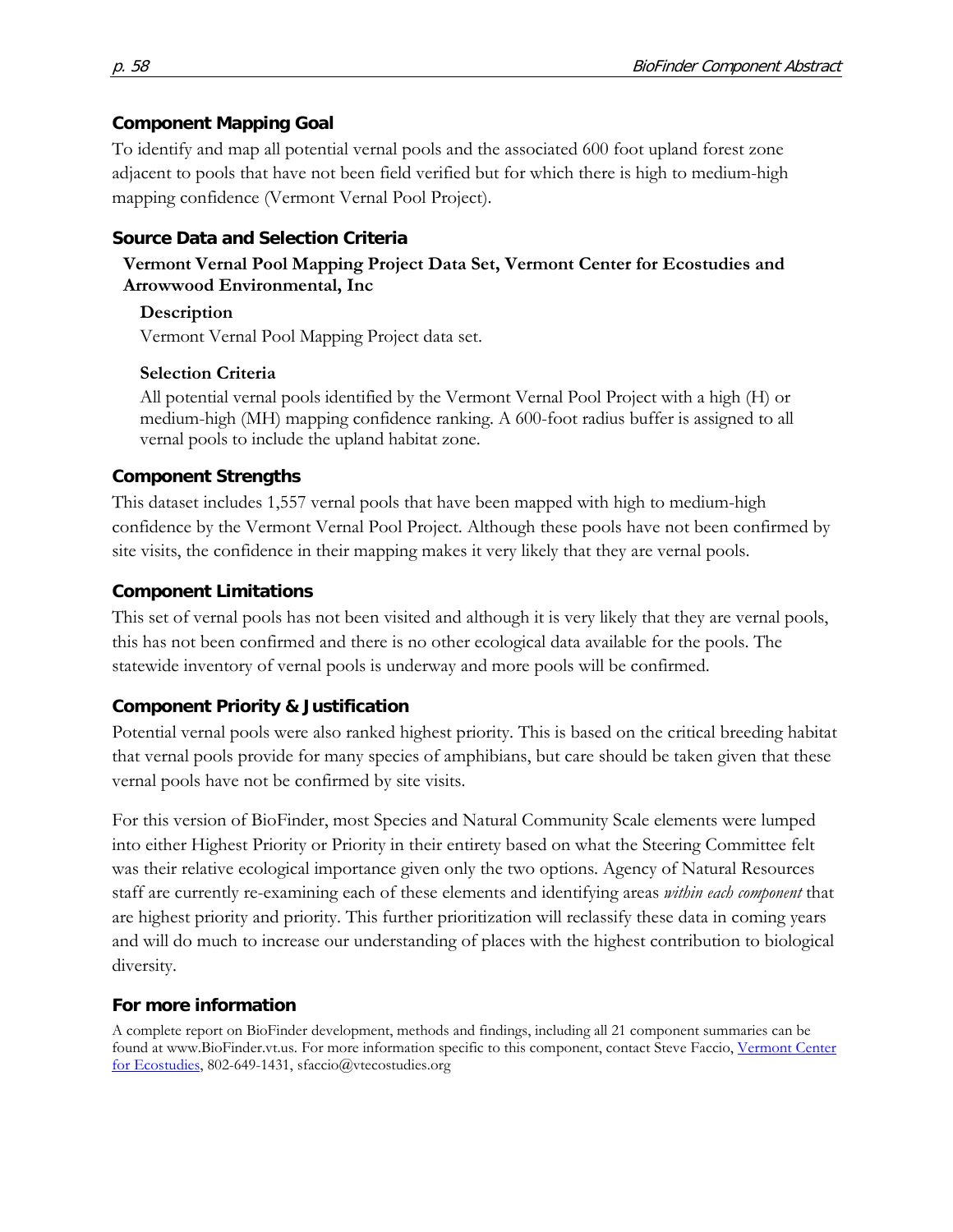### <span id="page-58-0"></span>**Wetlands**

### **Description**

Wetlands are vegetated ecosystems characterized by abundant water. Wetlands include the vegetated, shallow-water margins of lakes and ponds and he seasonally flooded borders of rivers and streams. They occur in an amazing diversity of topographic settings across the landscape, including basins, seepage slopes, and wet flats. All wetlands have three characteristics in common. First, all are inundated by or saturated with water during varying periods of the growing. Second, they contain wetland or hydric soils, which develop in saturated conditions and include peat, muck, and mineral soil types. Finally, wetlands are dominated by plants that are adapted to life in saturated or inundated soils. As a group, these plants are referred to as hydrophytic vegetation. There are several types of wetlands that are commonly recognized. Swamps are wetlands dominated by woody plants, either trees or shrubs. Marshes are wetlands dominated by herbaceous plants. Fens are peat-accumulating open wetlands that receive mineral-rich groundwater. Bogs are also peat-accumulating wetlands but are isolated from groundwater or surface water runoff by deep peat and therefore receive most of their water and nutrients from precipitation. Vernal pools are small, isolated, seasonally inundated wetlands typically surrounded by upland forests. Vermont's wetlands range in size from vernal pools and seeps that may be a few hundred square feet or less to vast swamps and marshes occupying thousands of acres along Otter Creek and Lake Champlain.

### **Ecological importance**

Few natural systems have been studied as much for their ecological functions as have wetlands. Wetlands store large volumes of water and attenuate downstream flooding, a function that is likely to increase in importance in Vermont as climate change brings more frequent and larger storm events. Wetlands help maintain surface water quality by trapping sediments and removing nutrients and pollutants from surface waters before that water reaches streams or lakes. Many wetlands are associated with groundwater discharge and form the headwaters of many cold water streams, another function that is likely to increase in importance with the expected warming and reduction is snowpack associated with climate change. Wetlands are well known for the critical wildlife habitat they provide for many species of birds, mammals, reptiles, amphibians, and insects, but some wetlands also provide critical spawning and nursery habitat for fish species. Although wetlands occupy only about five percent of the land area in Vermont, they provide necessary habitat for the survival of a disproportionately high percentage of the rare, threatened, and endangered species in the state. Examples of wetland dependant rare species include Calypso orchid, Virginia chain fern, marsh valerian, sedge wren, spotted turtle, and four-toed salamander.

# **Wetlands Conservation Goal**

To conserve the full diversity of wetland types across their geographic ranges. Effective conservation should include appropriate upland buffer zones, the ecological processes that support wetlands (especially hydrology), and a network of connected lands, waters, and riparian areas to allow ecological exchange between wetlands, including the ability of component species to shift over time in response to changing environmental conditions.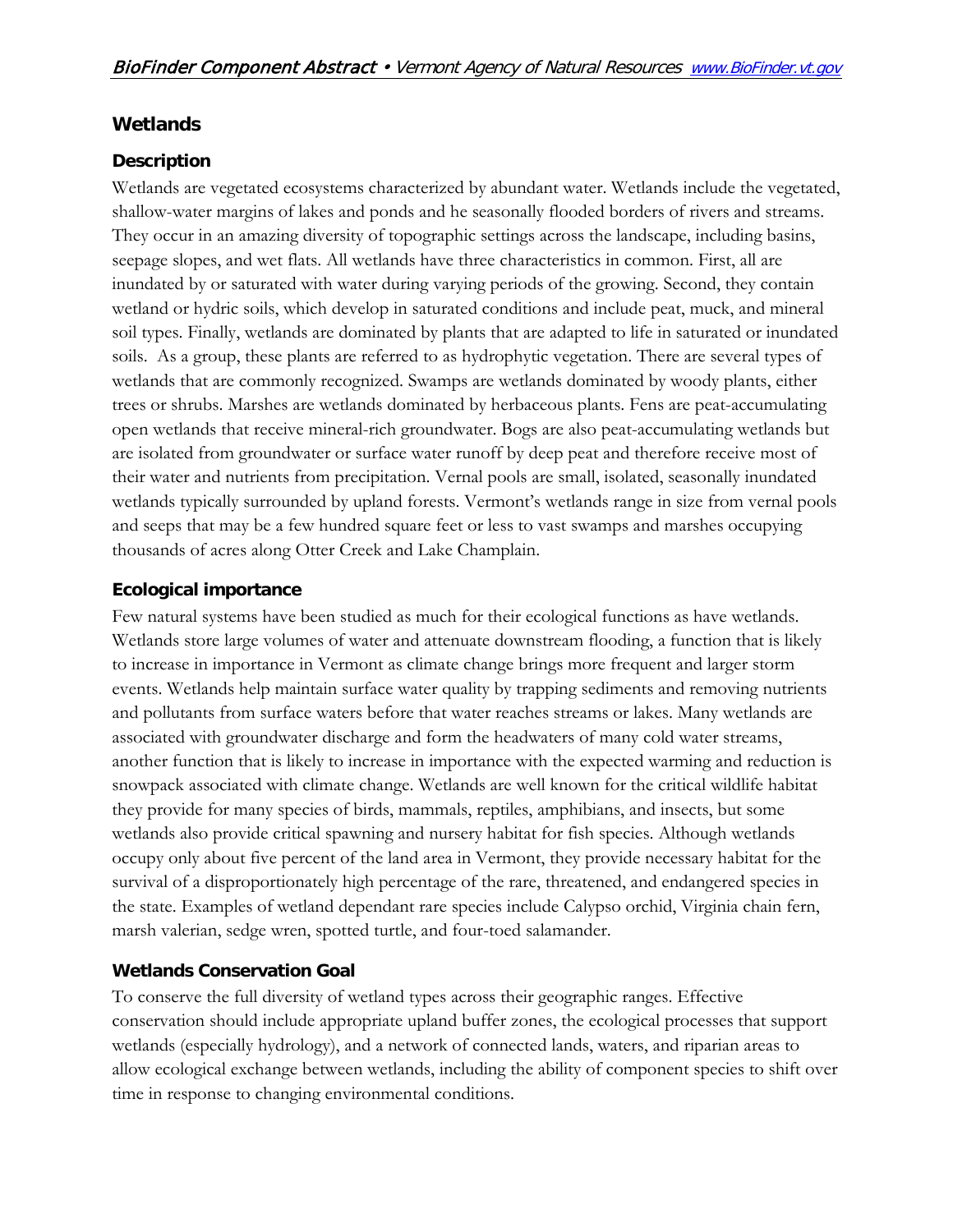### **Component Mapping Goal**

To identify and map all wetlands that are expected to provide significant ecological functions.

### **Source Data and Selection Criteria**

### **Vermont Significant Wetland Inventory (VSWI), VT Department of Environmental Conservation**

### **Description**

All wetlands mapped by the Vermont Significant Wetland Inventory (VSWI). The VSWI maps are based on the National Wetlands Inventory maps produced by the U.S. Fish and Wildlife Service, but have been updated periodically by the Vermont Department of Conservation and the Vermont Natural Resources Board.

### **Selection Criteria**

All wetlands in the dataset.

### **Component Strengths**

The VSWI maps are a well-known dataset based on National Wetlands Inventory maps and updated periodically for Vermont based on additional inventory and work by Vermont Department of Conservation and the Vermont Natural Resources Board. The maps are generally very accurate in identifying wetland presence, although the boundaries are not necessarily precise. Studies and ongoing regulatory review by the Department of Environmental Conservation have shown that most wetlands mapped on VSWI provide ecological functions at a significant level.

### **Component Limitations**

Not all wetlands with significant ecological functions are included on the VSWI maps. The VSWI maps do not include attribute information describing the wetland type present at a site. Site visits are always needed to identify whether a wetland is present on a site and to determine the actual boundary of the wetland.

# **Component Priority & Justification**

Wetlands are assigned highest priority. This is based on the high level of ecological functions provided by wetlands, the large number of plant and animal species that are dependent on wetland habitat for survival, and the high accuracy of the VSWI maps for identifying wetland presence.

For this version of BioFinder, most Species and Natural Community Scale elements were lumped into either Highest Priority or Priority in their entirety based on what the Steering Committee felt was their relative ecological importance given only the two options. Agency of Natural Resources staff are currently re-examining each of these elements and identifying areas *within each component* that are highest priority and priority. This further prioritization will reclassify these data in coming years and will do much to increase our understanding of places with the highest contribution to biological diversity.

# **For more information**

A complete report on BioFinder development, methods and findings, including all 21 component summaries can be found at www.BioFinder.vt.us**.** For more information specific to this component, contact Laura Lapiere, Vermont Department of Environmental Conservation, Wetlands Division, laura.lapiere@vermont.gov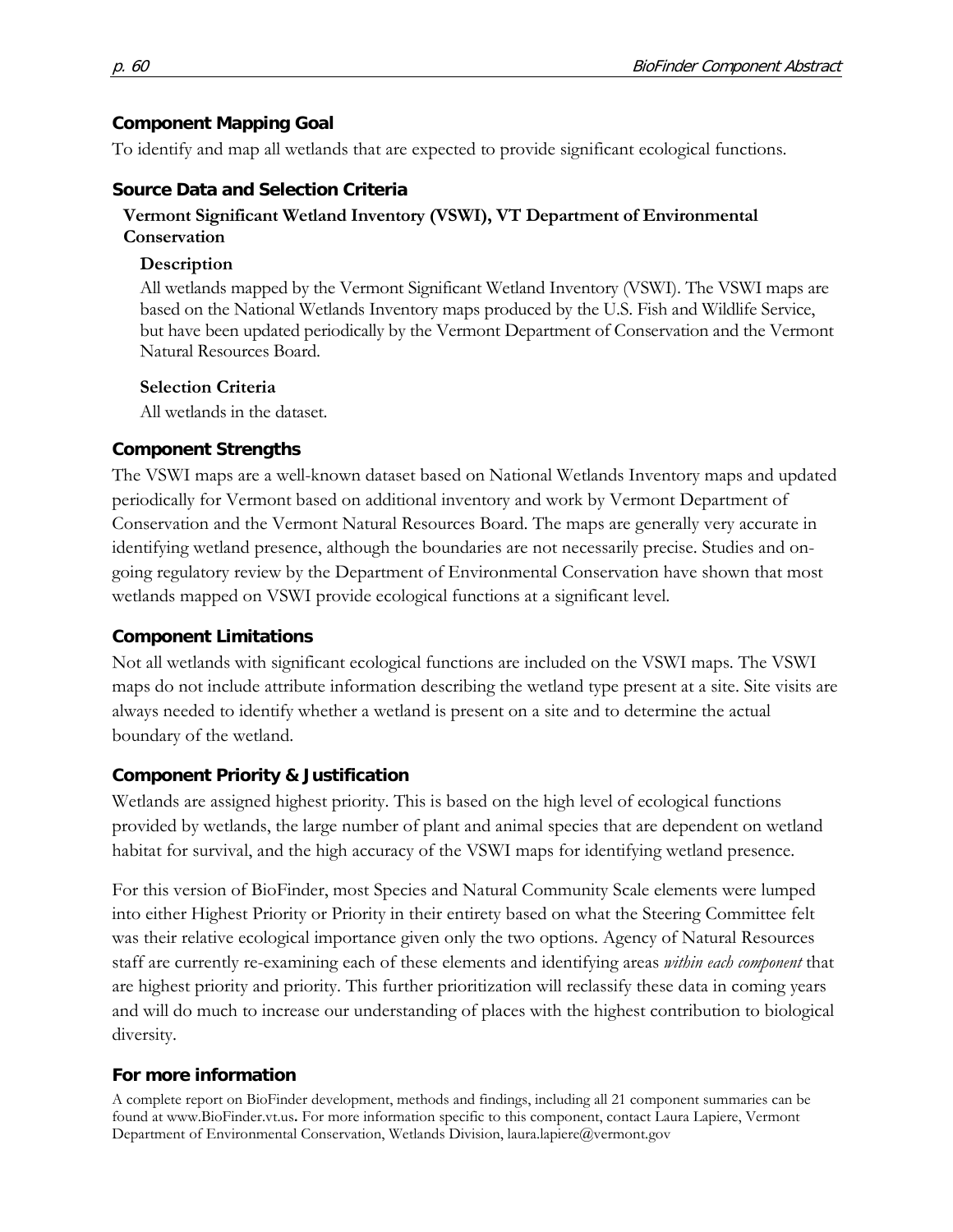### <span id="page-60-0"></span>**Mast Production Areas**

### **Description**

Mast is the fruit and seeds of shrubs and trees that are eaten by wildlife. Hard mast refers to nuts (especially those of beech and oak trees), whereas soft mast refers to berries and fruits of a number of species (such as black cherry, raspberry, blackberry, and apple). While most forested areas contain at least a few mast producing trees and shrubs, forests producing significant concentrations of mast are much less common. In general, hard mast production areas of beech and oak that are used by wildlife represent a small fraction of the landscape.

A beech or oak Mast Production Area representing important wildlife habitat exhibits bear scarring on at least 15-25 tree trunks (most readily identifiable on beech) and/or show some evidence of use by bears (e.g., bear nests in crown of tree). These Mast Production Areas are disproportionately important to myriad wildlife species and crucial to the survival of Vermont's black bear population. For example, red and gray squirrels rely on beech nuts and acorns for their survival and reproductive success. And since these animals are prey for fisher, coyote, fox, owls, hawks, and other predators, the influence of Mast Production Areas can be seen throughout the food chain.

### **Ecological Importance**

Significant mast production areas are generally recognized as a very important wildlife food source, both because of the concentrated nature of the available food in these areas and because of the high energy content of the food, especially for beech nuts and acorns. Mast production areas are used by at least 170 species of wildlife in Vermont, including deer, black bear, turkey, blue jays, and cedar waxwings. Hard mast production areas of beech and oak are absolutely essential for the survival and reproduction of black bear in Vermont. Studies have documented that the availability of hard mast in the fall affects the minimum reproductive age of bears, productivity rates, and cub survival, and that female bears may "skip" reproduction after poor mast years. (Elowe and Rogers 1989)

### **Mast Production Areas Conservation Goal**

To conserve high quality, functioning mast production areas across Vermont, representing the variety of forest types and regions of the state. Effective conservation should strive to maintain mast production areas in unfragmented forest habitat where development and other human activities are least likely to adversely affect wildlife use and would provide a network of connected lands, waters, and riparian areas to allow movement of wildlife species between mast production areas and other necessary habitats and to allow for ecological exchange between unfragmented habitat blocks.

### **Component Mapping Goal**

To map documented hard mast production areas using the best data currently available.